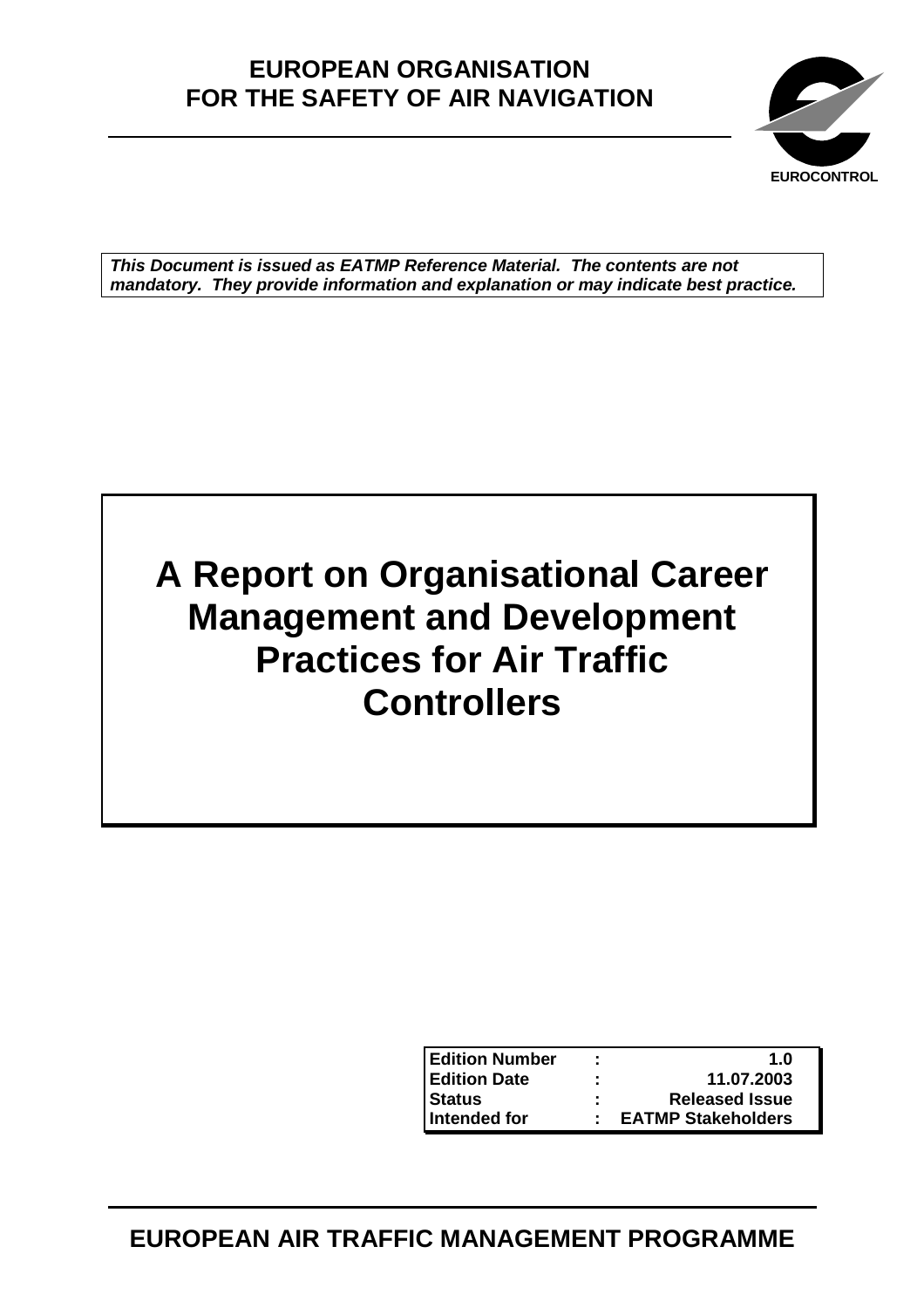### **DOCUMENT CHARACTERISTICS**

| TITLE                                                                                                                                                                                                                                                                                                                                                                                                                                                                                                                                                                                                         |  |                       |                                                                |            |  |
|---------------------------------------------------------------------------------------------------------------------------------------------------------------------------------------------------------------------------------------------------------------------------------------------------------------------------------------------------------------------------------------------------------------------------------------------------------------------------------------------------------------------------------------------------------------------------------------------------------------|--|-----------------------|----------------------------------------------------------------|------------|--|
| A Report on Organisational Career Management and<br><b>Development Practices for Air Traffic Controllers</b>                                                                                                                                                                                                                                                                                                                                                                                                                                                                                                  |  |                       |                                                                |            |  |
|                                                                                                                                                                                                                                                                                                                                                                                                                                                                                                                                                                                                               |  |                       | <b>EATMP Infocentre Reference:</b>                             | 030523-02  |  |
| <b>Document Identifier</b>                                                                                                                                                                                                                                                                                                                                                                                                                                                                                                                                                                                    |  |                       | <b>Edition Number:</b>                                         | 1.0        |  |
| <b>HRS/MSP-004-REP-01</b>                                                                                                                                                                                                                                                                                                                                                                                                                                                                                                                                                                                     |  |                       | <b>Edition Date:</b>                                           | 11.07.2003 |  |
|                                                                                                                                                                                                                                                                                                                                                                                                                                                                                                                                                                                                               |  | <b>Abstract</b>       |                                                                |            |  |
| Air Navigation Service Providers (ANSPs) and Air Traffic Management (ATM) organisations are<br>evolving in response to the impact of organisational changes and developments in cultural and<br>environmental areas, and to improvements to and introduction of new technologies and procedures.<br>In this context, the Human Resources Team (HRT) of the European ATM Programme (EATMP)<br>commissioned a survey to discover the extent of the current use and development of career<br>management practices and tools in ANSP and ATM organisations. This document presents the<br>findings of the survey. |  |                       |                                                                |            |  |
| <b>Keywords</b>                                                                                                                                                                                                                                                                                                                                                                                                                                                                                                                                                                                               |  |                       |                                                                |            |  |
| Career Management Programme                                                                                                                                                                                                                                                                                                                                                                                                                                                                                                                                                                                   |  | Job Enrichment        |                                                                |            |  |
| <b>Personal Development</b>                                                                                                                                                                                                                                                                                                                                                                                                                                                                                                                                                                                   |  | Career Path           |                                                                |            |  |
| Leadership Skills                                                                                                                                                                                                                                                                                                                                                                                                                                                                                                                                                                                             |  | Survey                |                                                                |            |  |
| <b>Career Counselling</b>                                                                                                                                                                                                                                                                                                                                                                                                                                                                                                                                                                                     |  |                       | Management Development                                         |            |  |
| Developmental Programme                                                                                                                                                                                                                                                                                                                                                                                                                                                                                                                                                                                       |  | Performance Appraisal |                                                                |            |  |
| <b>Contact Persons</b>                                                                                                                                                                                                                                                                                                                                                                                                                                                                                                                                                                                        |  | <b>Tel</b>            | <b>Division</b>                                                |            |  |
| F. CHETCUTI, Work Package Leader                                                                                                                                                                                                                                                                                                                                                                                                                                                                                                                                                                              |  | +32 2 729 3600        | Human Factors Management<br><b>Business Division (DAS/HUM)</b> |            |  |
| H. RATHJE, Manager,<br>HRS Manpower Sub-Programme (MSP)                                                                                                                                                                                                                                                                                                                                                                                                                                                                                                                                                       |  | +32 2 729 3955        | Human Factors Management<br><b>Business Division (DAS/HUM)</b> |            |  |

| <b>STATUS, AUDIENCE AND ACCESSIBILITY</b> |        |                                                                                                           |   |                                |   |  |
|-------------------------------------------|--------|-----------------------------------------------------------------------------------------------------------|---|--------------------------------|---|--|
| <b>Status</b>                             |        | Intended for                                                                                              |   | Accessible via                 |   |  |
| <b>Working Draft</b>                      | □      | <b>General Public</b>                                                                                     |   | Intranet                       |   |  |
| <b>Draft</b>                              | $\Box$ | <b>EATMP Stakeholders</b>                                                                                 | ☑ | Extranet                       |   |  |
| Proposed Issue                            | □      | <b>Restricted Audience</b>                                                                                |   | Internet (www.eurocontrol.int) | ⊠ |  |
| Released Issue                            | ☑      | Printed and electronic copies of the document can be obtained<br>from the EATMP Infocentre (see page iii) |   |                                |   |  |

| <b>ELECTRONIC SOURCE</b>                              |                    |                     |             |  |
|-------------------------------------------------------|--------------------|---------------------|-------------|--|
| Path:<br>G:\Deliverables\HUM Deliverable pdf Library\ |                    |                     |             |  |
|                                                       | <b>Host System</b> | <b>Software</b>     | <b>Size</b> |  |
|                                                       | Windows NT         | Microsoft Word 8.0b |             |  |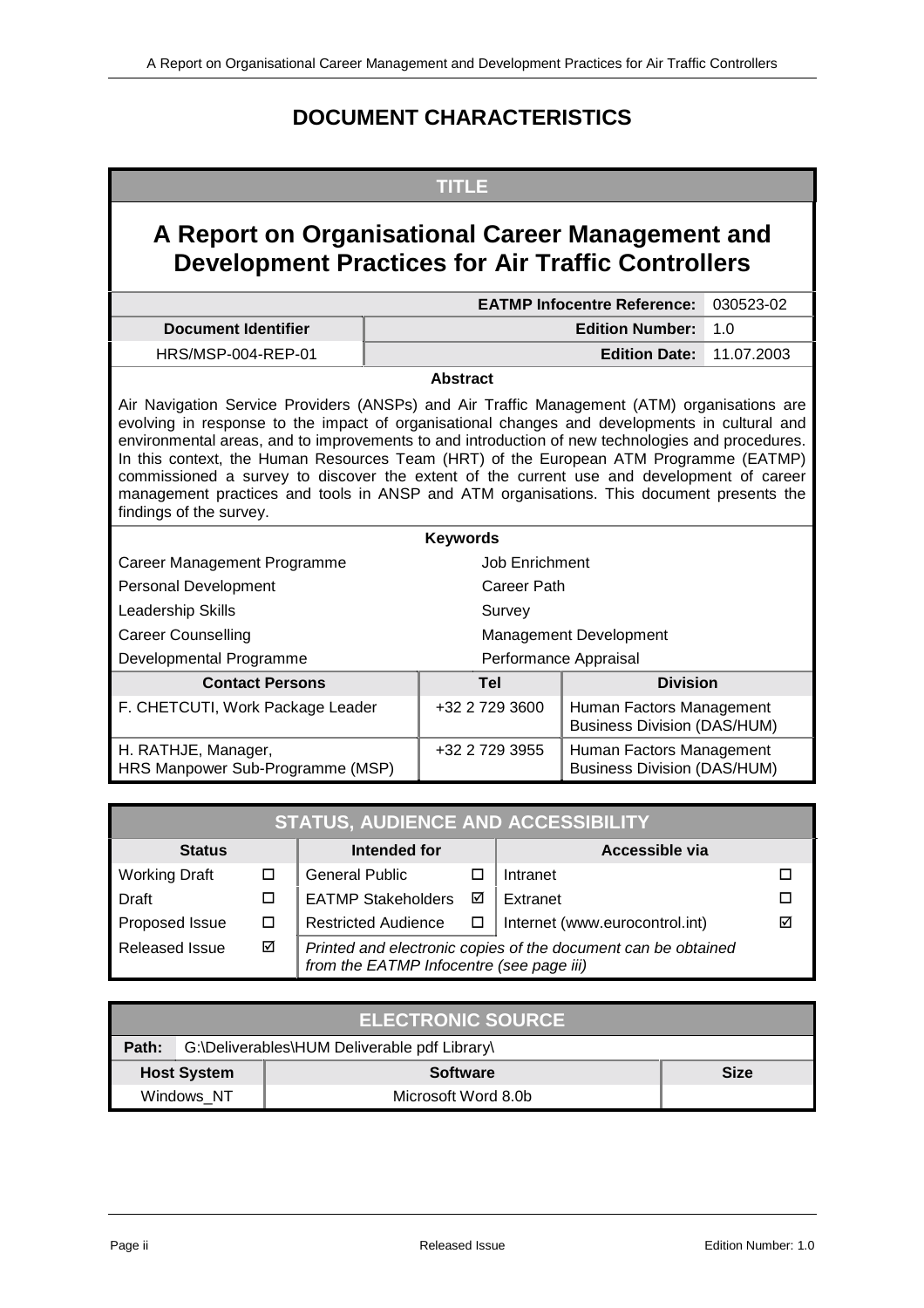|         | <b>EATMP Infocentre</b><br><b>EUROCONTROL Headquarters</b> |
|---------|------------------------------------------------------------|
|         | 96 Rue de la Fusée                                         |
|         | <b>B-1130 BRUSSELS</b>                                     |
| Tel:    | +32 (0)2 729 51 51                                         |
| Fax:    | +32 (0)2 729 99 84                                         |
| E-mail: | eatmp.infocentre@eurocontrol.int                           |

### **DOCUMENT APPROVAL**

The following table identifies all management authorities who have successively approved<br>the present issue of this document.

| <b>AUTHORITY</b>                                                    | <b>NAME AND SIGNATURE</b> | <b>DATE</b> |
|---------------------------------------------------------------------|---------------------------|-------------|
| Work Package Leader                                                 | F. CHETCUTI               | 250003      |
| Chairman<br><b>HRT Manpower Focus Group</b><br>(MFG)                | H. RATHJE                 | 25/06/03    |
| Manager<br><b>EATM Human Resources Programme</b><br>(HRS-PM)        | M. BARDARINO              | 25/06/03    |
| Chairman<br><b>EATM Human Resources Team</b><br>(HRT)               | A. SKONIEZKI              | 25/06/03    |
| <b>Senior Director</b><br><b>EATM Service Business Unit</b><br>(SD) | W. PHILIPP                | ت.20.48     |

**Released Issue**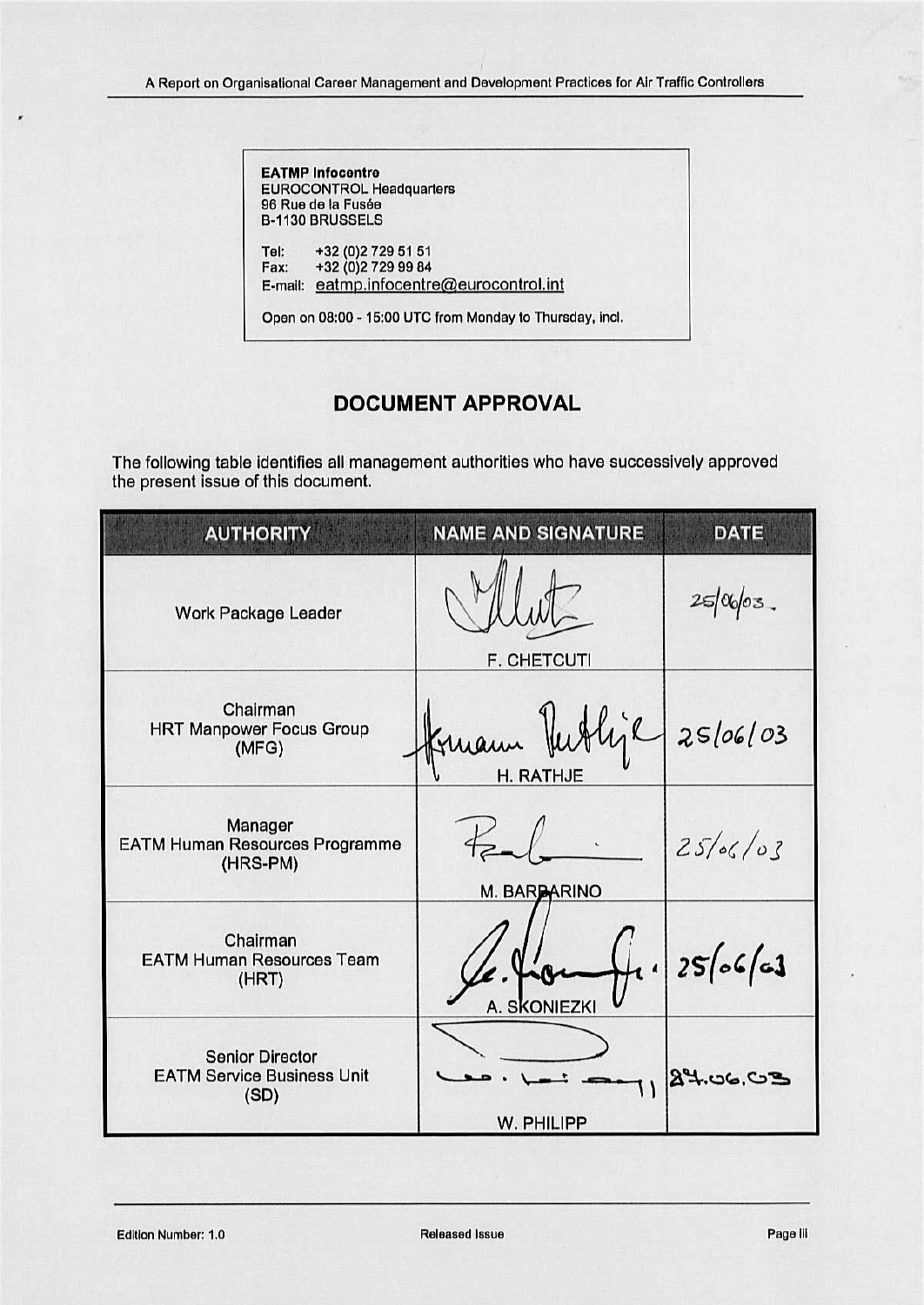### **DOCUMENT CHANGE RECORD**

The following table records the complete history of the successive editions of the present document.

| <b>EDITION</b><br><b>NUMBER</b> | <b>EDITION</b><br><b>DATE</b> | <b>INFOCENTRE</b><br><b>REFERENCE</b> | <b>REASON FOR CHANGE</b>                                                                                     | <b>PAGES</b><br><b>AFFECTED</b> |
|---------------------------------|-------------------------------|---------------------------------------|--------------------------------------------------------------------------------------------------------------|---------------------------------|
| 0.1                             | 31.07.2001                    |                                       | <b>Working Draft</b>                                                                                         | All                             |
| 0.2                             | 12.08.2002                    |                                       | Draft                                                                                                        | All                             |
| 0.3                             | 26.11.2002                    |                                       | Proposed Issue for HRT19<br>(basic document configuration)                                                   | All                             |
| 1.0                             | 11.07.2003                    | 030523-02                             | Released Issue (agreed at HRT19 on<br>26.03.2003)<br>(final document configuration and editorial<br>changes) | All                             |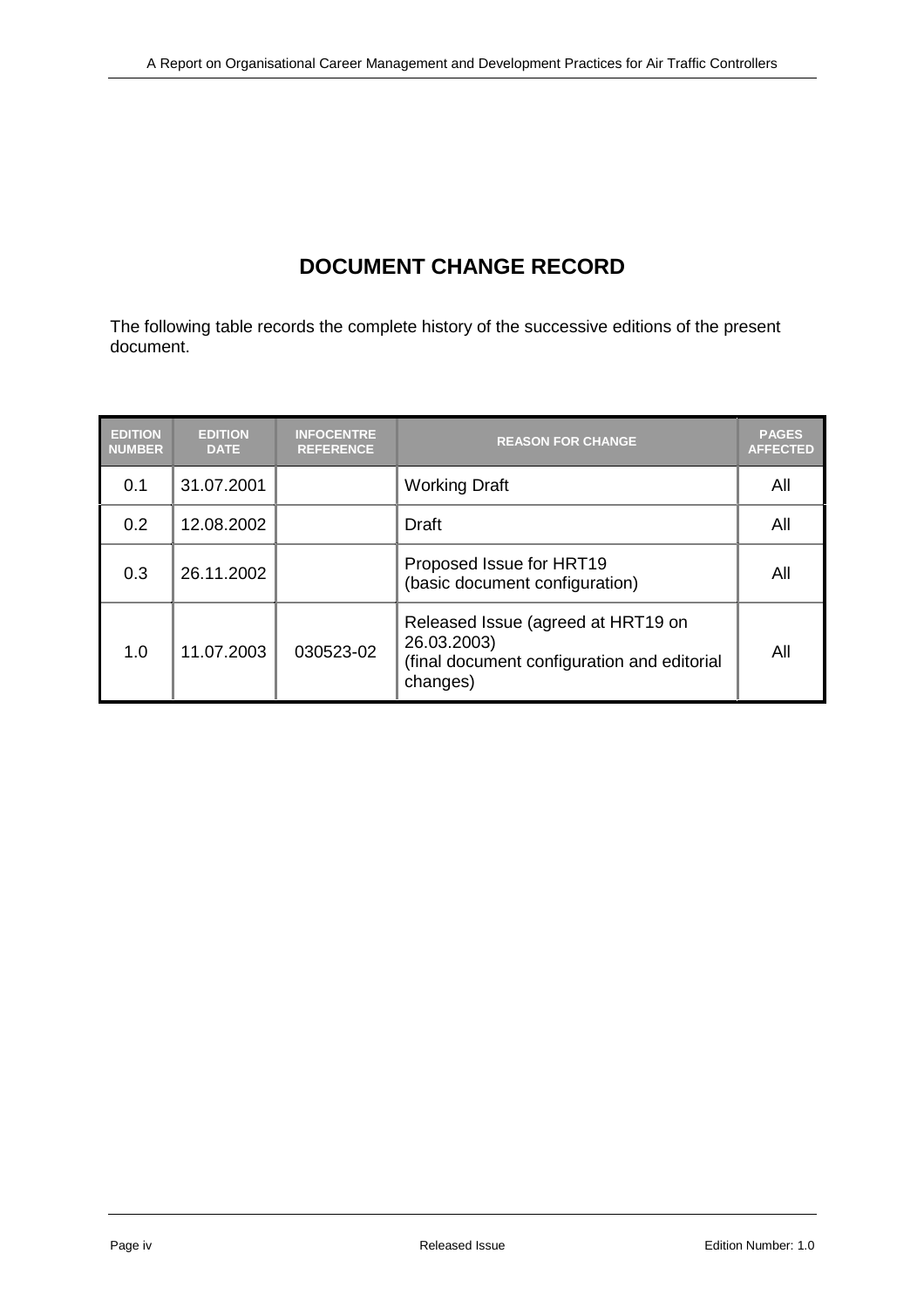## **CONTENTS**

| 1.                                                                                                                   |  |
|----------------------------------------------------------------------------------------------------------------------|--|
| 1.1<br>1.2<br>1.3                                                                                                    |  |
|                                                                                                                      |  |
| 2.1<br>2.2<br>2.3<br>2.4<br>2.5                                                                                      |  |
| 3. CURRENT STATUS OF CAREER MANAGEMENT IN ATM  13                                                                    |  |
| <b>ANNEX 1: QUESTIONNAIRE - PERSONAL AND CAREER DEVELOPMENT</b><br>FOR AIR TRAFFIC CONTROLLERS: TOOLS, PRACTICES AND |  |
|                                                                                                                      |  |
|                                                                                                                      |  |
| <b>ANNEX 4: UPDATE OF MARCH 2001 SURVEY: LETTER TO THE</b>                                                           |  |
|                                                                                                                      |  |
|                                                                                                                      |  |
|                                                                                                                      |  |
|                                                                                                                      |  |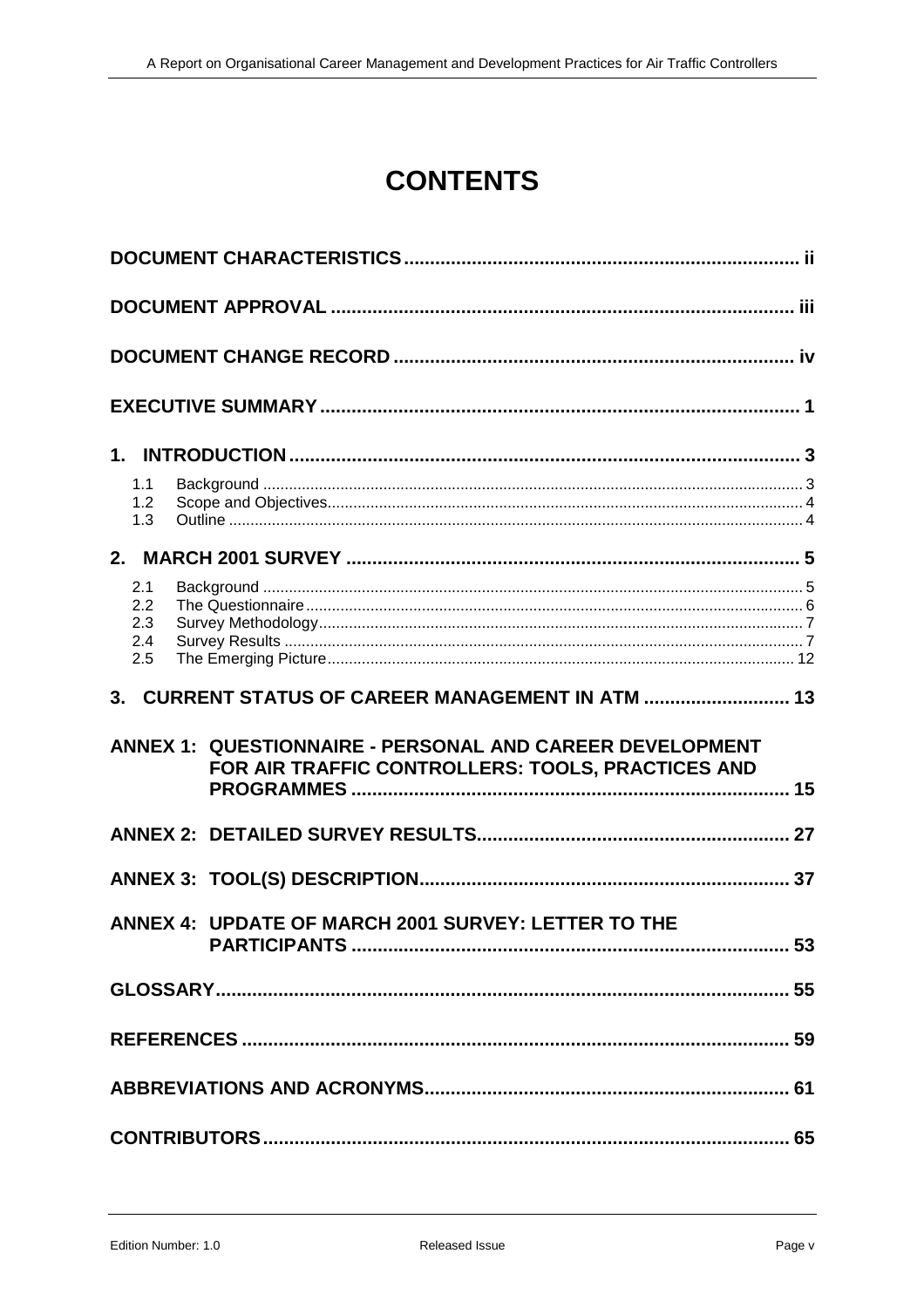Page intentionally left blank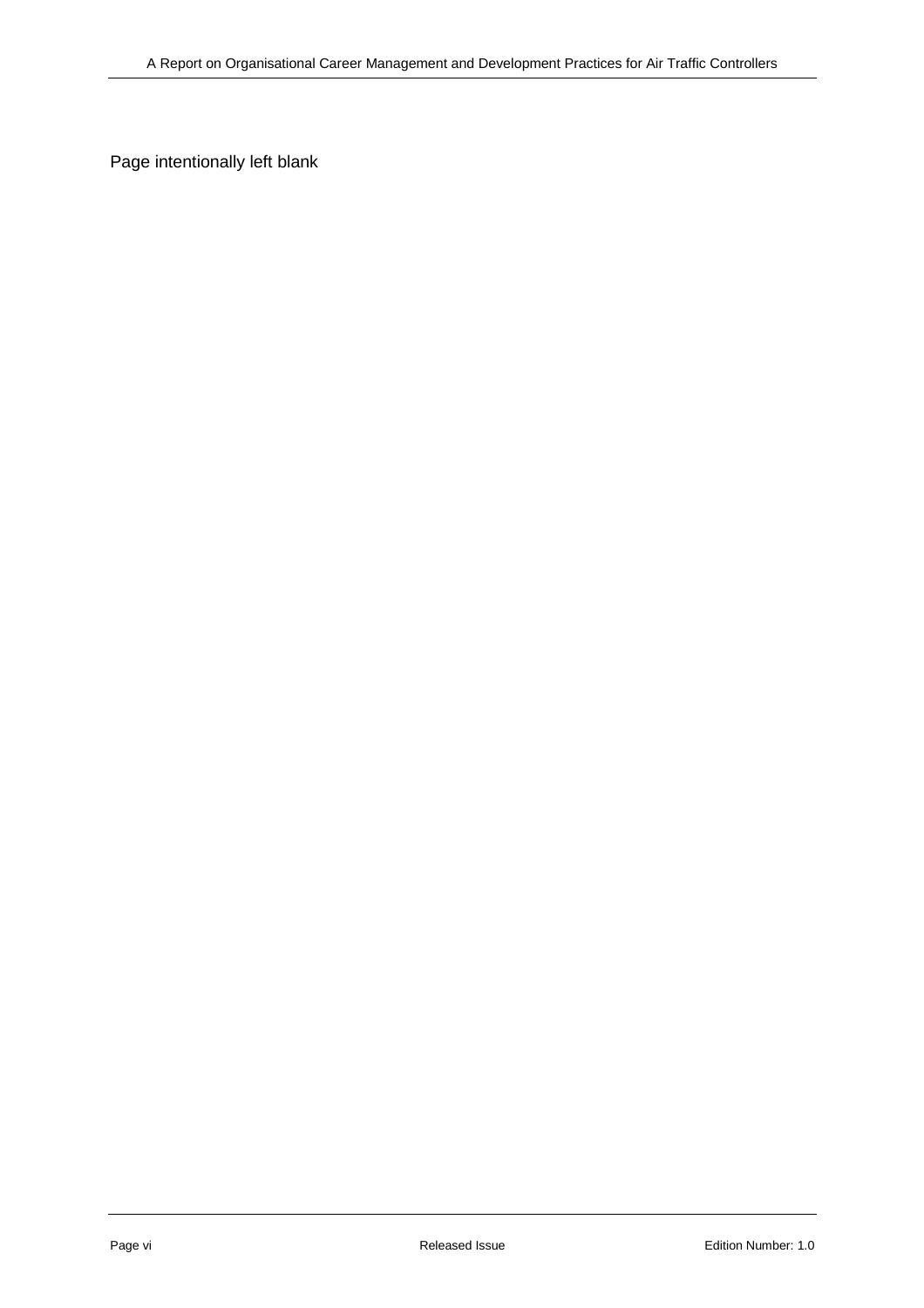### **EXECUTIVE SUMMARY**

Air Traffic Management (ATM) organisations and Air Navigation Service Providers (ANSPs) have expressed the need to develop a framework for understanding Personal and Career Development (PCD) as a strategic activity within integrated Human Resources Management (HRM). To meet this need the Human Resources Team (HRT) of the European ATM Programme (EATMP) tasked the Manpower Sub-Group (MSG), now known as the Manpower Focus Group (MFG), with the development of the Work Package 'Advanced Methods for Personal and Career Development (PCD)' (HRS/MSP-004)*.* The objective of this work carried out within the Manpower Sub-Programme (MSP) of the EATM Human Resources Programme (HRS) is to provide guidelines, methods and tools to assist and support current and planned PCD in these organisations.

This report presents the findings of a survey commissioned by the HRT to discover the extent of the current use and development of career management practices and tools in ANSP and ATM organisations.

Section 1, 'Introduction' presents the issues addressed by the document and outlines the scope and objectives.

Section 2, 'March 2001 Survey', gives background information about the survey methodology and presents an overview of the results of the survey.

Section 3, 'Current Status of Career Management in ATM', presents the results of an update questionnaire to assess the impacts of the events of 11 September 2001 on ATM organisations' career management programmes.

Annex 1, 'Questionnaire – Personal and Career Development for Air Traffic Controllers: Tools, Practices and Programmes', presents a copy of the March 2001 questionnaire.

Annex 2, 'Detailed Survey Results', details the results of the March 2001 survey.

Annex 3, 'Tool(s) Description', describes the tools currently in use and/or under development, which were provided by the participants in the survey.

Annex 4, 'Update of March 2001 Survey: Letter to the Participants', consists of the letter sent to the participants in the March 2001 Survey. This letter introduces the update questionnaire related to the 11th September 2001 events.

Further Annexes provide a Glossary, References, the Abbreviations and Acronyms used in this document and their full designations, and a list of the contributors to this report.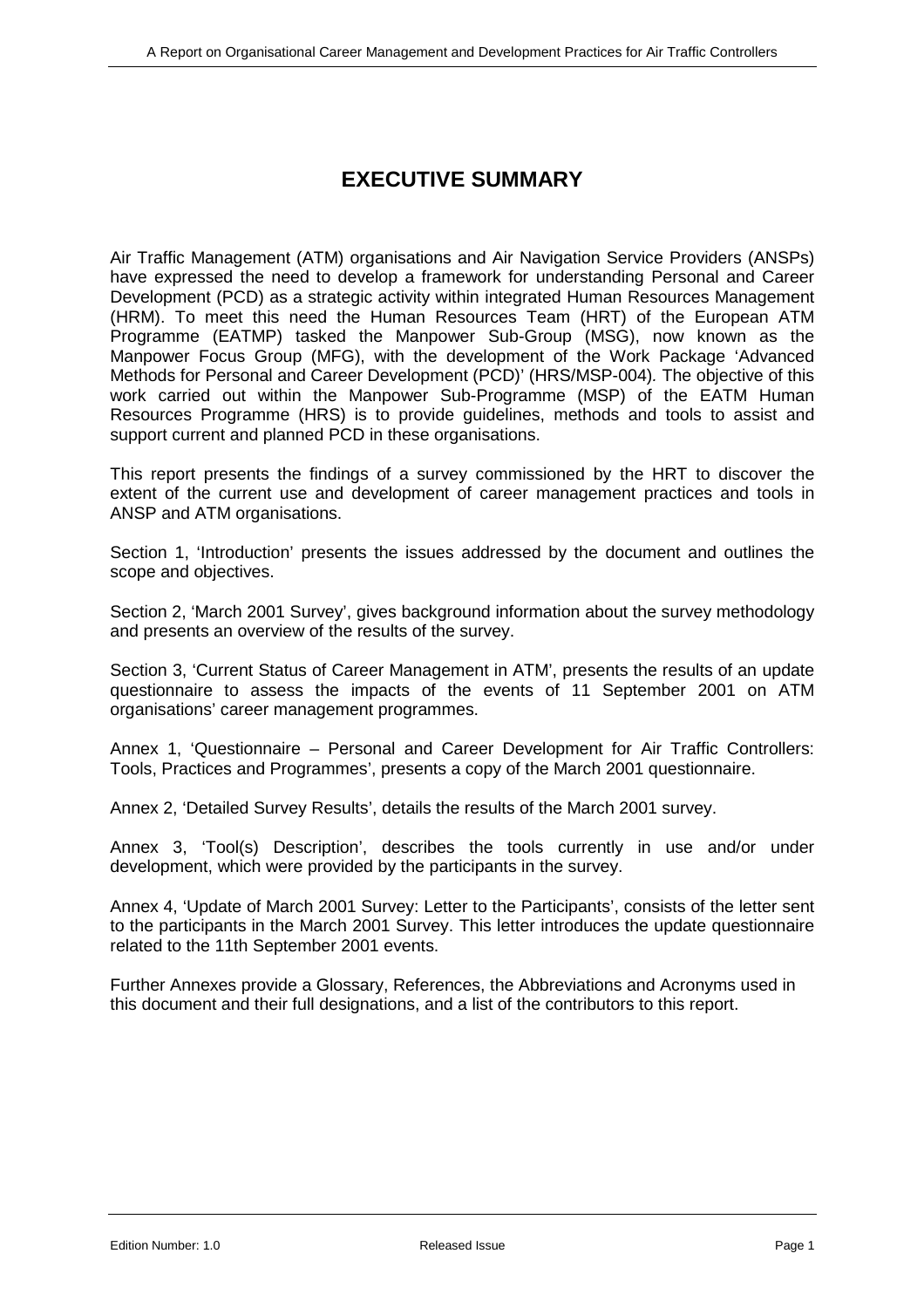Page intentionally left blank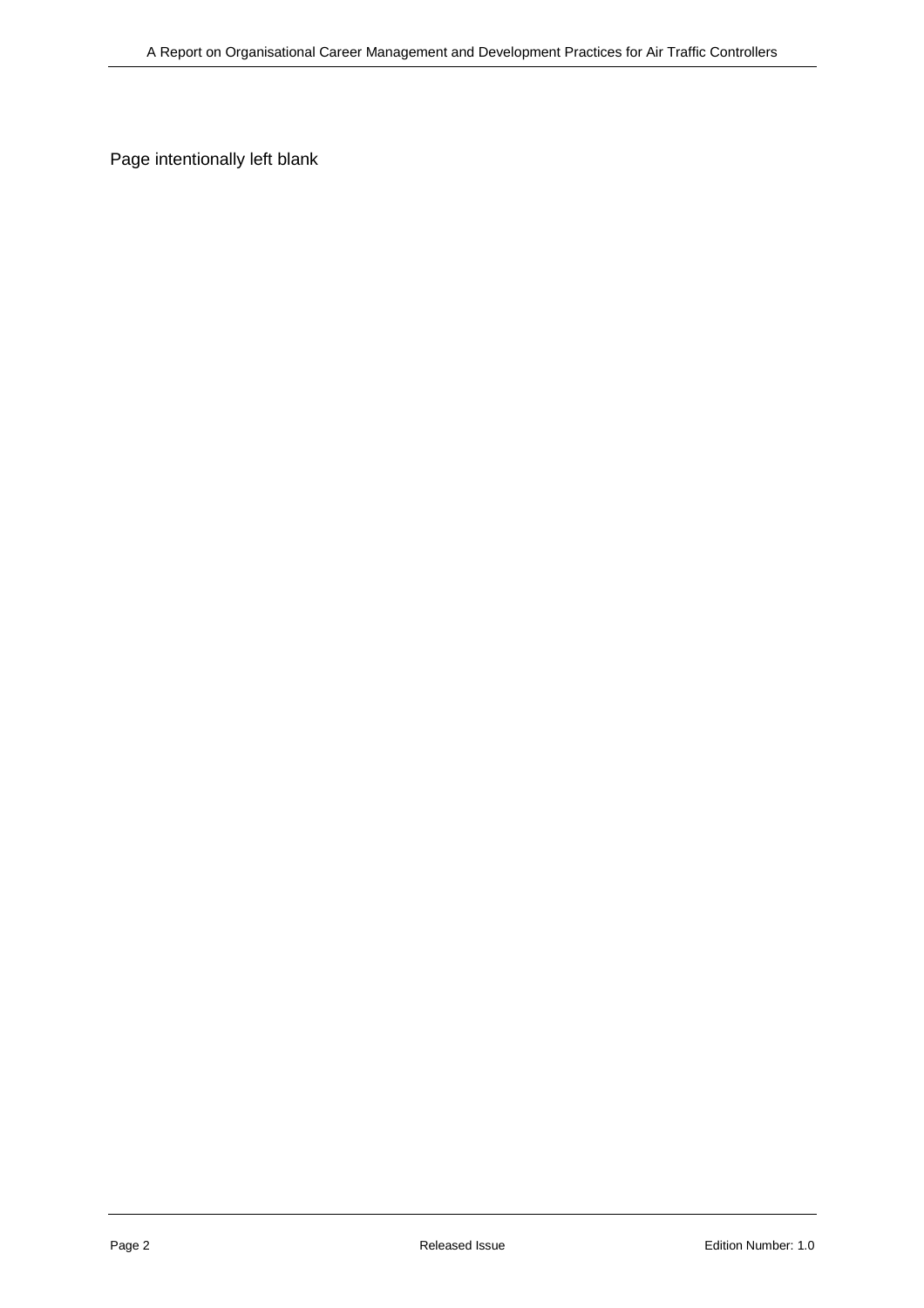#### **1. INTRODUCTION**

#### **1.1 Background**

Air Navigation Service Providers (ANSPs) and Air Traffic Management (ATM) organisations are evolving in response to the impact of organisational changes, developments in cultural and environmental areas, and improvements to and introduction of new technologies and procedures.

Organisational career management programmes can contribute to ensuring these changes, and improvements occur as planned by assuring that such changes are supported by qualified, motivated and committed staff resources. Thus ANSPs and ATM organisations are increasingly engaging in the design, development, implementation and assessment of career management programmes to ensure that the **right people are in the right place at the right time**.

As new ATM technologies become integrated into the Air Traffic Control (ATC) environment, new skills and competencies may be required. Changes in the controller working environment may in addition require a change in the skills profiles of Air Traffic Controllers (ATCOs). For instance, *abilities and characteristics that are most relevant at the beginning of the ATCO career may be less relevant later on* (Fleming, 2001). New or additional skills and in general a broadened or different profile of staff in ATC and in ATM becomes a major enabler in implementing and drawing benefit from these changes.

The increasing trend towards corporatisation/privatisation and new strategic alliances evolving between civil and military Air Traffic Services present opportunities for innovative and culturally diverse solutions to the development of skills and competencies of ATM staff. The continuing trend towards harmonisation and standardisation across national and international borders will impact on organisational manpower planning, selection and internal/ external recruitment, training and career development.

This document identifies and raises awareness of existing "best practices" in ATM organisations and ANSPs so as to present possibilities to enlarge and build upon them. The diversity of these practices and programmes is explained by differing local, national and organisational cultures and needs.

The contents of this document do not touch upon the job specific training, duties and tasks that are subject to and are regulated under licensing agreements or certifications for ATCOs. Any such training and development will continue to be provided according to the existing rules and regulations established by the appropriate authorities.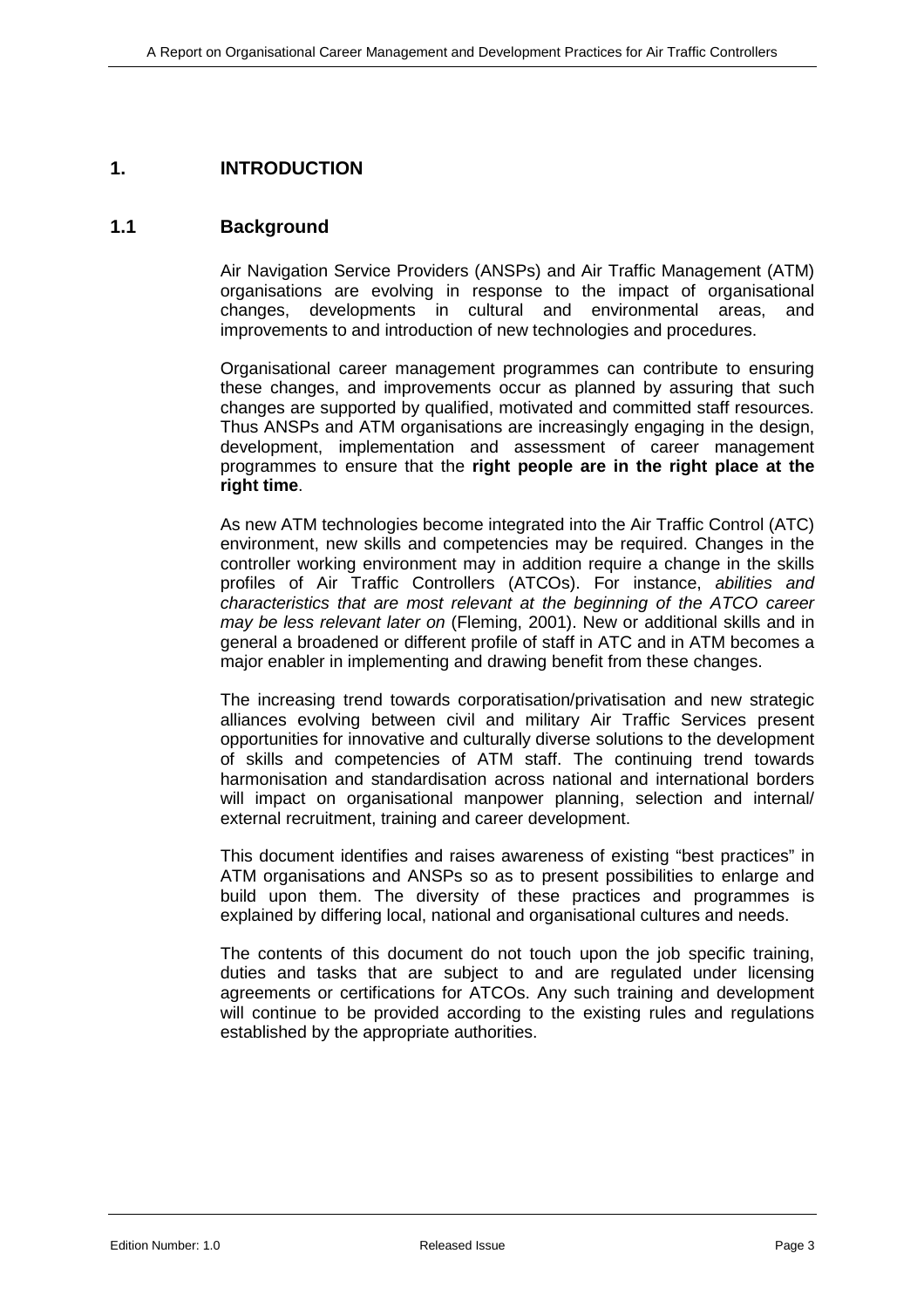#### **1.2 Scope and Objectives**

The scope of this document is to:

- present the findings of the March 2001 Survey 'Personal and Career Development for ATCOs: Tools, Practices and Programmes' commissioned by the EATM Human Resources Team (HRT);
- present the current status of ATC/ATM career management in ANSPs and ATM organisations;

The objective of this document is to identify and draw attention to career management tools that are currently in use and/or under development within ANSPs and ATM organisations.

It is intended that this report will provide a more comprehensive picture from an organisational perspective of the current efforts and initiatives of ANSPs and ATM organisations in the field of career management programmes.

#### **1.3 Outline**

This document will address the following questions:

- What are the stakeholders' commitments to career management programmes, the strategic and operational benefits, and the risks?
- What is the current status of ANSPs and ATM organisations' career management programmes?
- What career management tools are currently in use or under development by ANSPs and ATM organisations?
- To what extent are ANSPs and ATM organisations using and/or developing career management tools, practices and programmes?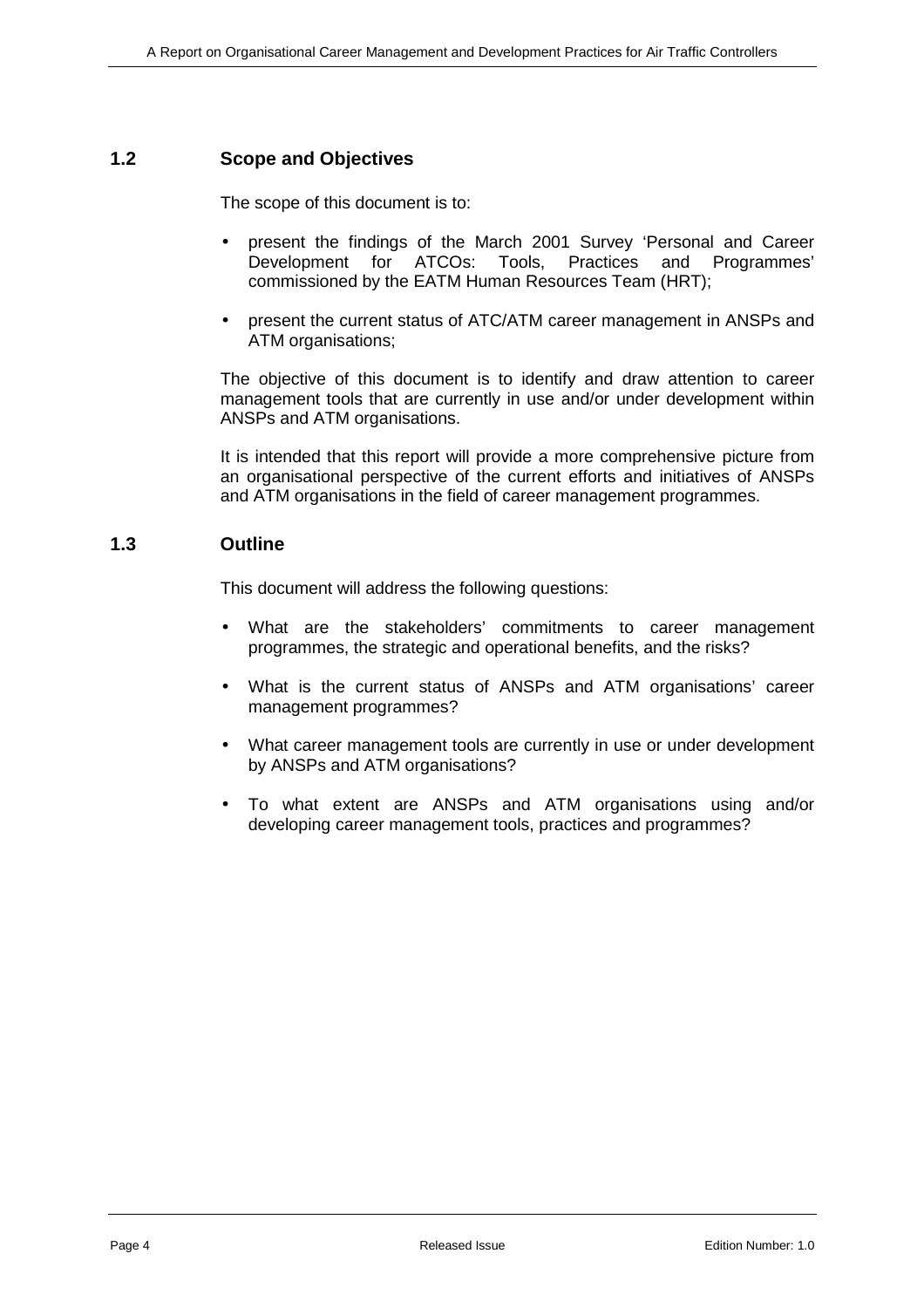#### **2. MARCH 2001 SURVEY**

#### **2.1 Background**

The purpose of the survey is:

- to collect information in ECAC States and worldwide in regard to available and emerging PCD tools, practices and programmes for ATCOs employed within States and/or ANSPs and ATM organisations:
- to establish the current status and planned developments in this area with a view to a possible further exchange of information between those involved in staff development and to learn from each other.

In order to construct the questionnaire, a number of career management practices to be used in the survey were identified from the available professional literature. Practices were grouped based on common themes and usage. The clusters indicated in Table 1 are based on the lists developed by Gutteridge, Leibowitz and Shore (1993), and Baruch and Peiperl (2000).

| <b>Employment self-assessment tools</b>       | Individual counselling or career<br>discussion with:       |  |
|-----------------------------------------------|------------------------------------------------------------|--|
| ■ Career planning workshops                   | ■ Direct supervisor                                        |  |
| Retirement preparation programmes             | ■ Human Resources Unit                                     |  |
| • Personal development plans                  | <b>External professional</b>                               |  |
| • Career development Web site                 |                                                            |  |
| • Seminars / training sessions                |                                                            |  |
| <b>Job-matching systems</b>                   | Organisational appraisal/assessment<br>process             |  |
| Internal job postings<br>п                    | ■ Assessment centres                                       |  |
| • Skills inventories / audit                  | Interview processes<br>٠                                   |  |
| • Succession planning / management            | ■ Job assignment                                           |  |
| inventory                                     | • Promotability forecasts                                  |  |
| • Quality circles                             | ■ 360-degree appraisal                                     |  |
|                                               | • Performance appraisal as basis for<br>career development |  |
| Internal labour market -<br>active management | <b>Developmental programmes</b>                            |  |
| • Career information handbooks                | ■ Job enrichment                                           |  |
| • Career ladders or dual – ladder career      | <b>Job sharing</b>                                         |  |
| • Alternate career paths                      | ■ Job rotation                                             |  |
| Flexitime                                     | Job enlargement                                            |  |
| ■ Temporary assignments                       | In-house training and development                          |  |

Table 1: Career management tools and practices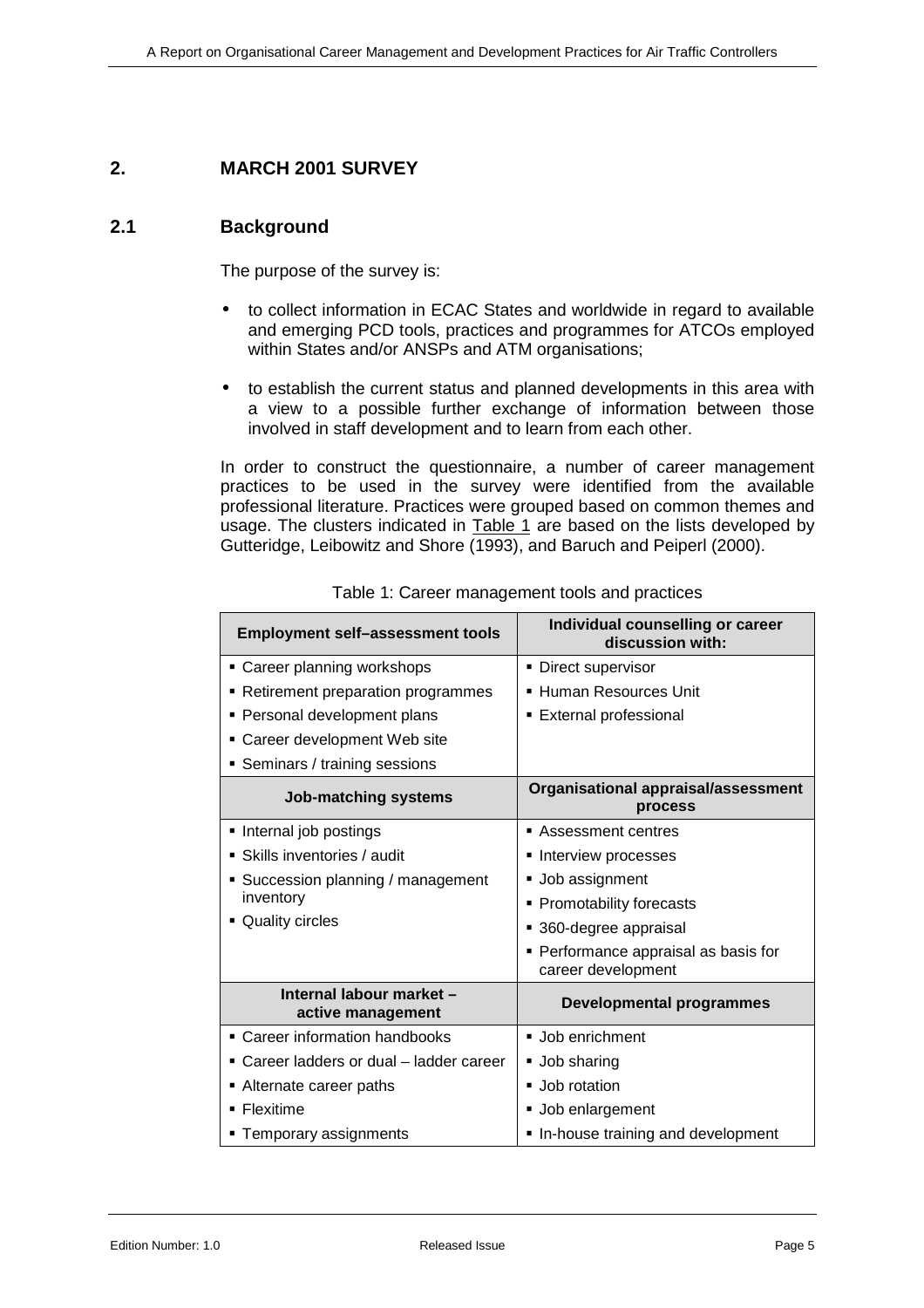| Internal labour market -<br>active management          | <b>Developmental programmes</b>  |
|--------------------------------------------------------|----------------------------------|
|                                                        | programmes                       |
| ■ Learning by doing elements                           | ■ External seminars or workshops |
| • Secondments to other companies                       | • Mentoring / career coaching    |
| $\blacksquare$ Cross training                          | ■ Formal education               |
| ■ Sabbaticals                                          | • Management training programmes |
| ■ Work shadowing within the<br>organisation            |                                  |
| • Career resource centre / learning<br>resource centre |                                  |
| • Other career information format or<br>system         |                                  |
| • Phased retirement                                    |                                  |

#### Table 1: Career management tools and practices (continued)

#### **2.2 The Questionnaire**

#### **2.2.1 Structure**

The questionnaire was in two parts as described below.

- Part One, 'General Information on Your PCD Tools, Practices or Programmes', indicated to participants what tools, practices or methods were currently in use and/or under development for PCD of ATCOs. Participants were also asked to indicate whether they utilised any activities, tools and practices not mentioned. To avoid undue complexity at this stage, there were no questions related to measuring the effectiveness of the practice. However, we sought to generate a qualitative response under the question 'general experience gained'.
- In Part Two, 'Detailed Description of PCD Tools, Practices in Use and/or under Development', organisations were asked if possible to specify the tools and give detailed information on each of those tools. Additionally, organisations were asked under what conditions, if any, these tools would be available for use in other States and/or organisations.

The questionnaire and a glossary are provided in the Annexes.

#### **2.2.2 Target participants**

The target participants for the questionnaire were manpower planners, operations managers/supervisors, training managers, human resources managers, and other professionals involved in the manpower planning process and HRM in ATM organisations.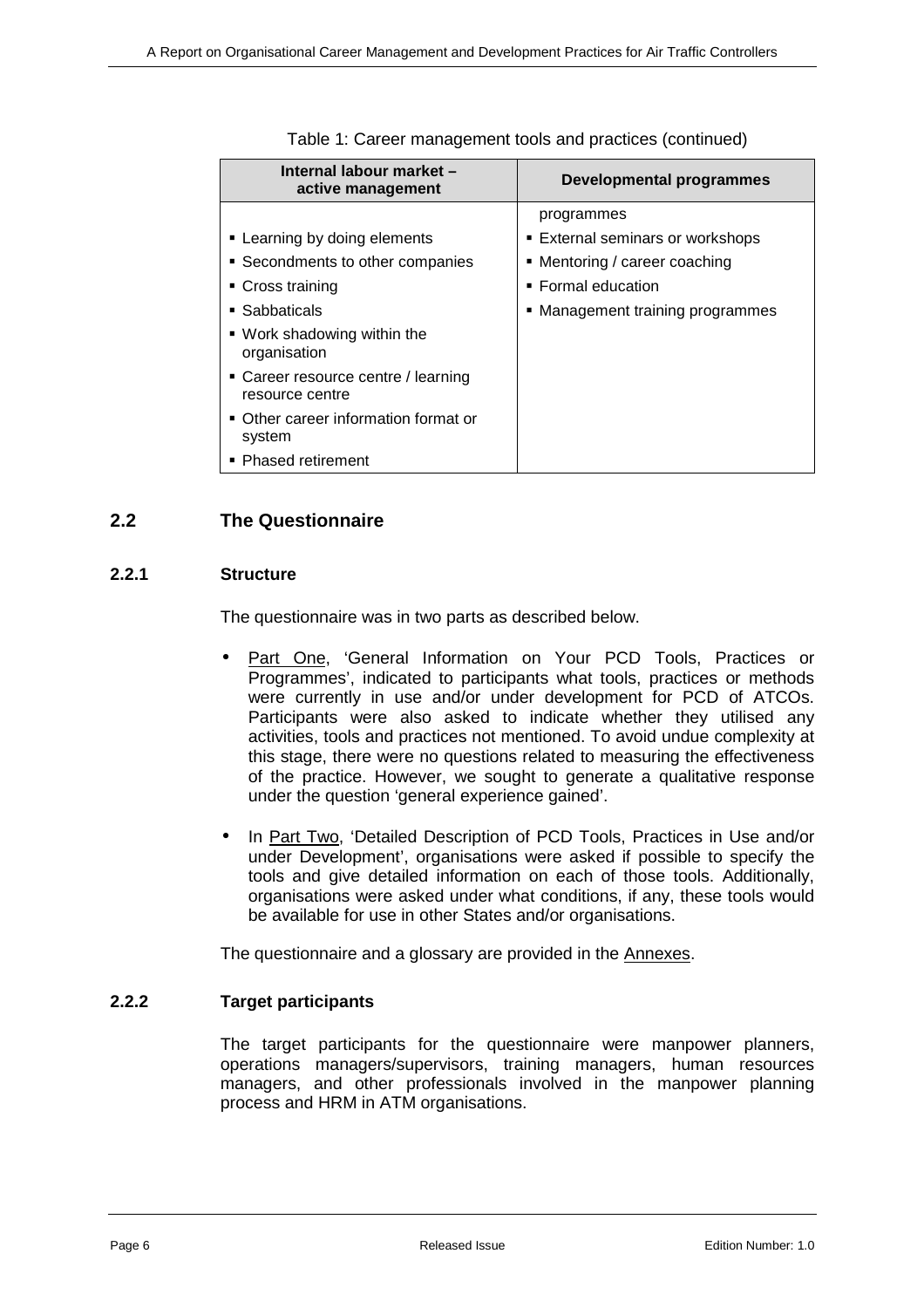#### **2.2.3 Release of information**

The organisations that participated in the survey were also asked to sign a 'release of information' document after they reviewed the first working draft of the results, and made any changes or revisions that they felt were necessary. Additionally, until permission was given by those organisations that had included description of 'tools', that section of the document was not distributed to other participants.

#### **2.3 Survey Methodology**

In February and March 2001 the questionnaire was sent to 56 ANSPs and ATM organisations either by post or electronically. Responses were received from 23 organisations. This represents a 46% return rate that is acceptable in this survey.

Six of the 23 responses reported no existing PCD programme. The reasons provided by the organisations were specified as:

- a programme is in place but not specifically for ATCOs;
- we are a staff membership organisation that does not provide these programmes;
- employment of ATCOs outside of operations therefore, no specific PCD programme for ATCOs but we do have one in place for the staff.

Four of the organisations that completed the questionnaire reported that although there was no formal PCD programme in place, PCD tools and practices were being used for ATCOs career development.

Seven organisations that completed the questionnaire reported that their PCD programme was at the beginning of development or was still under development. Dates for completion and launch of the PCD programmes were specified by organisations and ranged from late 2001 to early 2003.

#### **2.4 Survey Results**

#### **2.4.1 General**

This survey reported on ANSPs and ATM organisations' career management practices and programmes for ATCOs. 23 organisations returned the questionnaire. Seventeen provided information on the programmes, and practices currently in place and/or under development. Where possible and appropriate, the organisations provided specific, detailed descriptions of tools and practices that are in use and/or under development.

It is important to note for those organisations in the development process of their career management programmes that the responses on the questionnaire were indicative of **what they would like to see included in their career management programme and did not necessarily reflect**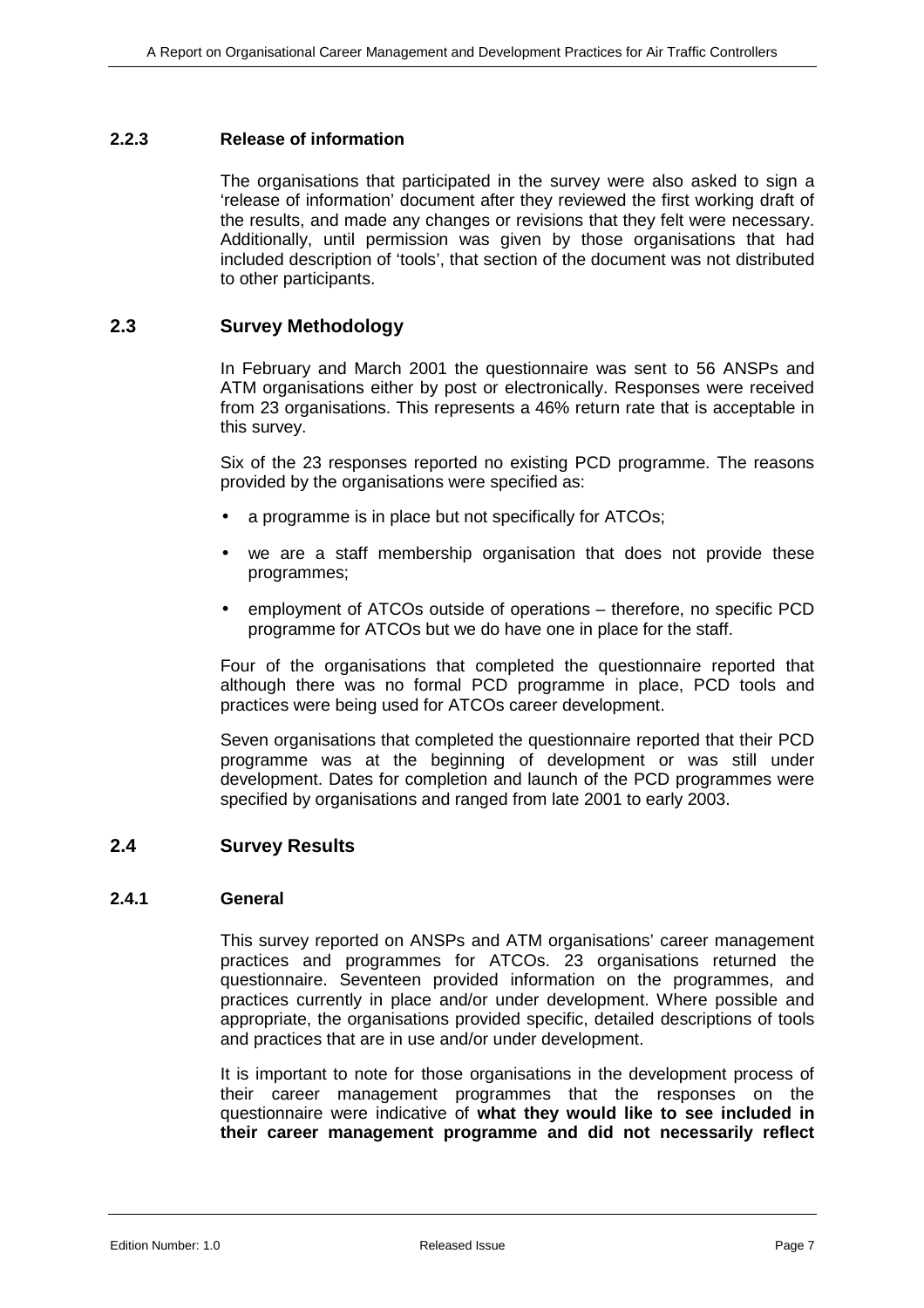**what they currently have**. However, the data provided will contribute to a more comprehensive insight of those organisational career management tools, practices and programmes in use or under development, organisational experiences to date, and issues and concerns that have been encountered during development and implementation stages.

The following results of the survey are based on the reports of all those organisations (seventeen) who either have formal PCD programmes in place, those under development or who utilise PCD practices, tools and methods outside a formal PCD programme structure. The reader is directed to Annex 2 for a more detailed presentation of the survey results.

#### **2.4.2 Most frequent career management practices**

The most frequent practices used or under development within ANSPs and ATM organisations are indicated in Figure 1.



Figure 1: General career management practices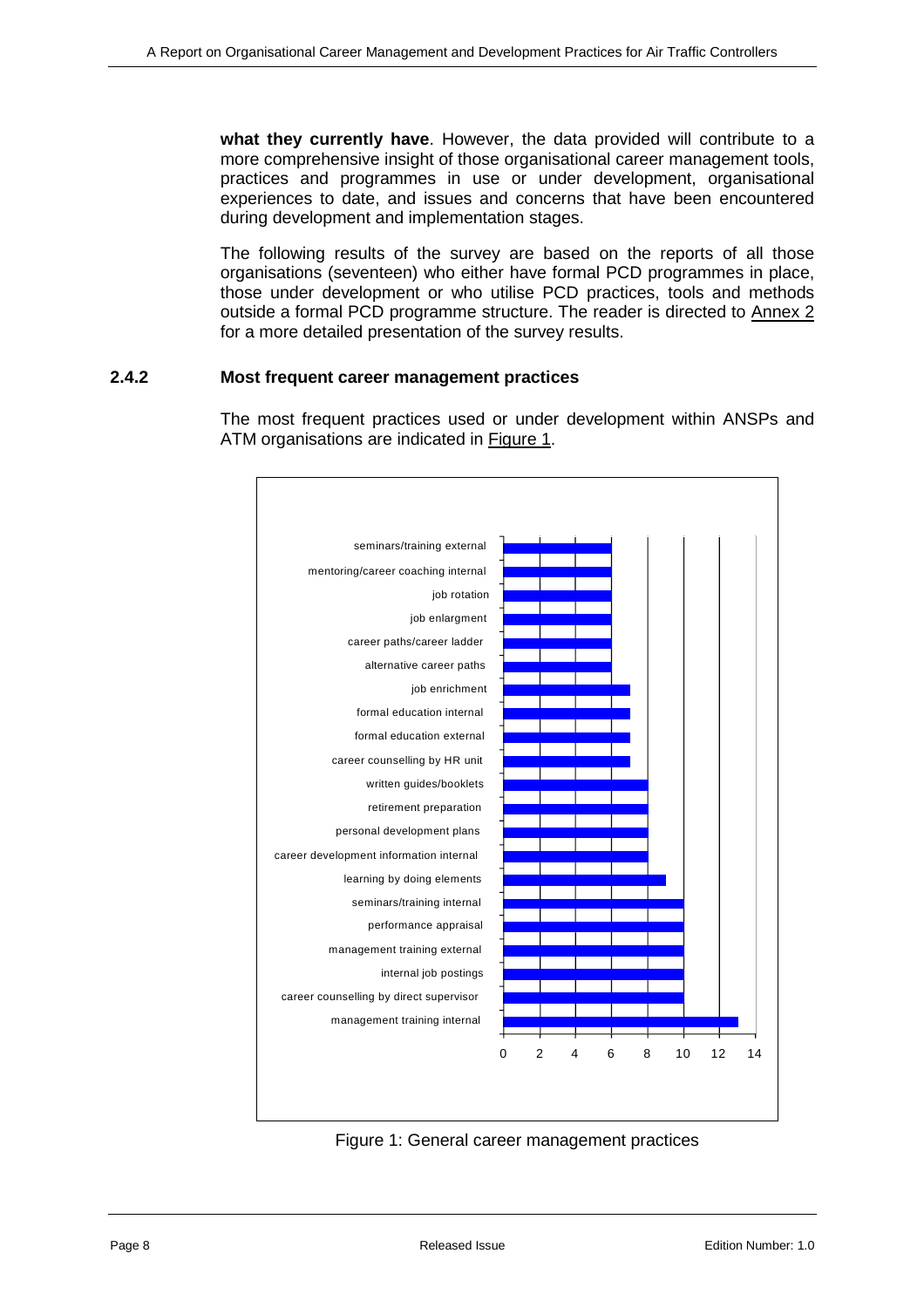#### **2.4.3 Goals of career management programmes**

The most commonly cited goal in Figure 1 for ANSPs' and ATM organisations' career management programmes was 'internal management training' programmes. Figure 2 details the goals of those career management programmes. Eleven of the organisations also indicated that training of managers (in established posts) was an integral component of this programme. This corresponds to industry practice (management development is the most frequently cited undertaking). Within ATM it could reflect a perceived need for ATCO expertise in these capacities. However, at the same time, it is becoming difficult to fill management positions with qualified internal personnel due to the pressure for using qualified ATCOs in operational positions.



Figure 2: Goals of career management programme

It is interesting to note from  $Figure 2$  that eight of the seventeen organisations indicated that their programmes were also designed to changes attitudes and orientation. This might suggest recognition of the importance of professional relationships and managerial behaviour in times of change and organisational development.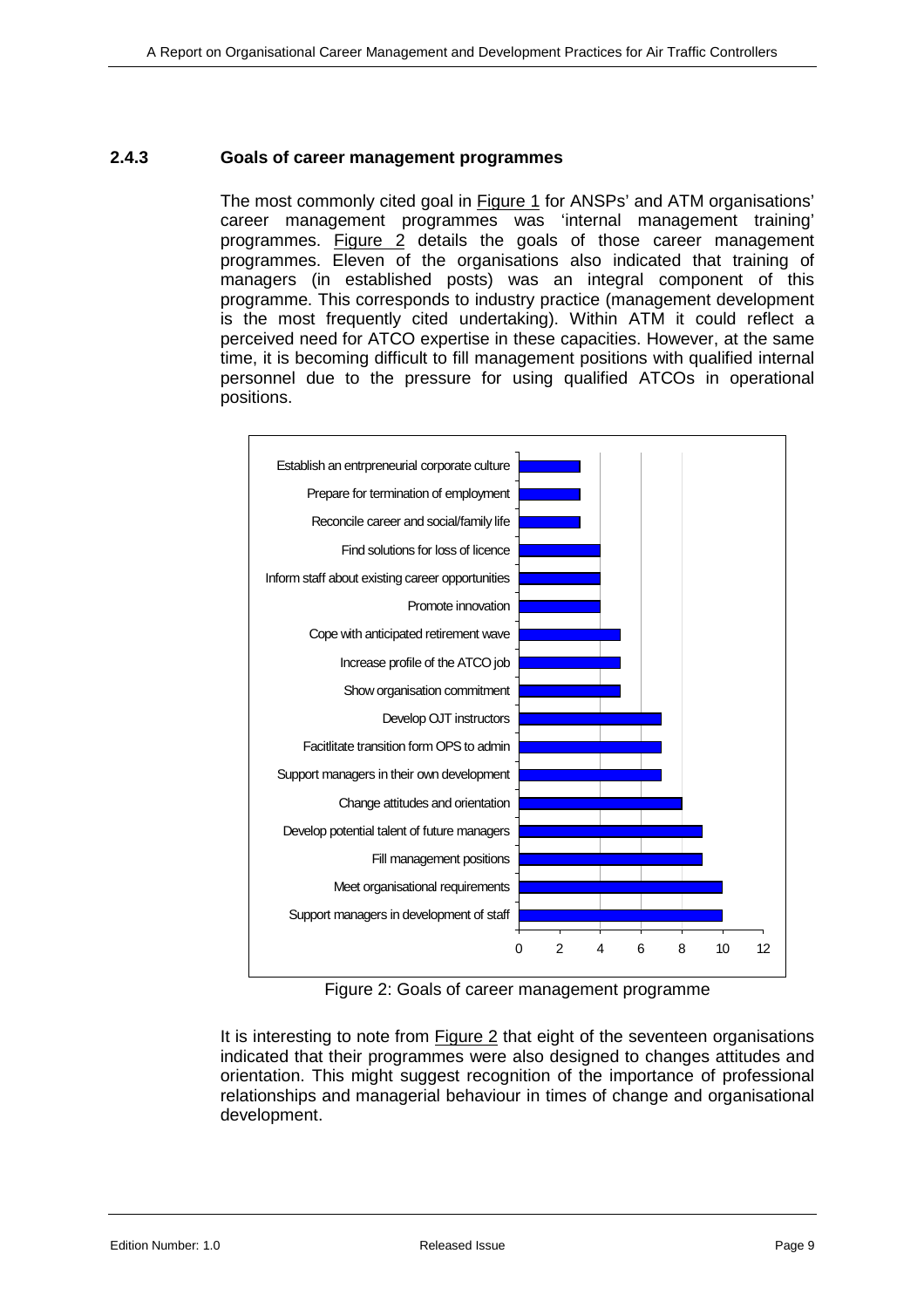#### **2.4.4 Career path changes**

The most frequently cited career path changes (see Figure 3) were targeted for ATCOs becoming supervisors, followed by OJT instructors, general management and posts within the ATC environment (not otherwise specified). The initial impact of these findings is that organisations are linking the 'traditional career path' of ATCOs.



Figure 3: Career path changes

#### **2.4.5 Eligibility for participation in career management programmes**

Without exception, those organisations who have eligibility requirements for participating in the programme note that the experience required is either specified within various different ATCO posts (Tower, Approach, etc.) and/or number of years in service. One can conclude that organisations are eager to provide development opportunities for those staff who want to move into different career paths, and see the value of retaining the knowledge and expertise of ATCO staff within the organisation.

#### **2.4.6 Written PCD guides**

It appears that the number of organisations, five, who have written and/or electronic tools / PCD guidelines is low in relation to the number, seventeen, who are using PCD practices/tools. This is due to the larger number of organisations who are still in the process of developing their programme, or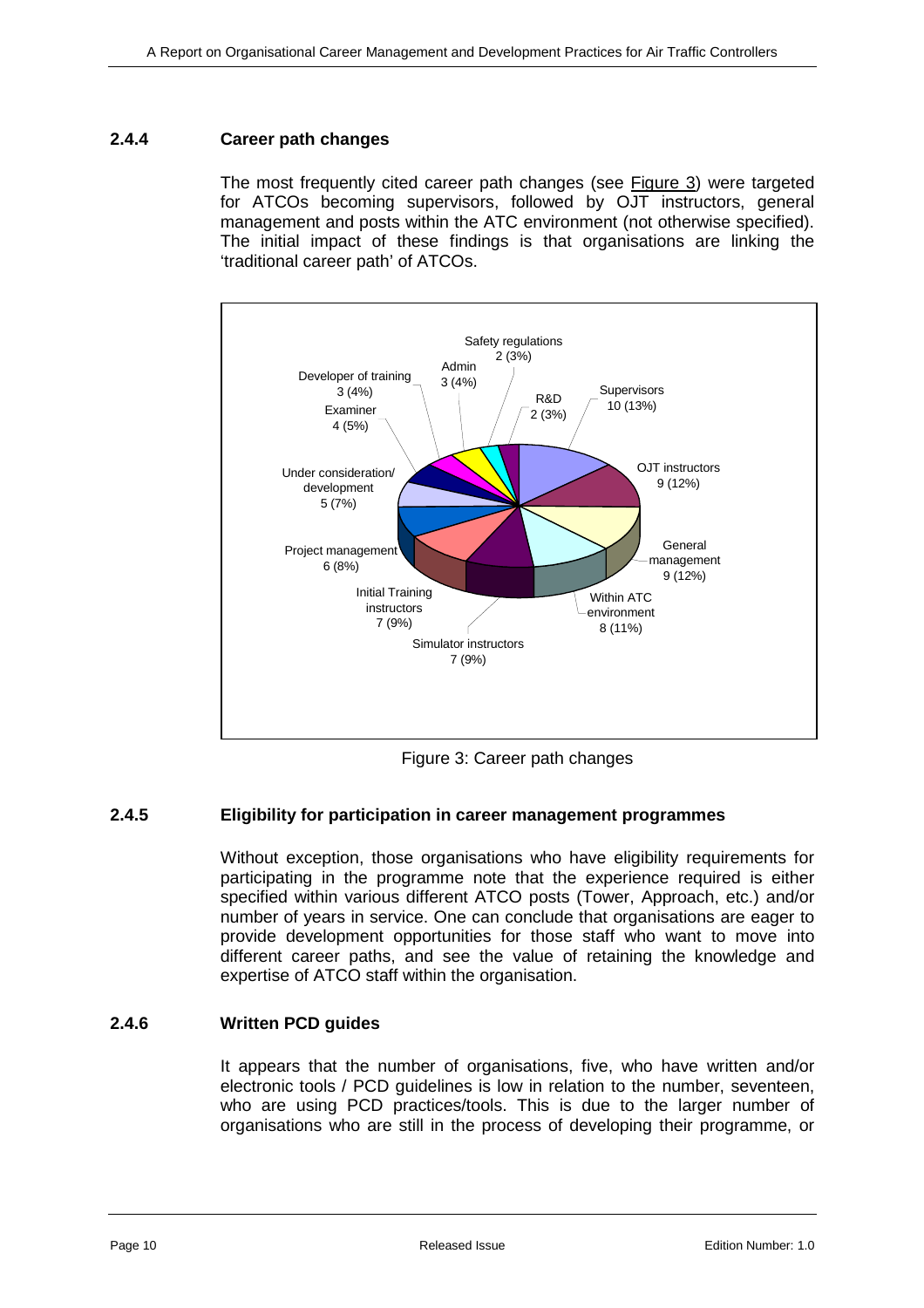who only use practices not defined as an organisational PCD programme. Nevertheless, the content of these guides provides or will provide a well-rounded approach to PCD and covers items as diverse as:

- identification of suitable options, assistance from managers,
- identification of development needs,
- competency development,
- pre-retirement planning,
- sources of information

#### **2.4.7 Tools in use and/or under development**

Seven organisations provided descriptions of tools that are currently in use and/or under development. A detailed description of these tools is provided in Annex 3. However, it is worthwhile to note the focus of the majority of these tools (see Figure 4). The most frequently cited of these tools are:

- communication, leadership, and self-development skills;
- motivation and commitment, teamwork, and technical and professional skills;
- coping with changes, decision-making, people managing, promotion to a higher grade, team building and training skills.



Figure 4: Focus of tools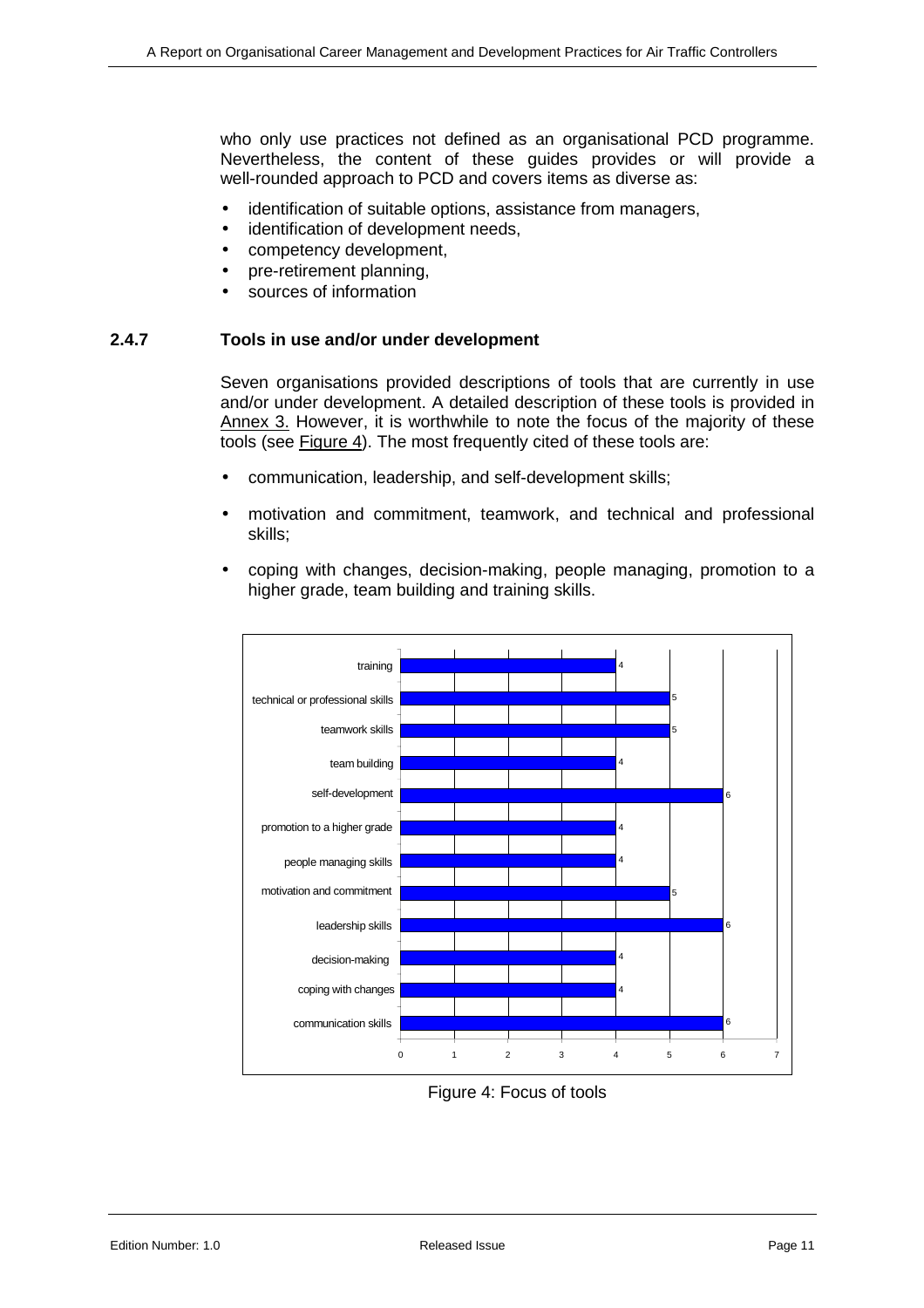#### **2.4.8 Other tools**

Career development profiles (i.e. self-assessment, performance appraisal, annual staff appraisal) were used by five of the organisations and seven of the organisations indicated that feedback was provided during the annual evaluation.

#### **2.4.9 Target population of the career management programme**

For the most part the career management programme is targeted at staff in the middle (transition) career stage and for the older controller. This presents an opportunity to remain productive within ATM and for the organisation to retain expertise and knowledge.

#### **2.5 The Emerging Picture**

Based on the results of the survey a 'typical picture' of career management programmes within ANSPs and ATM organisations emerges.

It contains the following:

- internal seminars and training sessions;
- individual counselling/career discussion with direct supervisors;
- internal job postings;
- performance appraisal used as a basis for career development;
- learning by doing elements;
- internal and external management development programmes.
- It will be applied to identify potential primarily on changes of career paths for ATCOs to become supervisors, training instructors and into general management. The programme will focus primarily on the middle career stage (transition) and number of years in service.
- There will not be an identified unit or staff member for the programme but it will involve supervisors and line managers, with support from HRM. Communication will be done primarily through the organisations Intranet and postings.
- The career development programme will be designed mainly to meet organisational requirements, support managers in the development of staff, develop potential talent of future managers, and to change attitudes and orientation. Considering organisational strategy, vacancy management needs and the performance appraisal system will play a key role in the programme development.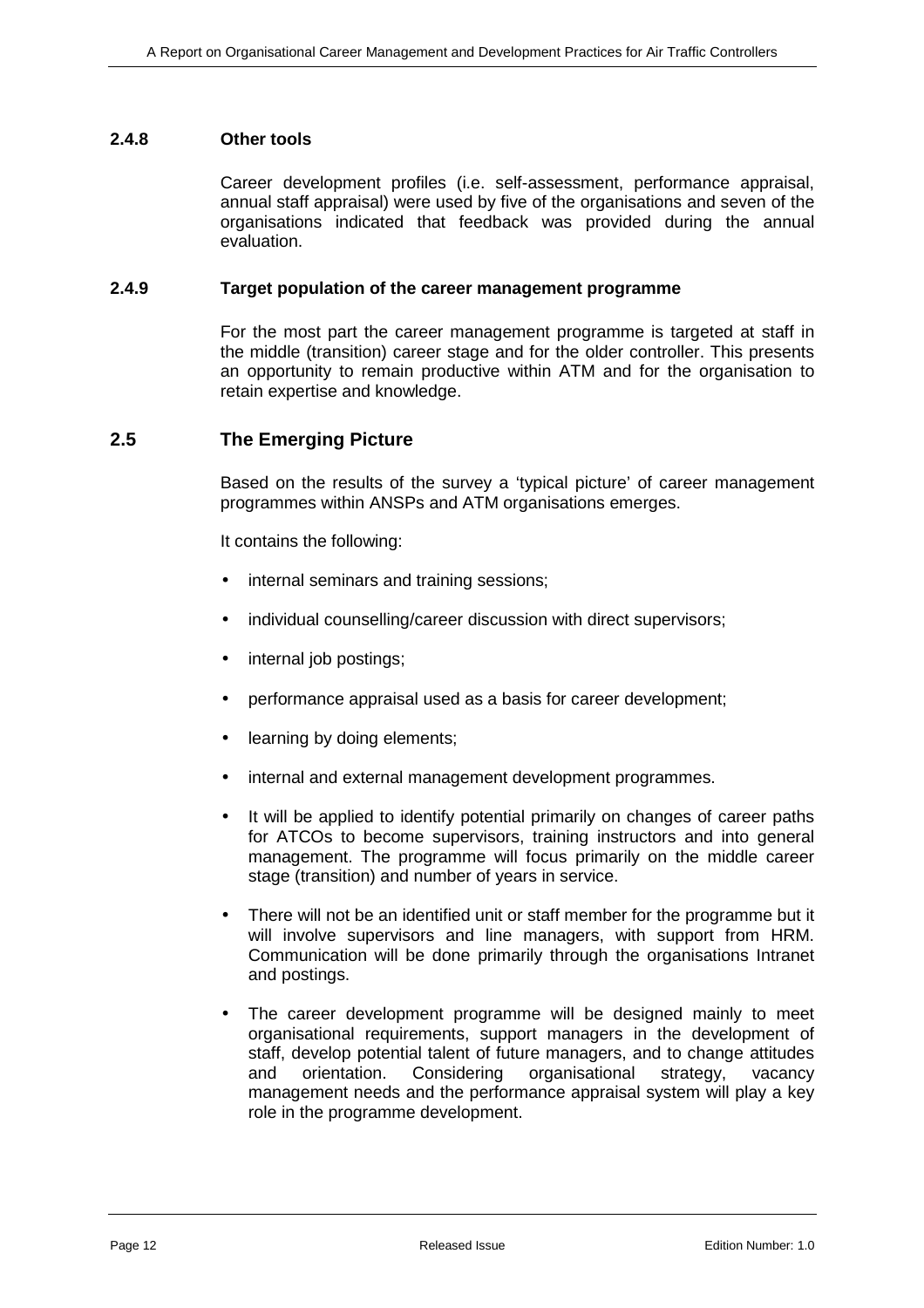#### **3. CURRENT STATUS OF CAREER MANAGEMENT IN ATM**

A few months after the events of 11 September 2001, it was decided to check what effect, if any, had been transmitted via the organisation to career management and development programmes or initiatives in ANSPs.

There was no time or resources to once again do a full survey, so a simple letter was sent to ANSPs to ask whether there had been any effects. In addition, in view of continuing developments in the corporatisation of ANSPs, the question was asked whether this was a factor which had led to any changes in career management policies.

Thirteen replies were received.

- a) It is clear that the events of 11 September have not had any long lasting effects on PCD programmes.
- b) One organisation reported some budgetary restrictions with a resultant focussing on management development. Two other replies mentioned concentrating on leadership or management training and development. The rest have reported no effects on their programmes or policy direction.
- c) Three organisations have either corporatised/privatised or will shortly do so. They have reported no impact from this fact alone on their career management programmes.
- d) One organisation has reported some interesting new developments in this field including the launching of an initiative which will cover the introduction of a mentoring programme, task enrichment of the ATCO job, the alignment of PCD with performance management and the creation of links with tertiary level educational institutions to provide ATC-related certificated qualifications.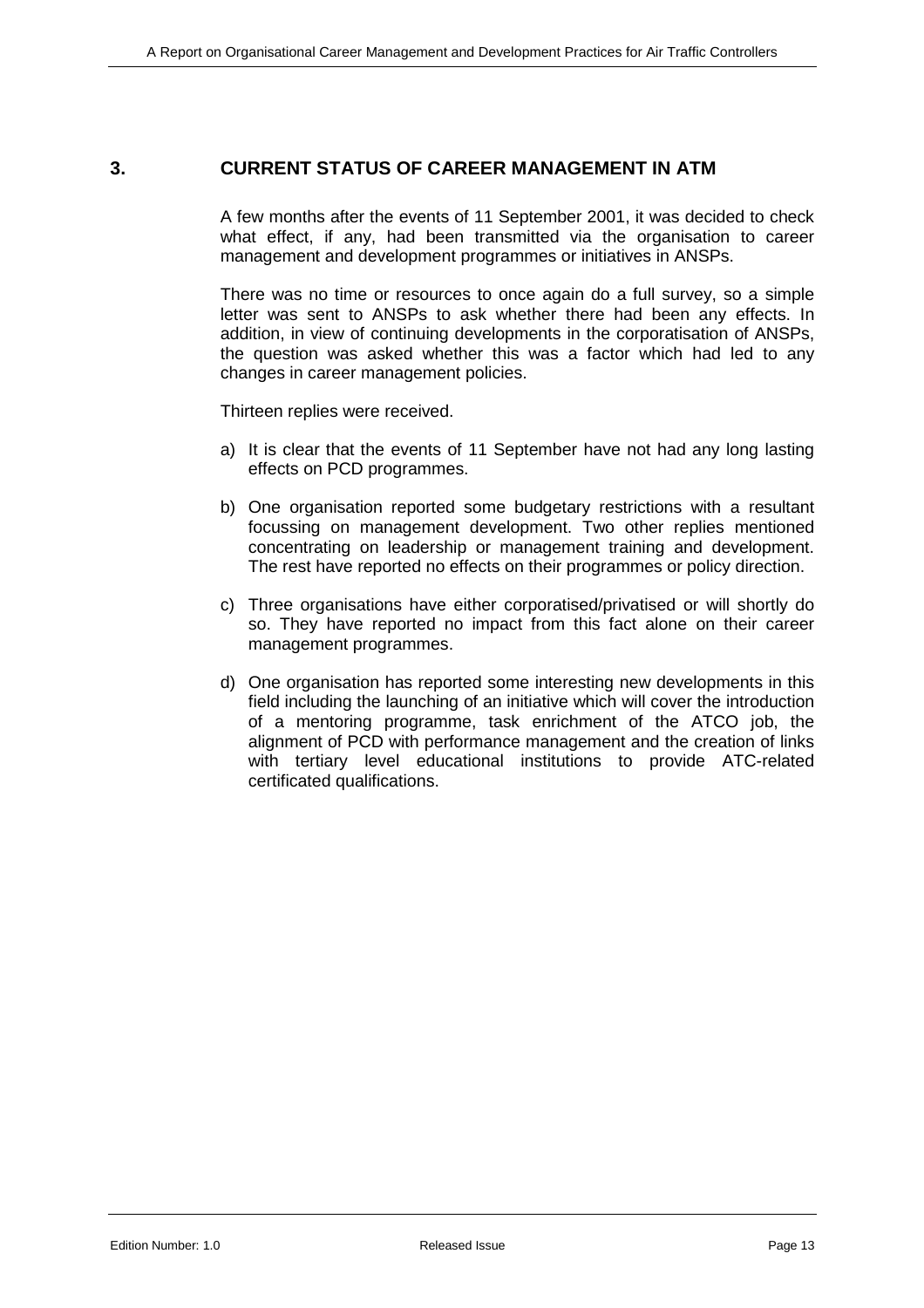Page intentionally left blank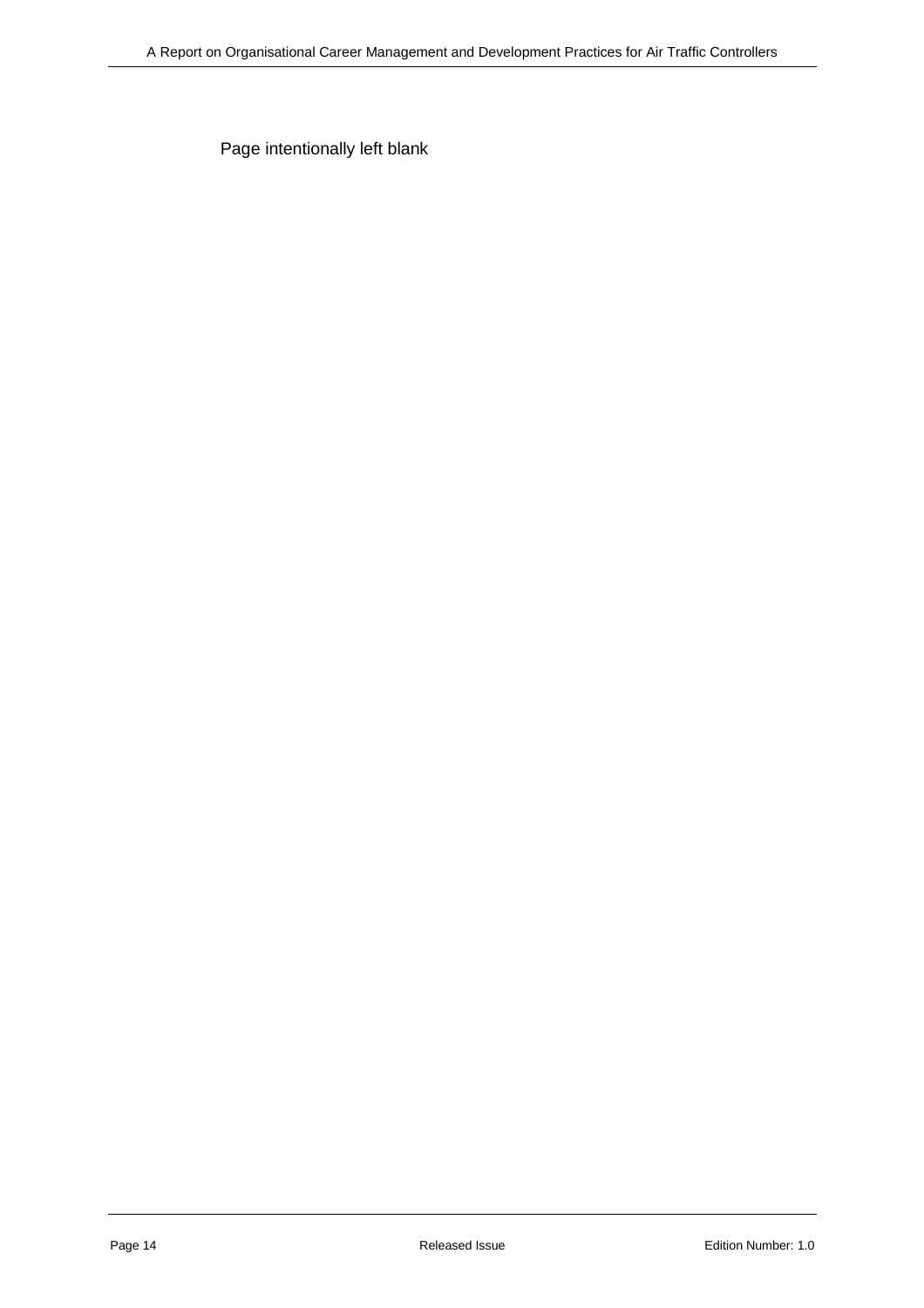#### **ANNEX 1: QUESTIONNAIRE - PERSONAL AND CAREER DEVELOPMENT FOR AIR TRAFFIC CONTROLLERS: TOOLS, PRACTICES AND PROGRAMMES**

#### **European Air Traffic Management Programme (EATMP) Work Package HRS/MSP-004 Advanced Methods for Personal and Career Development (PCD)**

#### **BACKGROUND**

The EATMP Human Resources Team (HRT), under the auspices of the Manpower Sub-Group (MSG), tasked the Manpower Sub-Programme (MSP) of the Human Resources Programme (HRS) with the development of the Work Package 'Advanced Methods for Personal and Career Development (PCD)' (HRS/MSP-004). This survey forms part of the work carried out for this Work Package.

The information gathered in this survey will be published as a EUROCONTROL (EATMP) document after mutual agreement has been reached between parties and EUROCONTROL as to the contents. It will contain a brief description of the various career concepts, tools, practices and programmes that are in use or under development in different States/organisations. These PCD concepts will serve as examples of best practice.

#### **AIMS**

- To collect information worldwide in regards to available and emerging PCD tools, practices and programmes for ATCOs employed within States and/or ATSP organisations.
- To establish the current status and planned developments in this area.
- To provide more detailed knowledge of existing tools, practices and programmes which could be made available for application in ECAC States.

Please note that each State or ATSP organisation seeking to use such tools may need to customise the tools, practices and programmes prior to implementation and application. All replies will be treated confidentially and no information will be published until permission has been given about the content of the published information.

This questionnaire was completed by:

| Reply from (Company): |  |
|-----------------------|--|
| Contact Person:       |  |
| Address:              |  |
| Telephone No.:        |  |
| Fax No.:              |  |
| E-mail:               |  |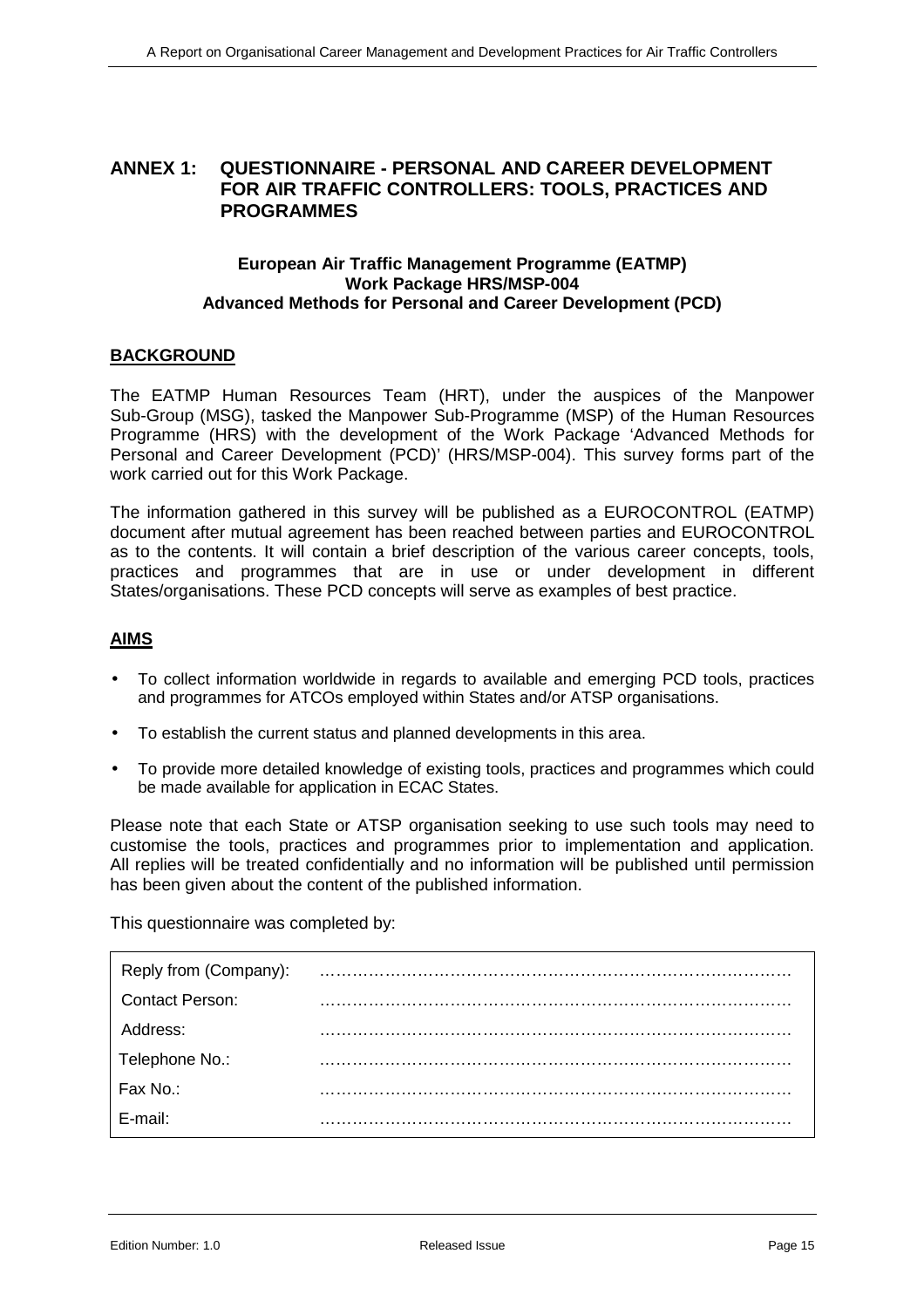#### **INSTRUCTIONS FOR COMPLETING THE QUESTIONNAIRE**

#### **General Instructions**

Please complete this questionnaire by placing a tick  $(\checkmark)$  in the appropriate box(es) and/or writing your answers in more detail where appropriate.

In most cases it may be necessary to tick more than one box to describe the situation appropriately.

Some of the terms used might not be familiar to you or you may use different terms. The Annex gives a short definition of terms.

For ease of use, you can ask for an electronic copy of this questionnaire by e-mail.

Please note all replies will be treated **confidentially**.

Please note that not all the practices/tools mentioned in this questionnaire will be applicable in ATC, for ATC staff, or in your organisational culture. These practices have been stated to capture all possibilities.

#### **Section 2**

In Section 2 you are asked to describe in detail PCD practices/tools in your organisation. In order to assist you with this part of the questionnaire, you can send us those tools/practices and we will extract the information as stated in Section 2. Please note that your materials will not be included in any published documents – only the information that pertains to the questions in Section 2.

Please do not hesitate to contact the person responsible at EUROCONTROL in case you have questions.

Please return the completed questionnaire and any other material by **Friday, 30 March 2001** to:

Ms Charleen Ratcliff Human Resources Management Expert EUROCONTROL Headquarters DIS/HUM 96, rue de la Fusée B-1130 BRUSSELS

Tel: +32 2 729 5047 Fax: +32 2 729 9149 E-mail: charleen.ratcliff@eurocontrol.int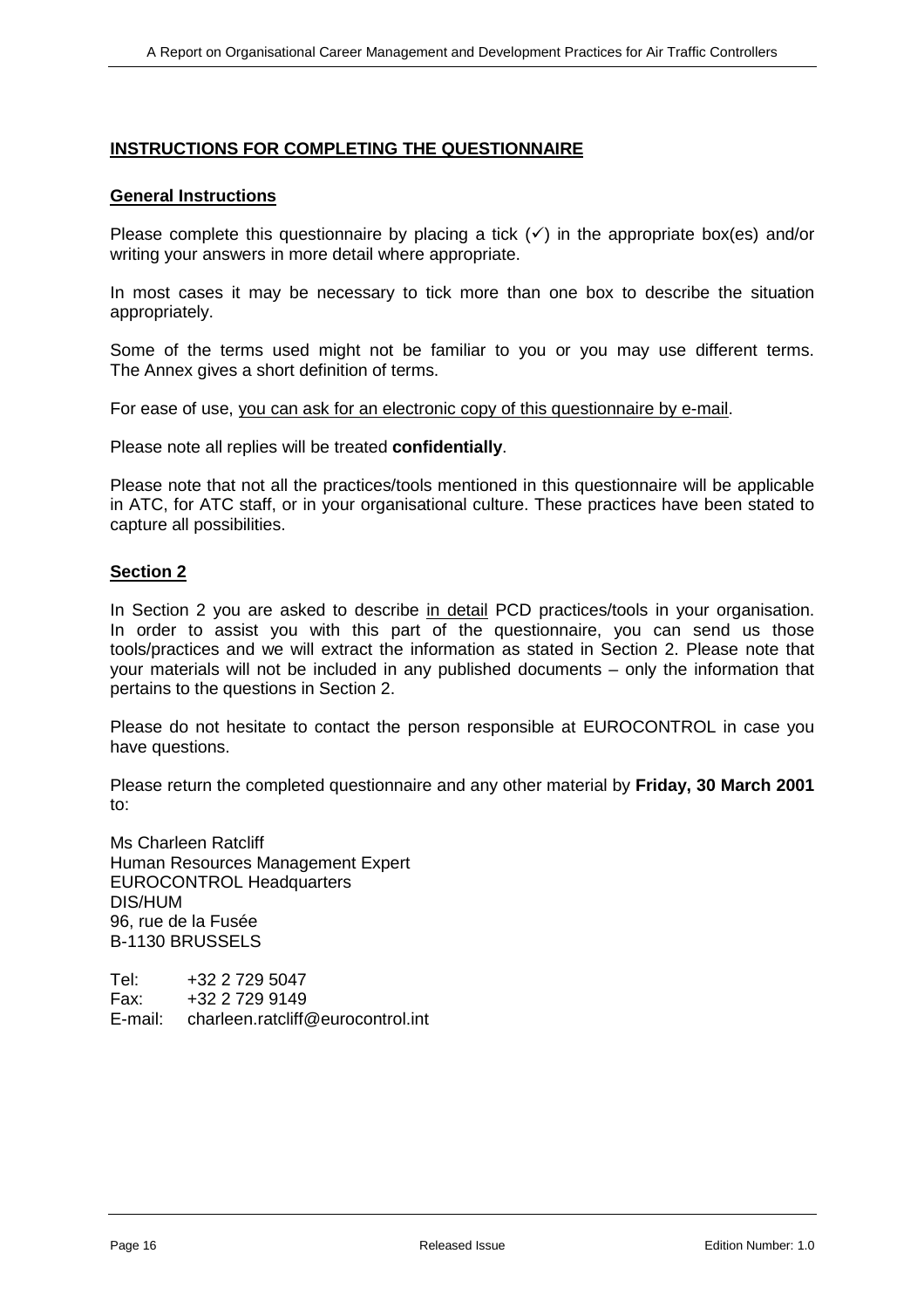#### **PART ONE: GENERAL INFORMATION ON YOUR PERSONAL AND CAREER DEVELOPMENT (PCD) TOOLS, PRACTICES OR PROGRAMMES**

#### **A. General information on your PCD programme**

1. Please outline what your PCD programme includes. Tick  $(V)$  as many boxes as appropriate:

| <b>Activity</b>                                | Provided/done by<br>organisation  | <b>Provided/done by</b><br>external sources |
|------------------------------------------------|-----------------------------------|---------------------------------------------|
| Career planning workshops                      |                                   |                                             |
| Seminars / training sessions                   |                                   |                                             |
| Career development / information               |                                   |                                             |
| Mentoring / career coaching                    |                                   |                                             |
| Learning resource centres                      |                                   |                                             |
| Management training programmes                 |                                   |                                             |
| Formal education as part of career development |                                   |                                             |
| Internal job postings                          | Personal development plans        |                                             |
| Career development Web site                    | Written guides/booklets           |                                             |
| Alternative career paths                       | Job sharing                       |                                             |
| Common career paths / career ladder            | Job rotation                      |                                             |
| Dual ladder / career track                     | Job enlargement                   |                                             |
| Job enrichment                                 | Sabbaticals                       |                                             |
| Flexitime                                      | Secondments to other companies    |                                             |
| Temporary assignments                          | 360-degree appraisal              |                                             |
| 'Learning-by-doing' elements                   | Cross training                    |                                             |
| Work shadowing within the organisation         | planning                          | Performance appraisal as a basis for career |
| Succession planning/management inventory       | Retirement preparation programmes |                                             |
| <b>Quality circles</b>                         | Phased retirement                 |                                             |
| Special career programmes (please specify):    | Other (please specify):           |                                             |
| Career counselling                             |                                   |                                             |
| No<br>Yes                                      |                                   |                                             |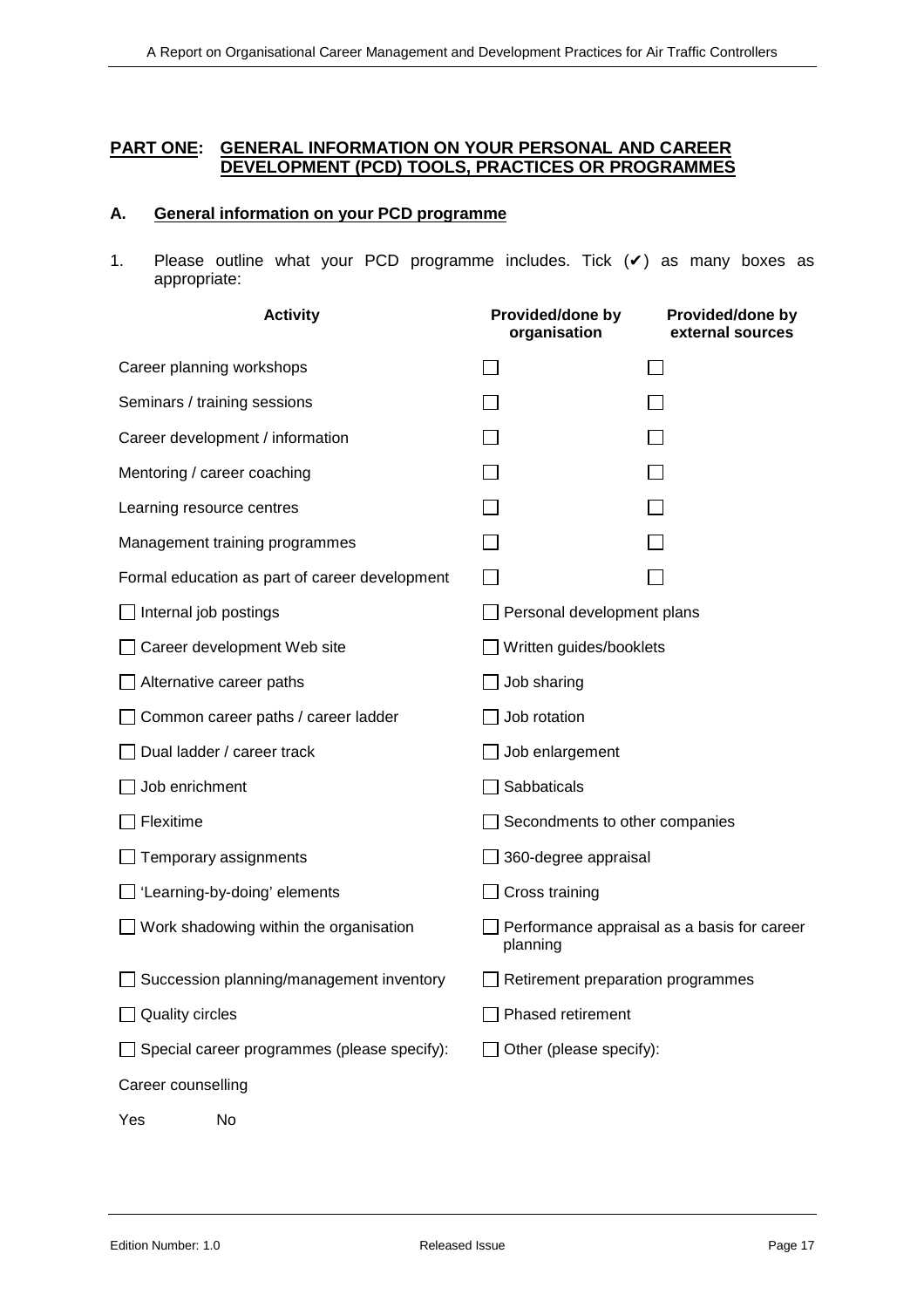|                                                |                               | By direct supervisor                        |                                                                                                 |                                 |                         |                                   |          |
|------------------------------------------------|-------------------------------|---------------------------------------------|-------------------------------------------------------------------------------------------------|---------------------------------|-------------------------|-----------------------------------|----------|
|                                                |                               | By Human Resources Unit                     |                                                                                                 |                                 |                         |                                   |          |
|                                                |                               | By external professional                    |                                                                                                 |                                 |                         |                                   |          |
| Other (please specify):                        |                               |                                             |                                                                                                 |                                 |                         |                                   |          |
| Assessment centres                             |                               | Yes                                         | $\exists$ No                                                                                    |                                 |                         |                                   |          |
|                                                | Provided/done by organisation |                                             |                                                                                                 |                                 |                         | Provided/done by external sources |          |
| Please indicate type of assessment tools used: |                               |                                             |                                                                                                 |                                 |                         |                                   |          |
|                                                | No PCD programme exists       |                                             |                                                                                                 |                                 |                         |                                   |          |
|                                                |                               |                                             | Our PCD programme is under development and will be available by                                 |                                 |                         |                                   |          |
| 2.                                             |                               |                                             | Name the PCD tools under development and when they will be available.                           |                                 |                         |                                   |          |
|                                                |                               |                                             | Available by                                                                                    |                                 |                         |                                   |          |
|                                                |                               |                                             | Available by                                                                                    |                                 |                         |                                   |          |
| 3.                                             |                               |                                             | Which of the above tools would be available for use in other ECAC States?                       |                                 |                         |                                   |          |
| 4.                                             |                               |                                             | Under what conditions could they be used in other ECAC States?                                  |                                 |                         |                                   |          |
|                                                |                               |                                             |                                                                                                 |                                 |                         |                                   |          |
| For free                                       |                               | as a licence                                | purchase                                                                                        |                                 | Other (please specify): |                                   |          |
| В.                                             |                               |                                             | <b>General principles of your PCD programme</b>                                                 |                                 |                         |                                   |          |
| 5.                                             |                               |                                             | Your PCD programme mainly refers to changes of career paths for ATCOs:                          |                                 |                         |                                   |          |
| To training instructors                        |                               | Initial                                     | OJT                                                                                             |                                 | Simulator               |                                   | Examiner |
| To R&D                                         |                               |                                             |                                                                                                 | to become developer of training |                         |                                   |          |
| $\Box$ Within the ATC environment              |                               |                                             | $\Box$ Safety regulations                                                                       |                                 |                         | $\Box$ to become supervisors      |          |
|                                                | General management            |                                             |                                                                                                 | Project management              |                         | Administration                    |          |
| Other (please specify):                        |                               |                                             |                                                                                                 |                                 |                         |                                   |          |
| 6.                                             |                               | post before staff can attend the programme? | Does the programme require specific pre-knowledge, skill or minimum number of years in service/ |                                 |                         |                                   |          |
| $\Box$ No                                      | Yes (please specify):         |                                             |                                                                                                 |                                 |                         |                                   |          |
| 7.                                             |                               |                                             | How is performance in the PCD programme assessed (if at all)?                                   |                                 |                         |                                   |          |
|                                                | by using weighted criteria    |                                             | by a summary report                                                                             |                                 |                         | by using rating scales            |          |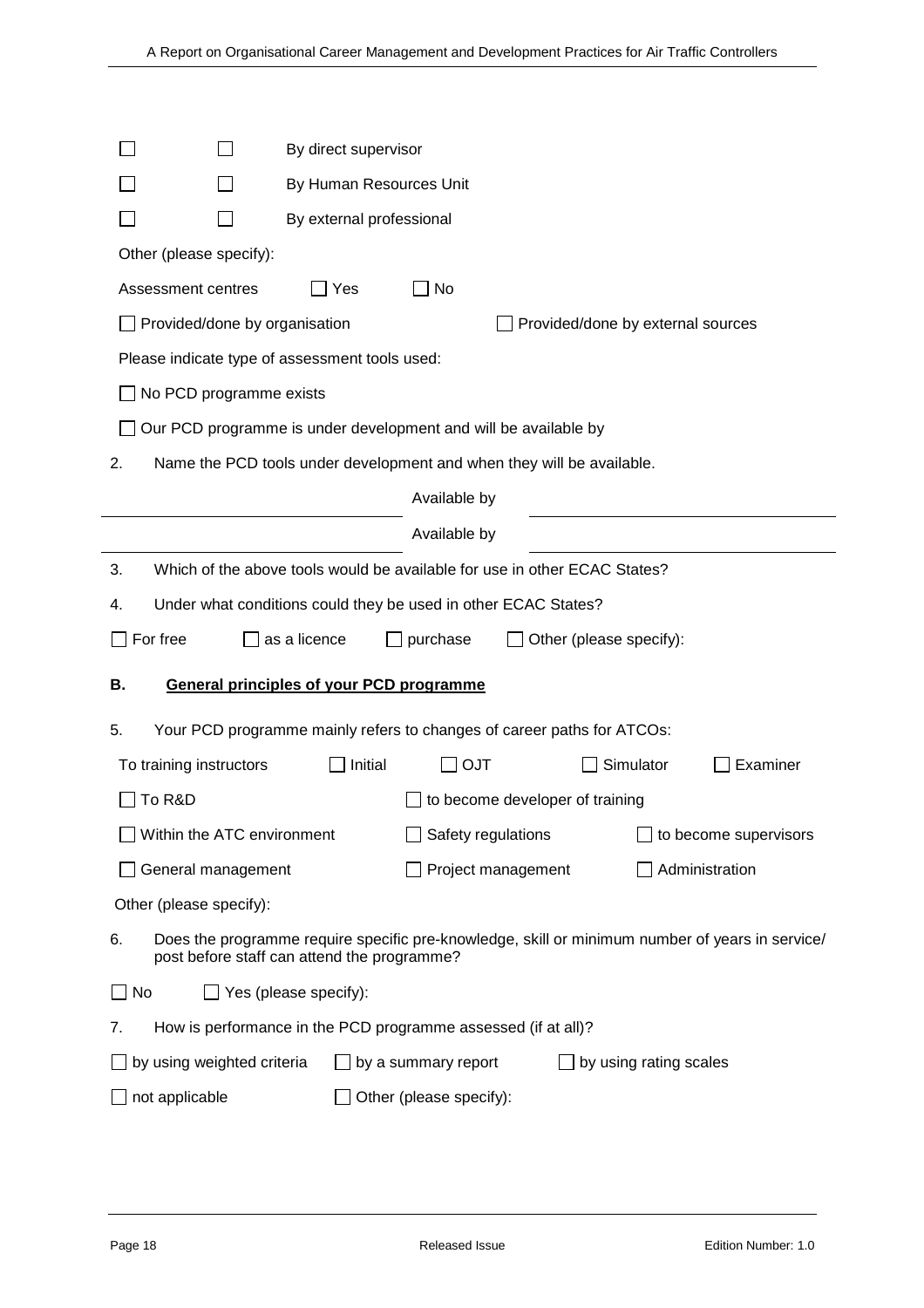| 8.                                                                                                                                                                   | Do you have a written PCD guide for staff (e.g. a handbook) which describes options that can<br>assist in identifying different opportunities for development across your organisation or within<br>your national CAA? |                                                    |  |  |
|----------------------------------------------------------------------------------------------------------------------------------------------------------------------|------------------------------------------------------------------------------------------------------------------------------------------------------------------------------------------------------------------------|----------------------------------------------------|--|--|
|                                                                                                                                                                      | $\Box$ No (If No, please go to question 10)                                                                                                                                                                            |                                                    |  |  |
|                                                                                                                                                                      | $\Box$ Yes (please specify):                                                                                                                                                                                           |                                                    |  |  |
| 9.                                                                                                                                                                   | Does this guide suggest:                                                                                                                                                                                               |                                                    |  |  |
|                                                                                                                                                                      | Sources of information that can assist the development of different competencies                                                                                                                                       |                                                    |  |  |
|                                                                                                                                                                      | $\Box$ Definitions of competencies                                                                                                                                                                                     | Resources that help to improve skills              |  |  |
|                                                                                                                                                                      | $\Box$ Possible suitable development actions                                                                                                                                                                           | $\Box$ Learning opportunities                      |  |  |
|                                                                                                                                                                      | $\Box$ Ways to develop own initiative                                                                                                                                                                                  | How the line manager can assist in PCD             |  |  |
|                                                                                                                                                                      | $\Box$ Development activities outside of work                                                                                                                                                                          | PCD activities within the workplace                |  |  |
|                                                                                                                                                                      | $\Box$ Ways to assume own responsibility                                                                                                                                                                               | Ways to improve coaching skills                    |  |  |
|                                                                                                                                                                      | $\Box$ Ways to identify development needs                                                                                                                                                                              | $\Box$ Ways to identify learning styles            |  |  |
|                                                                                                                                                                      | $\Box$ Specific career guidance training                                                                                                                                                                               | Ways to develop staff that might leave             |  |  |
|                                                                                                                                                                      | Staff development towards outplacement                                                                                                                                                                                 | Pre-retirement programmes                          |  |  |
|                                                                                                                                                                      | $\Box$ Further reading material                                                                                                                                                                                        |                                                    |  |  |
|                                                                                                                                                                      | Other (please specify):                                                                                                                                                                                                |                                                    |  |  |
| 10.                                                                                                                                                                  | Does your PCD programme allow staff to explore new careers (even outside your organisation)<br>that are best suited to them based on their interests and competencies?                                                 |                                                    |  |  |
| $\Box$ No                                                                                                                                                            | $\Box$ No, current staff shortage cannot allow this.                                                                                                                                                                   |                                                    |  |  |
|                                                                                                                                                                      | $\Box$ Yes (please specify):                                                                                                                                                                                           |                                                    |  |  |
| 11.<br>Do you use career development profile questionnaires (for example, scales concerning current<br>performance level, career needs, career introspection, etc.)? |                                                                                                                                                                                                                        |                                                    |  |  |
| $\Box$ No                                                                                                                                                            |                                                                                                                                                                                                                        |                                                    |  |  |
|                                                                                                                                                                      | $\Box$ Yes (please specify):                                                                                                                                                                                           |                                                    |  |  |
| 12.                                                                                                                                                                  | Does your PCD programme allow feedback to participants?                                                                                                                                                                |                                                    |  |  |
| $\square$ No                                                                                                                                                         |                                                                                                                                                                                                                        | $\Box$ Yes, after each activity / training session |  |  |
|                                                                                                                                                                      | $\Box$ Yes, during the annual evaluation                                                                                                                                                                               | $\Box$ Yes, after the end of the programme         |  |  |
|                                                                                                                                                                      | $\Box$ Other (please specify):                                                                                                                                                                                         |                                                    |  |  |
| 13.                                                                                                                                                                  | Do you have a dedicated unit / staff member for PCD?                                                                                                                                                                   |                                                    |  |  |
| $\Box$ No                                                                                                                                                            |                                                                                                                                                                                                                        |                                                    |  |  |
|                                                                                                                                                                      | Yes (please specify):                                                                                                                                                                                                  |                                                    |  |  |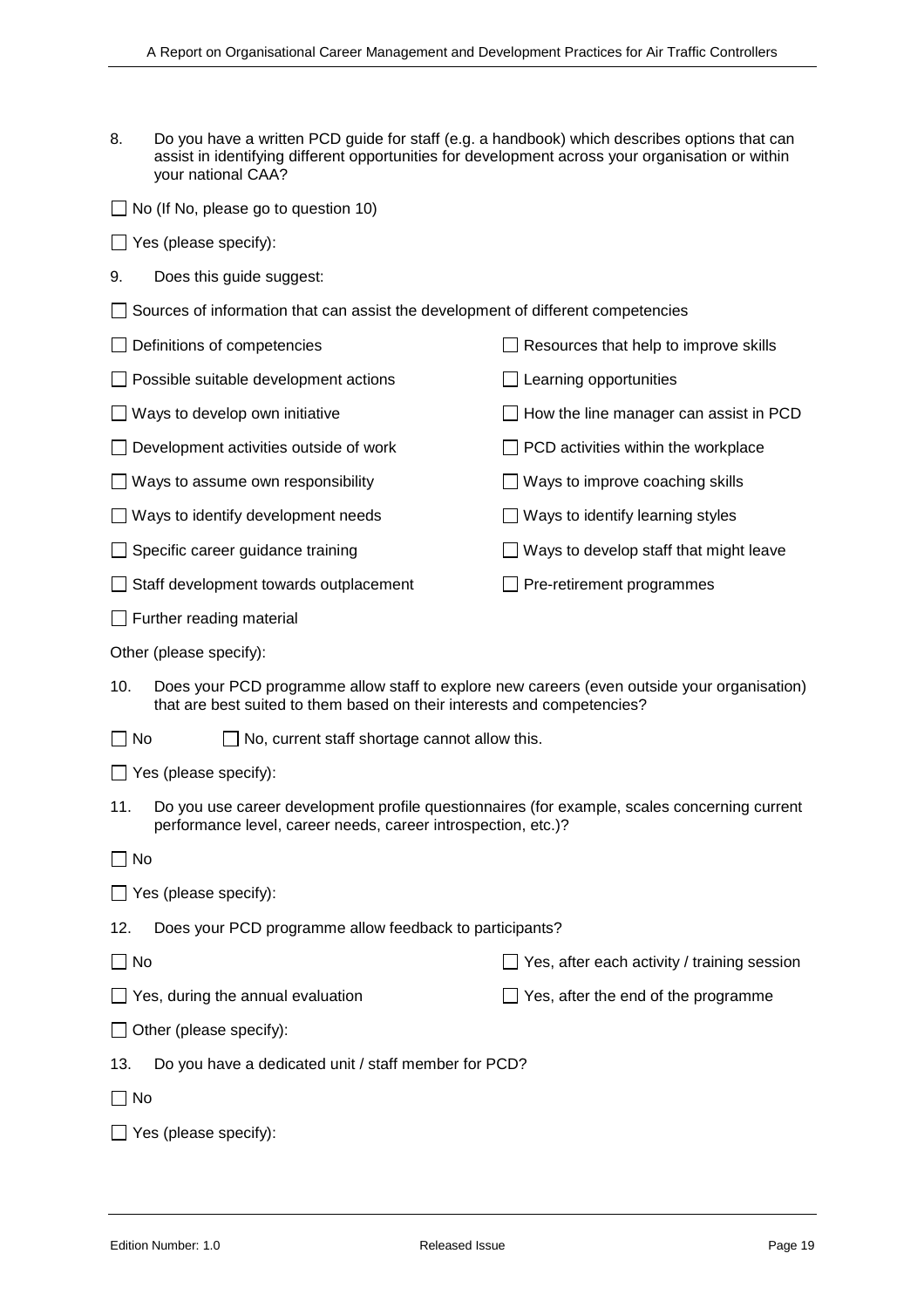| 14.                                       | In running your PCD programme does your organisation involve the: |                                                                  |                                  |                                                                                      |          |
|-------------------------------------------|-------------------------------------------------------------------|------------------------------------------------------------------|----------------------------------|--------------------------------------------------------------------------------------|----------|
|                                           | $\Box$ HRM<br>Supervisors / line managers                         |                                                                  |                                  |                                                                                      |          |
|                                           | $\Box$ ATC Unit staff                                             |                                                                  |                                  |                                                                                      |          |
|                                           | Other (please specify):                                           |                                                                  |                                  |                                                                                      |          |
| 15.                                       |                                                                   | Does your PCD programme involve training of managers?            |                                  |                                                                                      |          |
| $\Box$ No                                 |                                                                   |                                                                  |                                  |                                                                                      |          |
|                                           | $\Box$ Yes (please specify):                                      |                                                                  |                                  |                                                                                      |          |
| 16.                                       |                                                                   | programme is done mainly through:                                |                                  | In your organisation the communication concerning the career information for the PCD |          |
|                                           | E-mail                                                            | Intranet                                                         | Web site                         | <b>Booklets</b>                                                                      | Handbook |
|                                           | <b>Brochures</b>                                                  | Posting                                                          | Leaflets                         |                                                                                      |          |
|                                           | Other (please specify):                                           |                                                                  |                                  |                                                                                      |          |
| 17.                                       |                                                                   | What is the general experience with your PCD programme?          |                                  |                                                                                      |          |
| C.                                        |                                                                   | The goals of your PCD programme                                  |                                  |                                                                                      |          |
| 18.                                       |                                                                   | Your PCD programme is mainly designed in order to:               |                                  |                                                                                      |          |
|                                           |                                                                   | Cope with an anticipated retirement wave                         |                                  | Fill management positions                                                            |          |
|                                           |                                                                   | Establish an entrepreneurial corporate culture                   |                                  | Link with the reward system                                                          |          |
|                                           |                                                                   | Develop the potential talent of future managers                  |                                  | Respond to union pressure                                                            |          |
|                                           |                                                                   | Support managers in the development of staff                     |                                  | Find solutions for loss of licence                                                   |          |
| Prepare for termination of employment     |                                                                   |                                                                  | Change attitudes and orientation |                                                                                      |          |
| Support managers in their own development |                                                                   |                                                                  | Promote innovation               |                                                                                      |          |
| Reconcile career and social/family life   |                                                                   |                                                                  | Develop OJTIs                    |                                                                                      |          |
|                                           |                                                                   | Facilitate transition from OPS to administration                 |                                  | Increase profile of the ATCO job                                                     |          |
|                                           | Respond to demand from staff                                      |                                                                  |                                  | Meet organisational requirements                                                     |          |
|                                           |                                                                   | Inform staff about existing career opportunities                 |                                  | Show organisation commitment                                                         |          |
|                                           |                                                                   | Promote opportunities for careers in international organisations |                                  |                                                                                      |          |
|                                           |                                                                   |                                                                  |                                  | Ensure employability of staff within/outside of the organisation (please specify):   |          |

□ Other (please specify):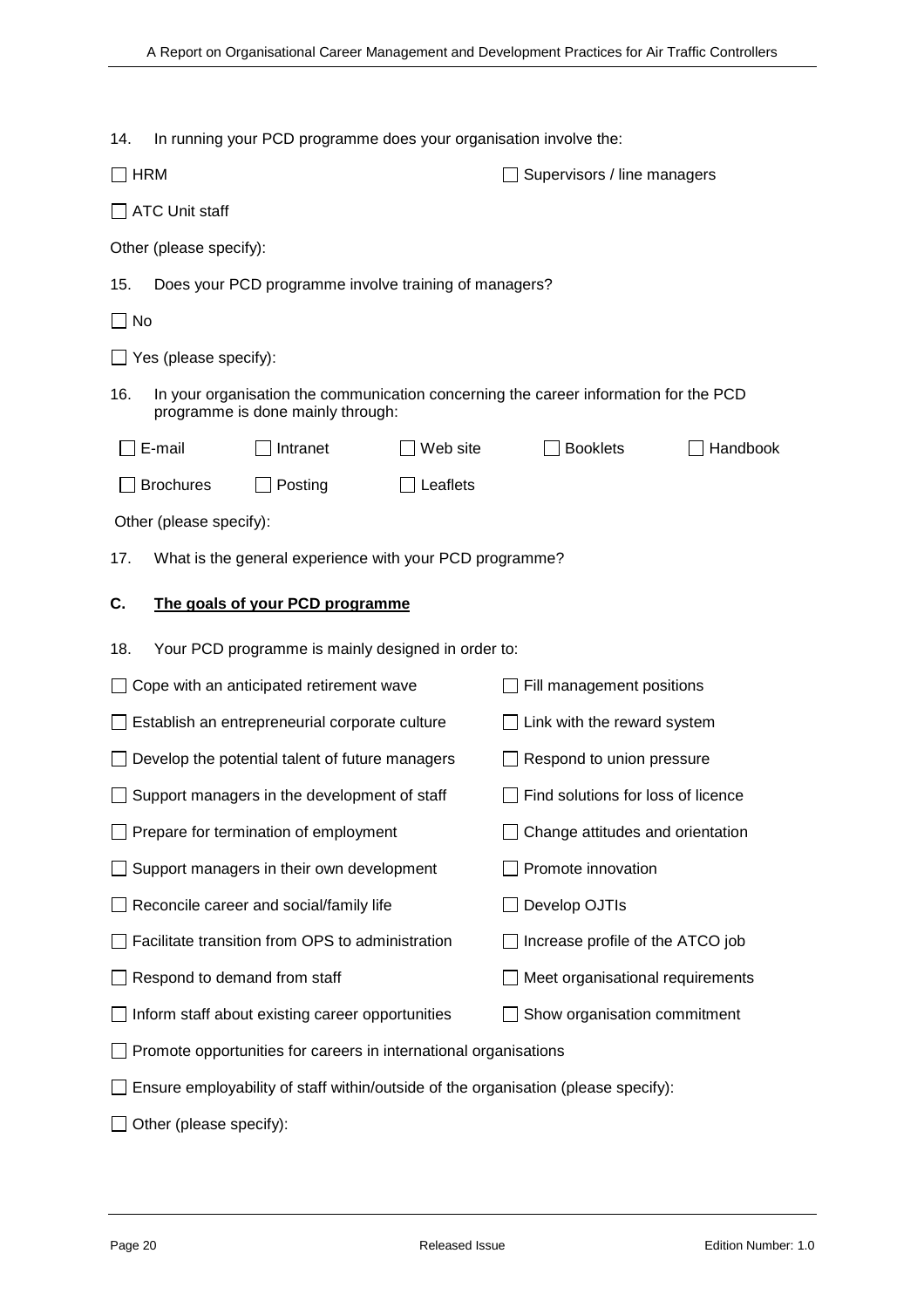| While constructing the PCD programme/tool, your organisation took into account the:<br>19.                                 |                                             |
|----------------------------------------------------------------------------------------------------------------------------|---------------------------------------------|
| Performance appraisal system                                                                                               | Social pressures                            |
| Business, market and commercial reality                                                                                    | Operational staff shortage                  |
| Provision of alternatives to the promotion system                                                                          | Existing personnel records                  |
| $\Box$ Vacancy management needs                                                                                            | <b>External selection ratios</b>            |
| Organisational strategy                                                                                                    | Mobility limitations                        |
| Recognition of professional experience                                                                                     | Cost of the PCD tool                        |
| Past Manpower Planning mistakes                                                                                            | Quality assurance concepts                  |
| Impact of career progression on Manpower<br>Planning                                                                       |                                             |
| All of the above-mentioned                                                                                                 | None of the above-mentioned                 |
| Other (please specify):                                                                                                    |                                             |
| 20.<br>The PCD programme(s) used in your organisation is/are mainly associated with (please tick<br>boxes as appropriate): |                                             |
| Early career stage (e.g. induction)                                                                                        | Middle career stage I (e.g. transition)     |
| Middle career stage II (e.g. Growth)                                                                                       | $\Box$ Late career stage (e.g. maintenance) |
| Seniority / number of years in service                                                                                     | Number of years in current grade            |
| Retirement                                                                                                                 | Dual (Ladder) Career                        |
| 360-degree appraisal                                                                                                       |                                             |
| Other (please specify):                                                                                                    |                                             |
| The implementation process of your PCD programme<br>D.                                                                     |                                             |
| The implementation of your PCD programme took place:<br>21.                                                                |                                             |
| First in one region                                                                                                        | First in one ATC Unit                       |
| Simultaneously in a number of ATC Units                                                                                    | From start all across our organisation      |
| $\Box$ Not yet implemented. Implementation will start  (please specify).                                                   |                                             |
| Other (please specify):                                                                                                    |                                             |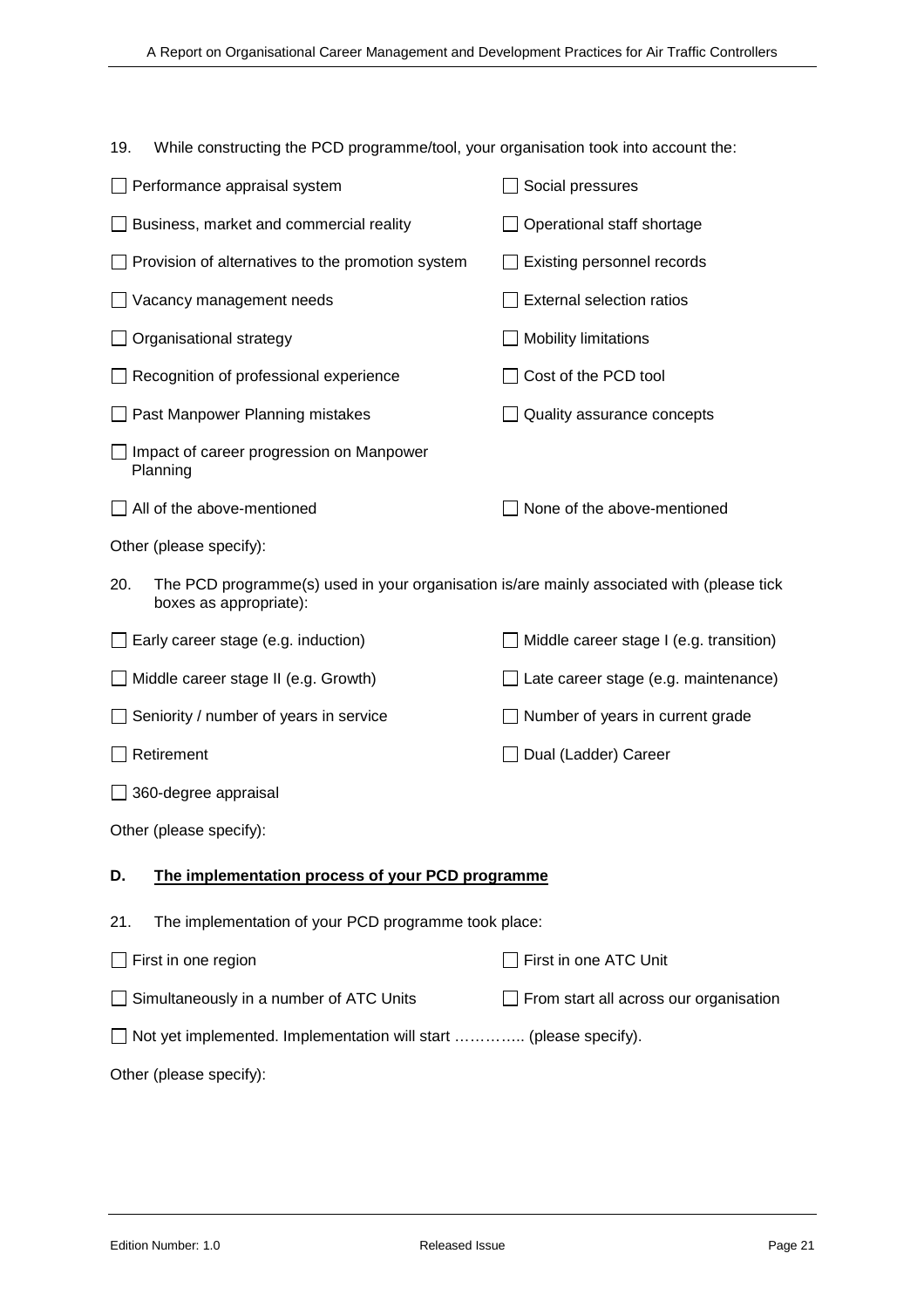22. While implementing the PCD programme your organisation encountered problems of:

| Staff shortage in OPS                      | Shortage of OJT instructors          |
|--------------------------------------------|--------------------------------------|
| Staff wishes to stay in OPS                | High expectations of staff<br>$\Box$ |
| Lack of opportunities for career moves     | Passive approach of staff            |
| <b>Budgetary constraints</b>               | Retirement pension regulations       |
| Move constraints related to staff's family | High number of staff at senior age   |
| Quality of training                        |                                      |
| Other (please specify):                    |                                      |
|                                            |                                      |

23. Any other general information on your PCD programme:

#### **END OF PART ONE PLEASE CONTINUE TO PART TWO**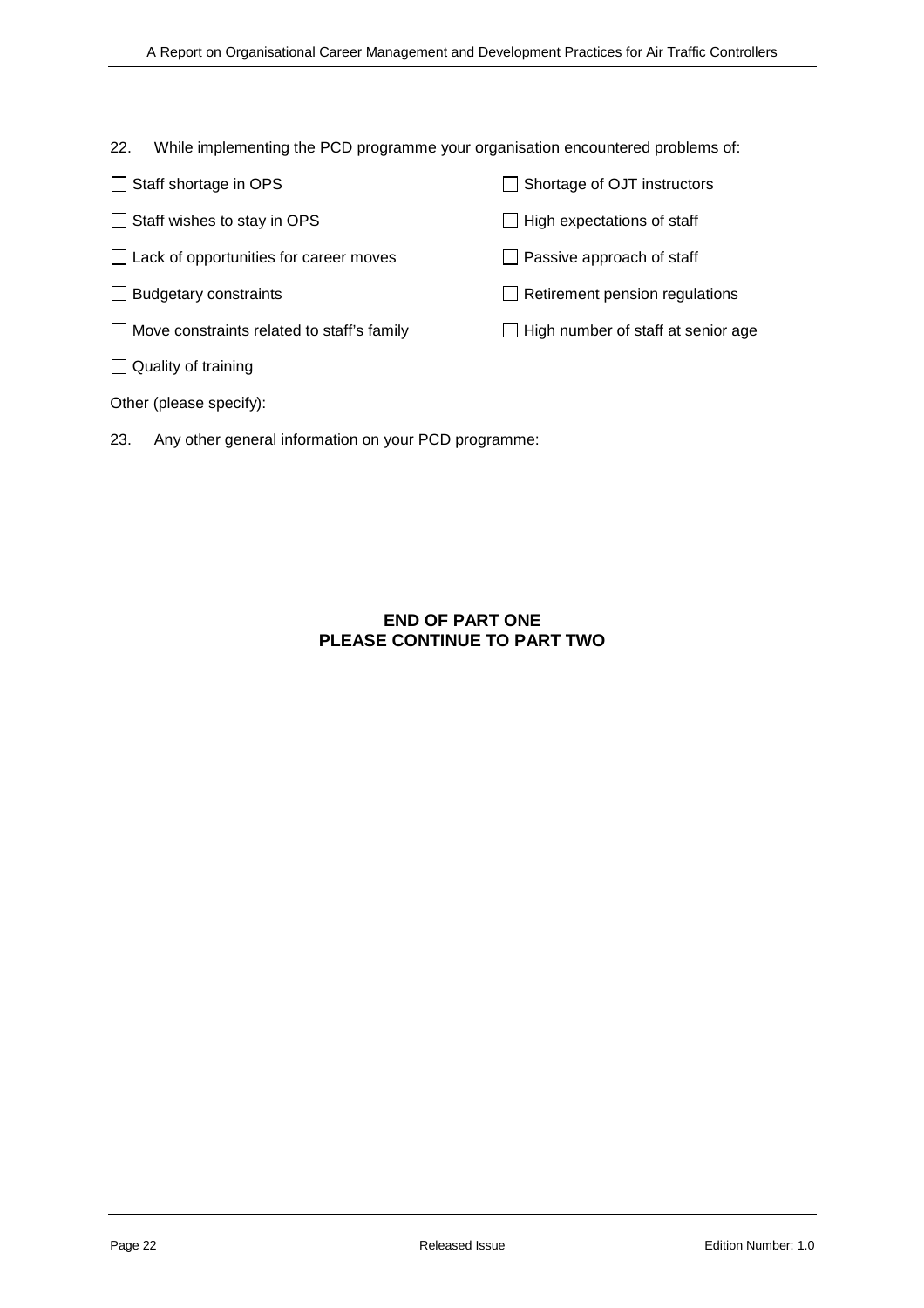#### **PART TWO: DETAILED DESCRIPTION OF PERSONAL AND CAREER DEVELOPMENT (PCD) TOOLS / PRACTICES IN USE AND/OR UNDER DEVELOPMENT**

Please specify the tools and give detailed information on each tool on the following pages. If necessary, please make further copies of the following pages 8-10, for each tool that you use.

#### **General information on the tool/practice**

- 1. What is the title of the tool/practice (including the version number, if applicable)?
- 2. Who developed the tool (for example, your organisation, consultancy company)?
- 3. Who owns the copyright?
- 4. When was the tool developed?
- 5. In which language(s) is the tool available?
- 6. When was the last update of the tool?
- 7. The tool is also in use in the following organisations/countries (please mention a contact person):
- 8. The PCD tool was designed for:

| $\Box$ ATCOs                                                                                                         | ATS staff |                    | Other (please specify):      |          |
|----------------------------------------------------------------------------------------------------------------------|-----------|--------------------|------------------------------|----------|
| The PCD tool/practice is used as a (tick $\vee$ as appropriate) $\Box$ Selection tool $\Box$ Development tool:<br>9. |           |                    |                              |          |
| Instructors training for:                                                                                            | Initial   | <b>OJT</b>         | Simulator                    | Examiner |
| □ Within the ATC environment                                                                                         |           | To R&D             |                              |          |
| $\Box$ To become supervisors                                                                                         |           | Safety regulations |                              |          |
| To become developer of training                                                                                      |           |                    | Project management           |          |
| $\Box$ General management                                                                                            |           | Administration     |                              |          |
| Other (please specify):                                                                                              |           |                    |                              |          |
| What is the aim of this PCD tool?<br>10.                                                                             |           |                    |                              |          |
| While designing this PCD tool, your organisation consulted:<br>11.                                                   |           |                    |                              |          |
| $\Box$ ATCOs                                                                                                         |           |                    | Supervisors                  |          |
| Union representatives                                                                                                |           |                    | Manpower planning experts    |          |
| $\Box$ The financial department                                                                                      |           |                    | External consultancy company |          |
| Other air traffic service provider organisations                                                                     |           |                    |                              |          |
| Other (please specify):                                                                                              |           |                    |                              |          |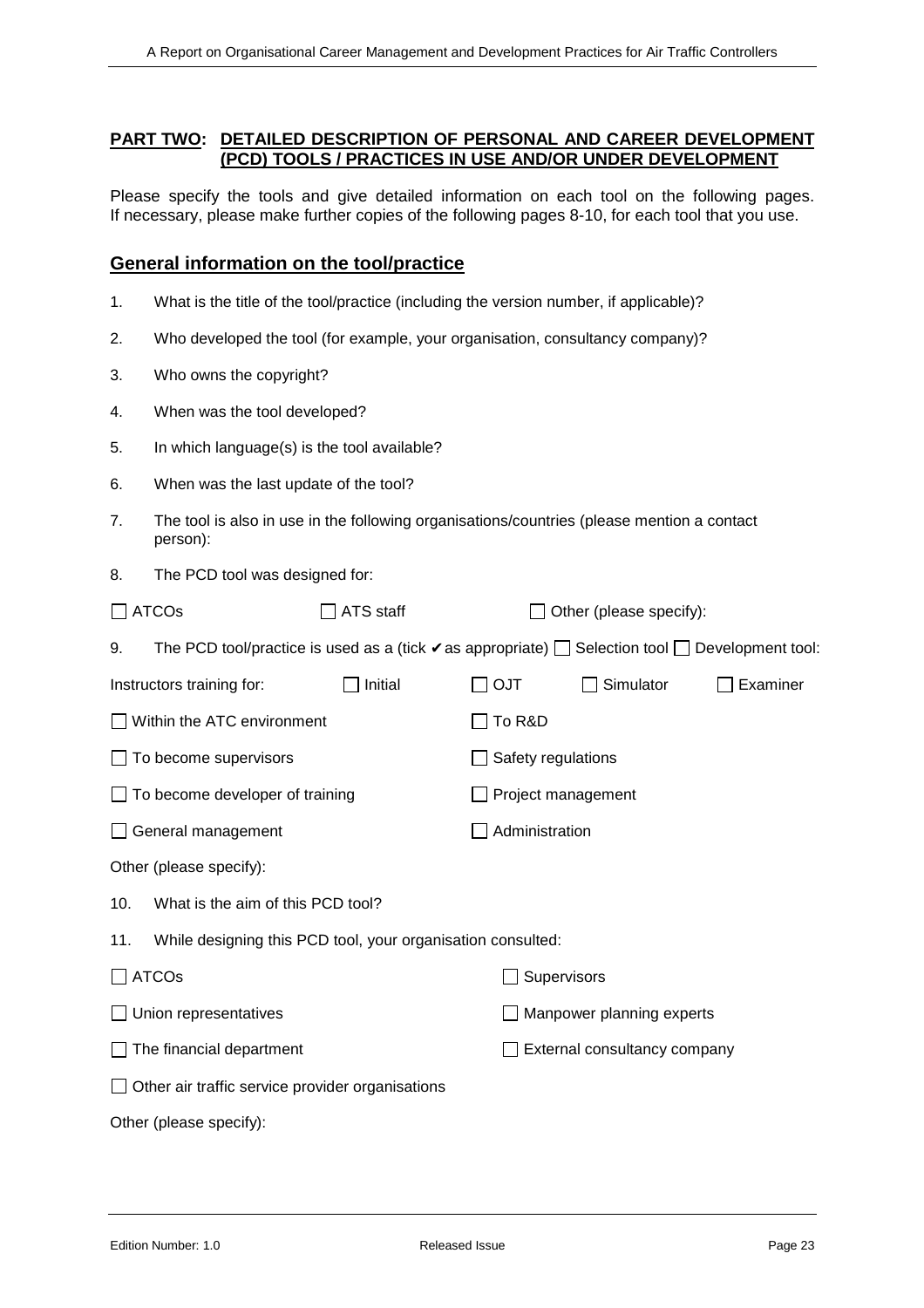| 12.<br>The approach/philosophy behind the PCD tool is: |                                      |
|--------------------------------------------------------|--------------------------------------|
| Based on potential identification of staff             | Participative                        |
| Tailored to refresher training needs                   | Customer-oriented                    |
| To best fit between the person and the job             | Career counselling oriented          |
| Geared towards application of staff regulations        | Assessment-oriented                  |
| Based on a dialogue after assessment                   | Transparency-oriented                |
| Based on familiarisation with new technology           | Focused on gaining knowledge         |
| Integrating cost and qualitative issues                | Based on job rotation                |
| Geared towards outplacement                            | Proactive                            |
| Focused on succession planning                         | Strategic                            |
| Associated to career transitioning                     | Related to downsizing                |
| To ensure accessibility to all employees               | Career-related                       |
| Personalised/tailored to the individual                | <b>Fixed Career Path</b>             |
| Based on a psychological contract                      |                                      |
| Other (please specify):                                |                                      |
| 13.<br>Does your PCD tool refer to:                    |                                      |
| Technical or professional skills                       | Proficiency                          |
| 'Where do I go from here with my life'?                | Career development                   |
| Leadership skills                                      | Motivation and commitment            |
| Supervisor development                                 | Public speaking                      |
| <b>Teamwork skills</b>                                 | Team building                        |
| Self-development                                       | Training                             |
| Self-esteem                                            | Assertiveness                        |
| Independence                                           | Cognitive styles                     |
| <b>Communication skills</b>                            | Watch briefing for operational staff |
| Self-confidence                                        | <b>Technical writing</b>             |
| Decision-making skills                                 | Creativity development               |
| People management skills                               | <b>Negotiation skills</b>            |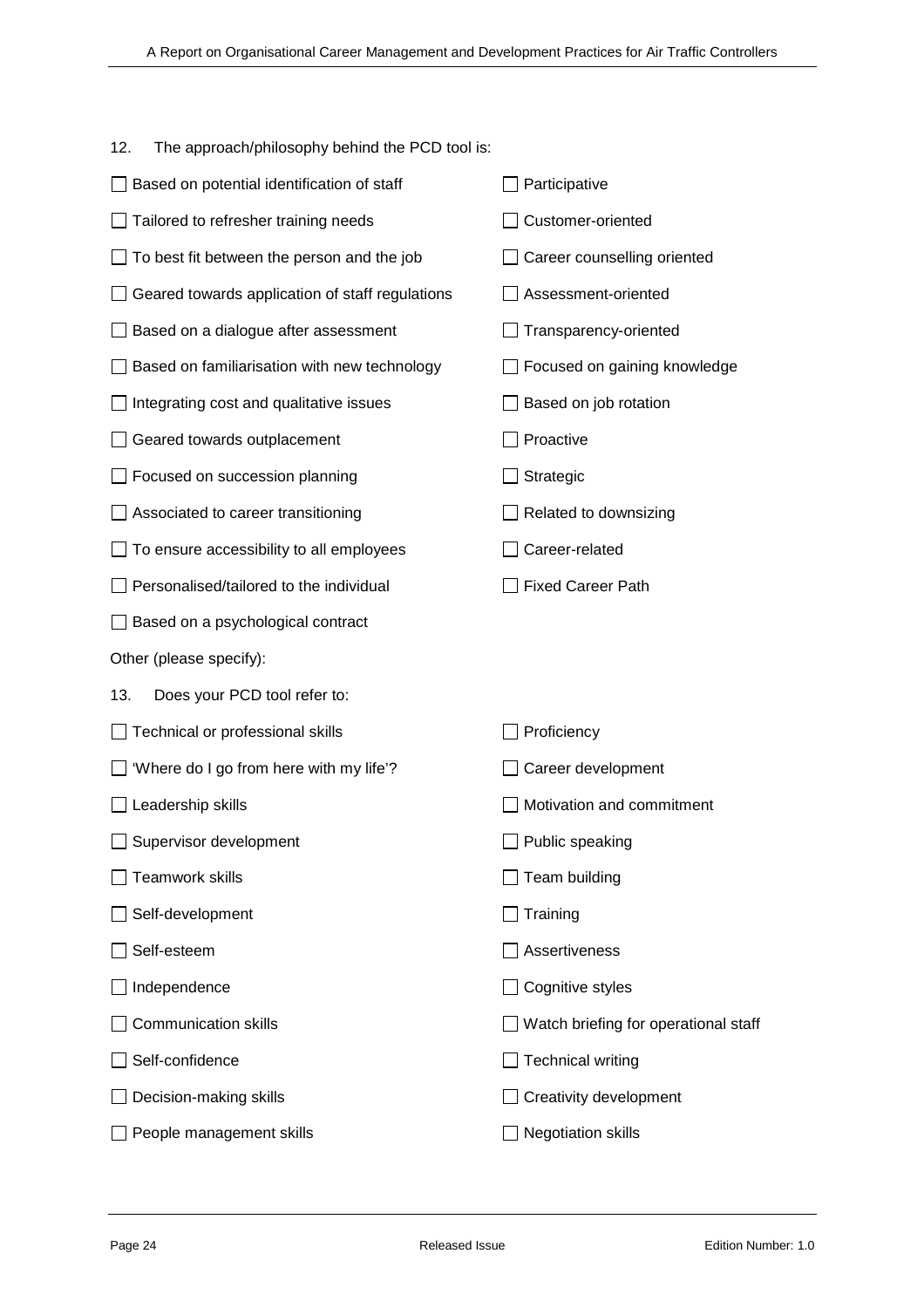| Empowerment                                                                                                    | Quality assurance                  |  |  |
|----------------------------------------------------------------------------------------------------------------|------------------------------------|--|--|
| Organisational commitment                                                                                      | Your corporate values              |  |  |
| Coping with changes                                                                                            | Adaptability                       |  |  |
| <b>Planning skills</b>                                                                                         | Setting priorities                 |  |  |
| Time management skills                                                                                         | Responding to customer needs       |  |  |
| <b>Commercial awareness</b>                                                                                    | Secondment opportunities           |  |  |
| Guidance material for managers                                                                                 | Performance appraisal              |  |  |
| Accountability of staff to own initiatives                                                                     | Promotion to a higher grade        |  |  |
| Gaining formal education,                                                                                      | High-flyer programmes              |  |  |
| academic qualifications (e.g. MBA)                                                                             | Counselling / coaching / mentoring |  |  |
| Achieving personal goals by target days                                                                        | Employability                      |  |  |
| Other (please specify):                                                                                        |                                    |  |  |
| 14.                                                                                                            |                                    |  |  |
| The administrator of the tool needs:<br>15.                                                                    | Basic training<br>Special training |  |  |
| Please specify the minimum qualification needed, if any, for tool administration (e.g. ATCO,<br>psychologist): |                                    |  |  |
| 16.<br>If special training is needed, do you provide the training?                                             | Yes<br>No                          |  |  |
| 17.<br>Are there any criteria to evaluate success in using this PCD tool?                                      |                                    |  |  |
| 18.<br>What experience has been gained so far with this tool?                                                  |                                    |  |  |
| None, just started<br>None yet, under development                                                              | Will be implemented by             |  |  |
| Our experience is basically:                                                                                   |                                    |  |  |

Could you provide additional relevant material developed by your organisation, such as in-house publications, reading material, videos, computer based-training, Web-based tools, interactive CD-ROMs, etc. (please specify and send the material with this questionnaire or provide us the reference):

#### **THANK YOU FOR YOUR COOPERATION!**

**END**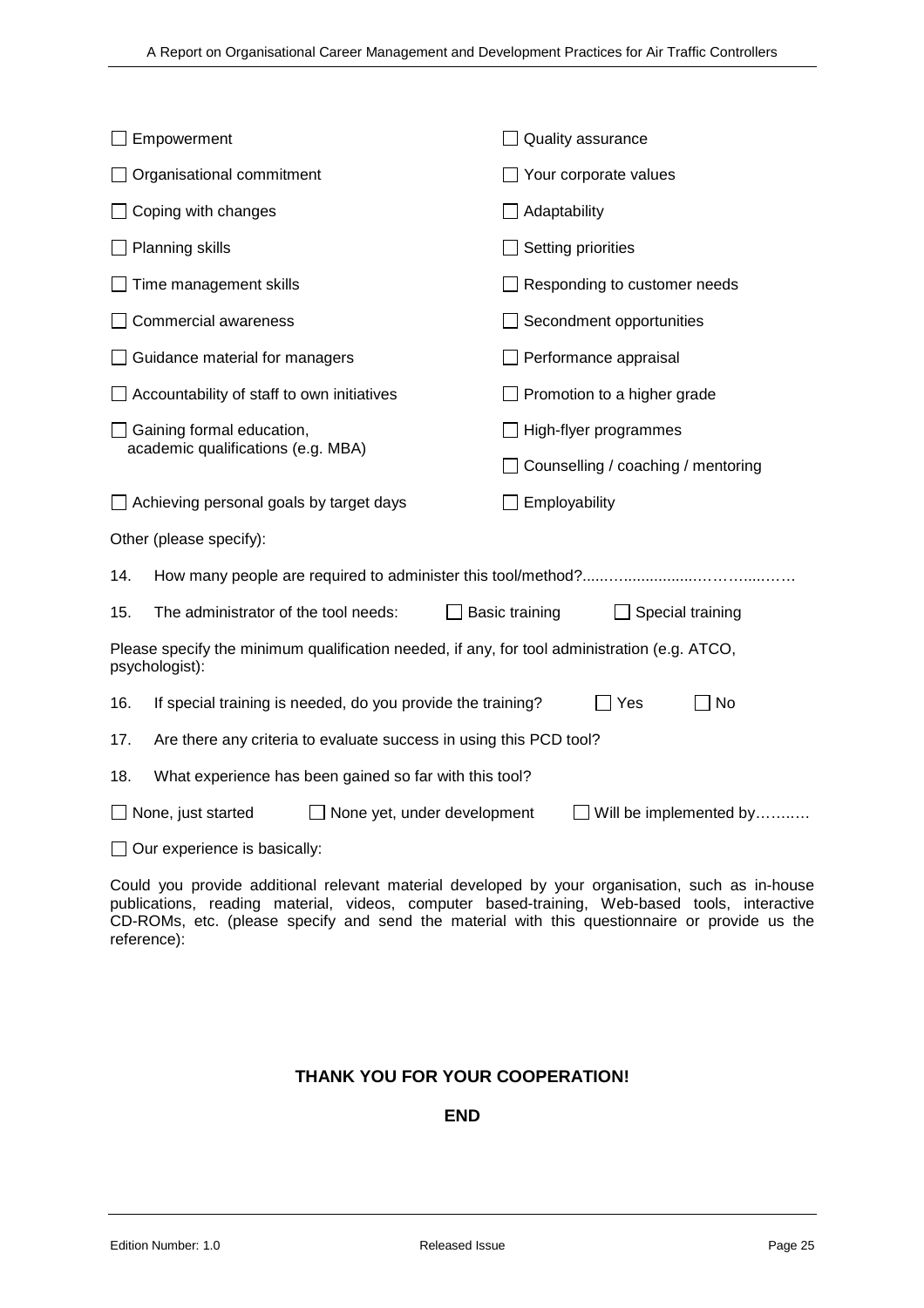Page intentionally left blank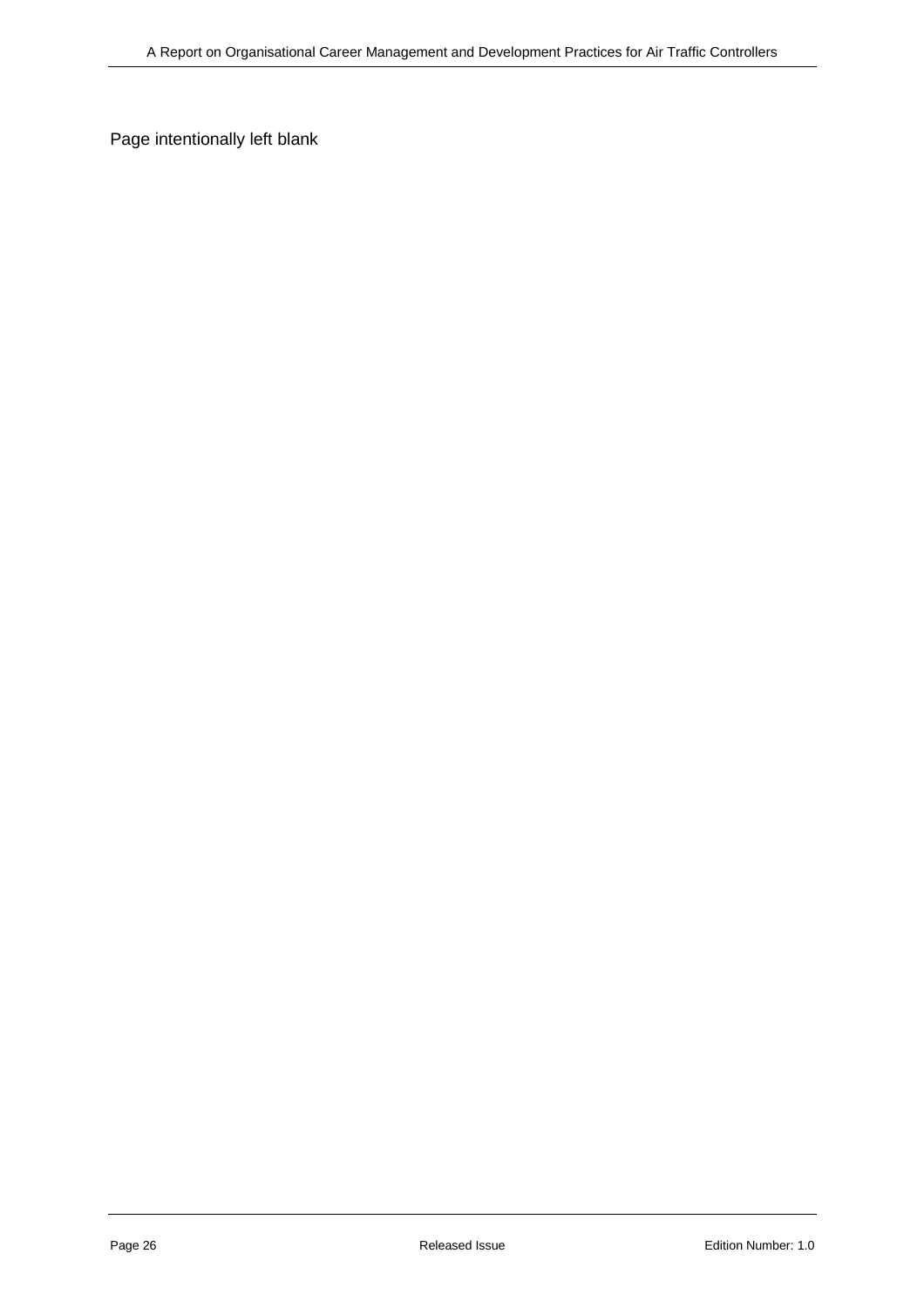#### **ANNEX 2: DETAILED SURVEY RESULTS**

#### **PART ONE: GENERAL INFORMATION ON ORGANISATIONAL CAREER MANAGEMENT PRACTICES**

**Question 1**: Please outline what your PCD programme includes.

Organisations were asked to outline what their career management programme included. They were also provided the opportunity to state if they had a career management programme and/or if the programme was under development.

A frequency count of organisational career development practices was produced to determine which were used most and least frequently. Table 2 presents the distribution of the practices as spread across the participating organisations. The order is from the most frequent to least frequent use per category.

| <b>CATEGORY / ITEM</b>                                               | <b>Frequency</b> |
|----------------------------------------------------------------------|------------------|
| <b>Employment self-assessment tools</b>                              |                  |
| Seminars / training sessions: internal                               | 10               |
| Individual counselling / career discussion with direct supervisor    | 10               |
| Retirement preparation programmes                                    | 8                |
| Personal development plans                                           | 8                |
| Individual counselling / career discussion with Human Resources Unit | $\overline{7}$   |
| Seminars / training sessions: external                               | 6                |
| Individual counselling/career discussion with external professional  | 4                |
| Career planning workshops: external                                  | 3                |
| Career planning workshops: internal                                  | 2                |
| Career development Web site                                          | $\overline{2}$   |
| <b>Job-matching systems</b>                                          |                  |
| Internal job postings                                                | 10               |
| Succession planning / management inventory                           | 3                |
| <b>Quality circles</b>                                               | $\overline{2}$   |
| <b>Organisational potential assessment process</b>                   |                  |
| Performance appraisal as basis for career development                | 10               |
| Assessment centres internal                                          | 4                |
| Assessment centres external                                          | 3                |
| 360-degree appraisal                                                 | 3                |
| Assessment centres (not specified)                                   | 1                |

#### Table 2: Career management tools and practices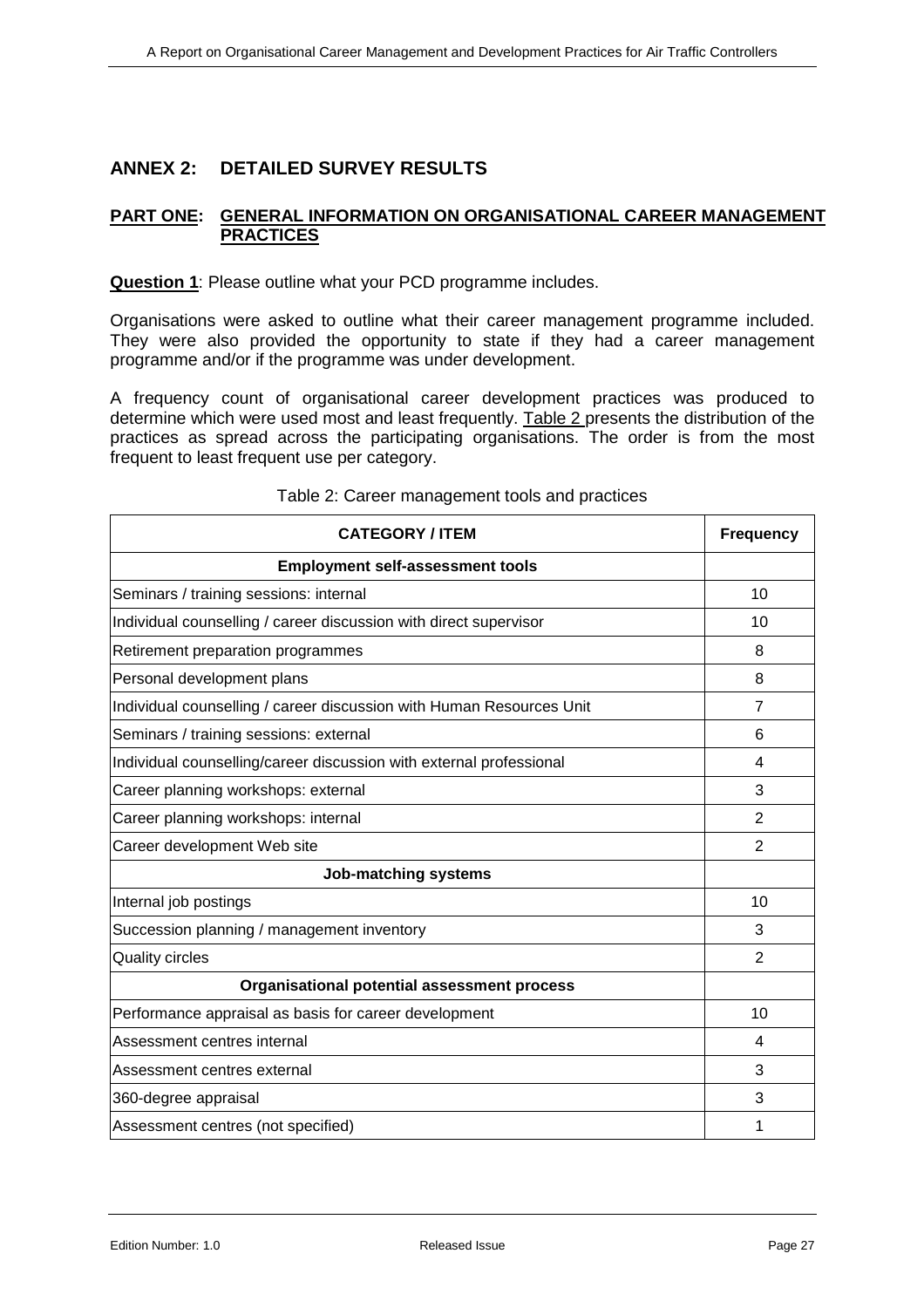| <b>CATEGORY / ITEM</b>                       | <b>Frequency</b> |
|----------------------------------------------|------------------|
| Internal labour market active management     |                  |
| Learning by doing elements                   | 9                |
| Written guides/booklets                      | 8                |
| Common career paths / career ladder          | 6                |
| Alternate career paths                       | 6                |
| Flexitime                                    | 5                |
| Temporary assignments                        | 5                |
| Cross training                               | 5                |
| Phased retirement                            | 5                |
| Special career programmes                    | 3                |
| Secondments to other companies               | 3                |
| <b>Sabbaticals</b>                           | 3                |
| Career resource / learning centres: internal | 3                |
| Career resource / learning centres: external | 3                |
| Dual ladder / dual track                     | $\overline{2}$   |
| Work shadowing within the organisation       | 1                |
| <b>Developmental programmes</b>              |                  |
| Management training programmes: internal     | 13               |
| Management training programmes: external     | 10               |
| Career development information: internal     | 8                |
| Job enrichment                               | $\overline{7}$   |
| Formal education: internal                   | 7                |
| Formal education: external                   | 7                |
| Job rotation                                 | 6                |
| Job enlargement                              | 6                |
| Mentoring / career coaching: internal        | 6                |
| Job sharing                                  | 4                |
| Career development information: external     | 2                |
| Mentoring / career coaching: external        | $\mathbf{1}$     |
| Other: mid-career benefits planning          | 1                |
| Other: one-to-one coaching                   | 1                |

#### Table 2: Career management tools and practices (continued)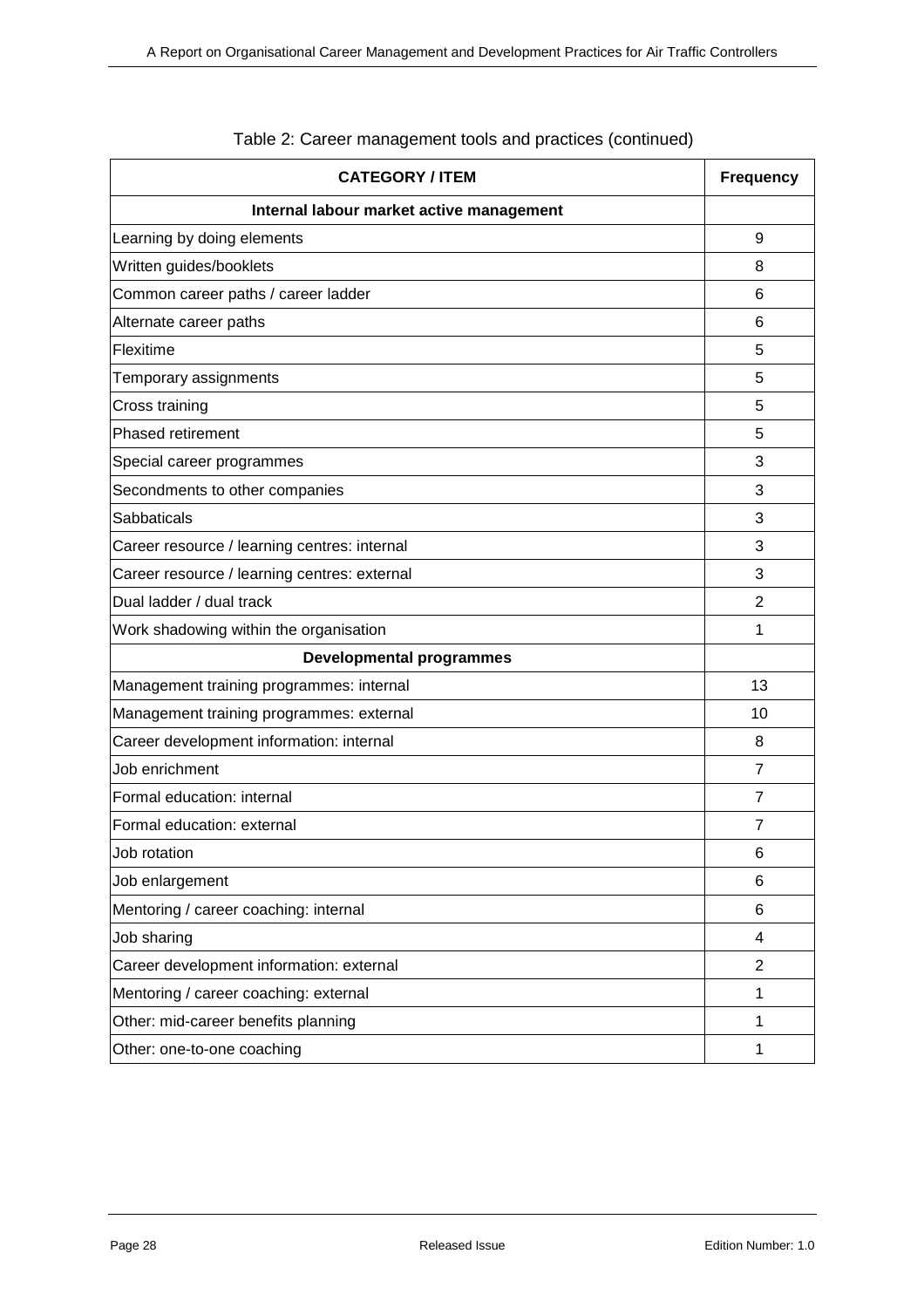#### **PART TWO: GENERAL PRINCIPLES OF THE PCD PROGRAMME**

**Questions 2-4**: Name the PCD tools under development.

In this section of the survey organisations were requested to detail any tools under development, when and if they would be available for use in other ECAC States and under what conditions (see Figure 4 for description of specific tools).

**Question 5**: Your PCD programme mainly refers to changes of career paths for ATCOs to:

Organisations' PCD programmes mainly referred to changes of career paths for ATCOs as noted in Table 3.

| ITEM                                         | <b>Frequency</b> |
|----------------------------------------------|------------------|
| Become supervisors                           | 10               |
| Training instructors: OJT                    | 9                |
| General management                           | 9                |
| Within the ATCOs environment (not specified) | 8                |
| Training instructors: simulator              | $\overline{7}$   |
| Training instructors: initial                | $\overline{7}$   |
| Project management                           | 6                |
| Not yet determined: under development        | 5                |
| Training instructors: examiner               | 4                |
| Developer of training                        | 3                |
| Administration                               | 3                |
| Safety regulations                           | 2                |
| R&D                                          | $\mathfrak{p}$   |
| Other: in air traffic control management     |                  |

#### Table 3: Career paths

**Question 6**: Does the programme require specific pre-knowledge, skill or minimum number of years in service/post before staff can attend the programme?

Four reports stated that there were no specific eligibility requirements. Nine of them required specific pre-knowledge, skill or minimum numbers of years in service/post, prior to attending the programme (see Table 4). Four States, whose programmes are under development, were not able to respond at this time.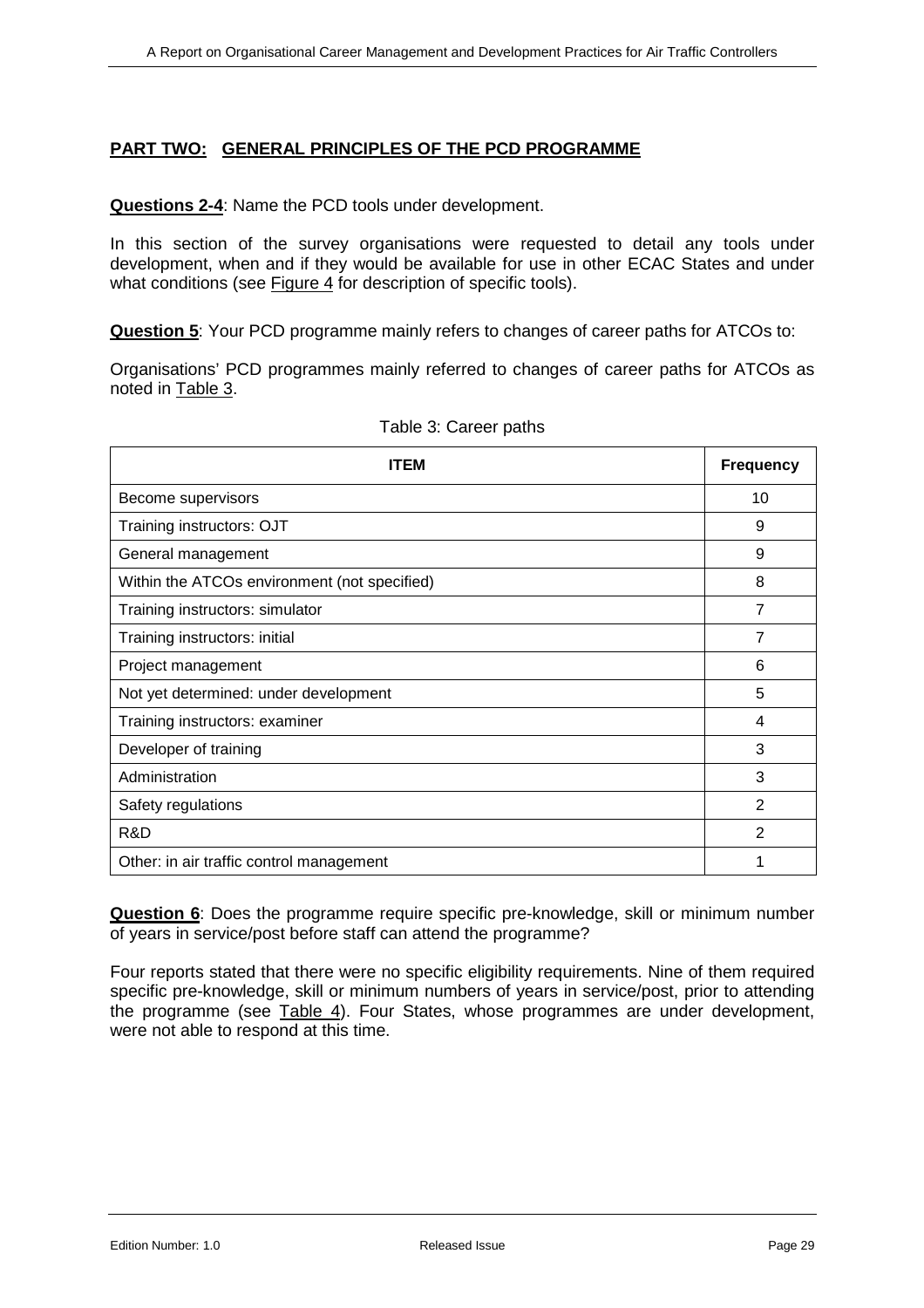| ITEM                                                                                                                                         | <b>Frequency</b> |
|----------------------------------------------------------------------------------------------------------------------------------------------|------------------|
| A number of years service as operational controller                                                                                          |                  |
| Type of service as operational controller specified TWR: 1 year; APP: 2 years;<br>ACC: 3 years; instructor: 6 years; ATM specialist: 6 years |                  |
| Previous specific other experience - OJTI, examiner, supervisor, manager                                                                     |                  |
| Several years (number of years not specified) for qualifying as instructors for<br>ATCOs supervisors                                         |                  |
| 2 years operational ATCOs; All ATCO-related training                                                                                         |                  |
| Years of service as prerequisite (number of years not specified)                                                                             |                  |
| Several years (number of years not specified) for qualifying as instructors and for<br>watch supervisors                                     |                  |

#### Table 4: Eligibility requirements

**Question 7:** How is performance in the PCD programme assessed (if at all)?

Performance was/is assessed in the respective PCD programmes by:

#### Table 5: Assessment of performance

| <b>ITEM</b>                  | <b>Frequency</b> |
|------------------------------|------------------|
| Rating scales                |                  |
| Summary reports              |                  |
| Other: individual evaluation |                  |

Eleven organisations indicated that assessment of performance was "not applicable" at this stage of their programme development and/or with the use of PCD practices.

**Question 8**: Do you have a written PCD guide for staff (e.g. a handbook) which describes options that can assist in identifying different opportunities for development across your organisation or within your national CAA?

Five organisations have written PCD guide(s) for staff and provided the following details of these tools:

- "stand-alone" pre-retirement handbooks issued during pre-retirement seminars;
- general rules and information on PCD directives, and systemised job descriptions;
- information relating to training and development (on the Intranet);
- personal development programme;
- competency supply guidelines.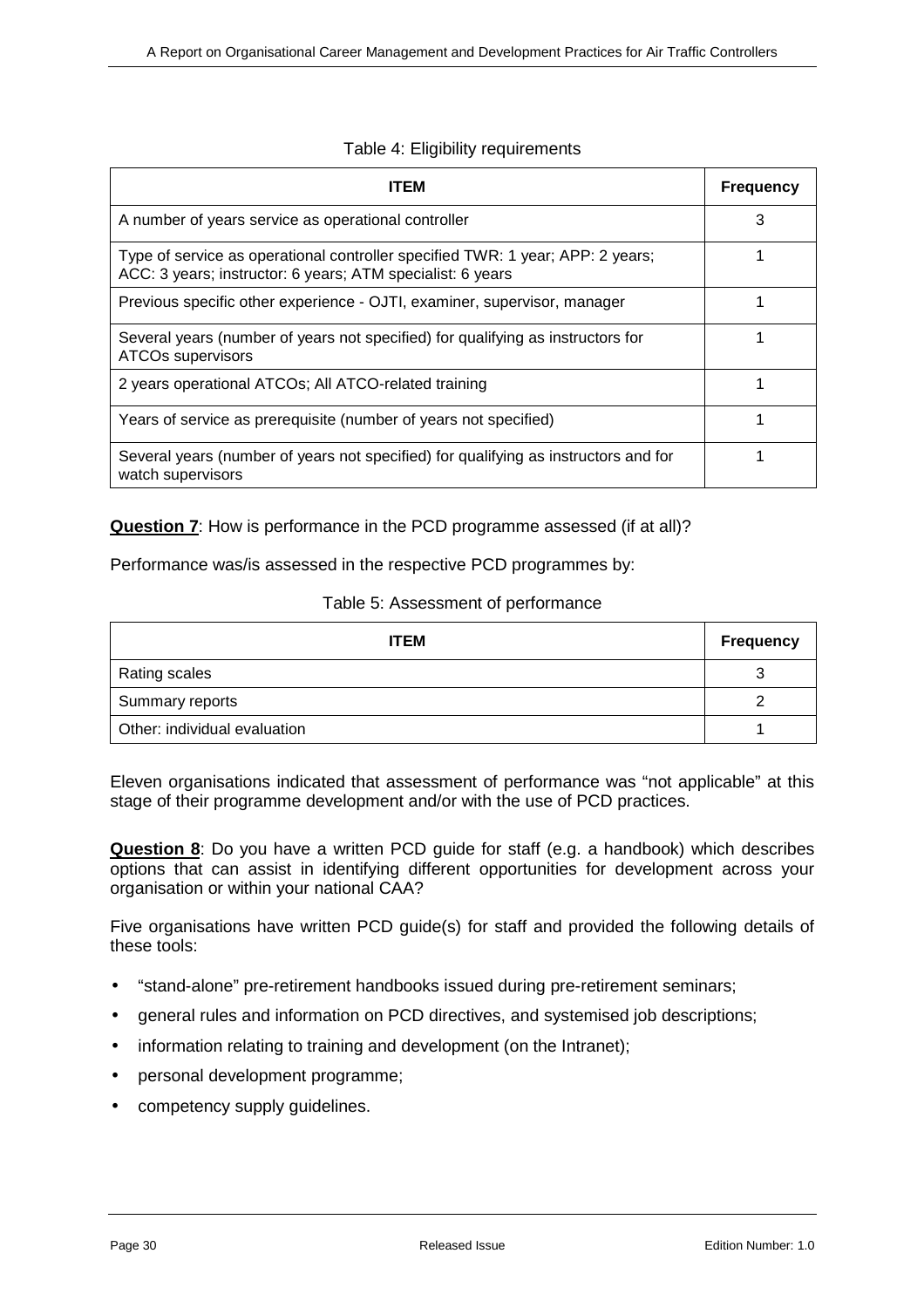**Question 9**: For those organisations (cited in response to Question 8) with written PCD guide(s) for staff, the guide(s) suggests:

| <b>ITEM</b>                                                      | <b>Frequency</b> |
|------------------------------------------------------------------|------------------|
| Possible suitable development options                            | 4                |
| How the line manager can assist in PCD                           | 4                |
| Ways to identify development needs                               | 3                |
| Specific career guidance training                                | 3                |
| Learning opportunities                                           | 3                |
| Definitions of competencies                                      | 3                |
| Ways to develop own initiative                                   | $\overline{2}$   |
| Ways to assume own responsibility                                | $\overline{2}$   |
| Sources of information for development of different competencies | 2                |
| Pre-retirement programmes                                        | $\overline{2}$   |
| Development activities outside of work                           | $\overline{2}$   |
| Ways to improve coaching skills                                  | 1                |
| Ways to identify learning styles                                 |                  |
| Staff development towards outplacement                           |                  |
| Resources to help improve skills                                 |                  |
| PCD activities within workplace                                  |                  |
| Manager's appraisal methods guide                                |                  |
| Further reading material                                         |                  |

**Question 10**: Does your PCD programme allow staff to explore new careers (even outside your organisation) that are best suited to them based on their interests and competencies?

One of the respondents who answered "yes" specified that the staff members were able to explore new careers within EUROCONTROL, ICAO and Nordic States' CAAs.

As retention of staff has been identified as a critical need area, it is not surprising that organisations have limited capacity to encourage employees to explore new careers outside the organisation. Current staff shortages and the desire of organisations to retain and develop the expertise of staff are evidenced by these responses (see Table 7).

| Table 7: Exploration of new careers |  |
|-------------------------------------|--|
|-------------------------------------|--|

| <b>ITEM</b>                                   | <b>Frequency</b> |
|-----------------------------------------------|------------------|
| Not applicable                                |                  |
| No                                            | b                |
| Yes                                           |                  |
| No, current staff shortages cannot allow this |                  |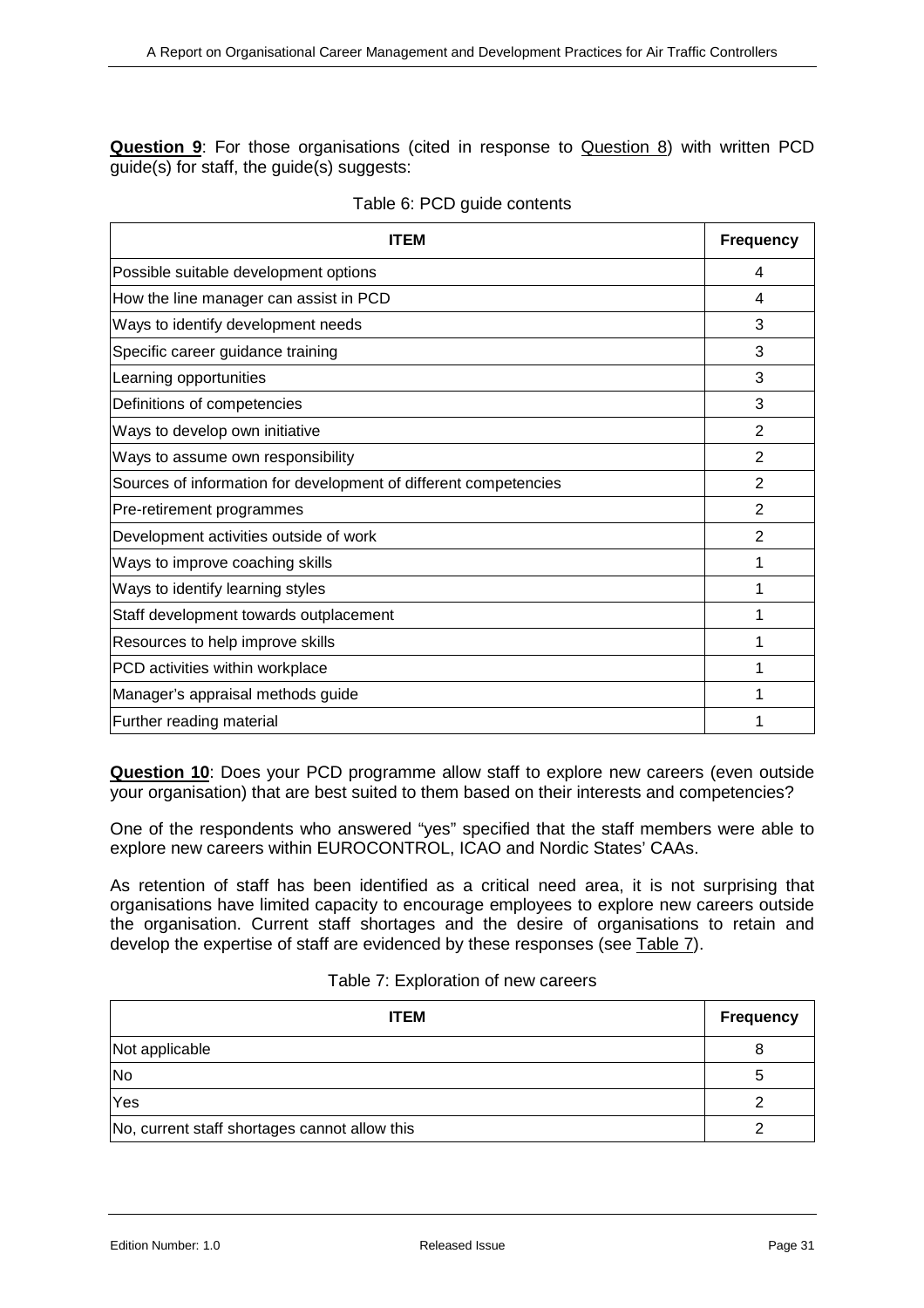**Question 11**: Do you use career development profile questionnaires (for example, scales concerning current performance level, career needs, career introspection, etc.)?

Twelve organisations stated that no profiles were used. Five organisations specified the following career development profile tools were used:

- self-assessment;
- personal development contemplation/expectation;
- performance appraisal, Belbin team roles;
- performance evaluation questionnaire;
- annual staff appraisal.

## **Question 12**: Does your PCD programme allow feedback to participants?

#### Table 8: Feedback procedures

| <b>ITEM</b>                                | <b>Frequency</b> |
|--------------------------------------------|------------------|
| Yes, during the annual evaluation          |                  |
| <b>No</b>                                  |                  |
| Yes, after each activity, training session |                  |
| Yes, after the end of each programme       |                  |
| Not applicable                             |                  |

#### **Question 13**: Do you have a dedicated unit / staff member for PCD?

Three organisations out of five that had requested to have dedicated staff identified the dedicated unit / staff member as follows (see Table 9):

- general training, Human Resources;
- personnel manager;
- corporate development centre personnel development staff.

#### Table 9: Dedicated staff

| <b>ITEM</b>    | <b>Frequency</b> |
|----------------|------------------|
| No             |                  |
| Yes            | ວ                |
| Not applicable | G                |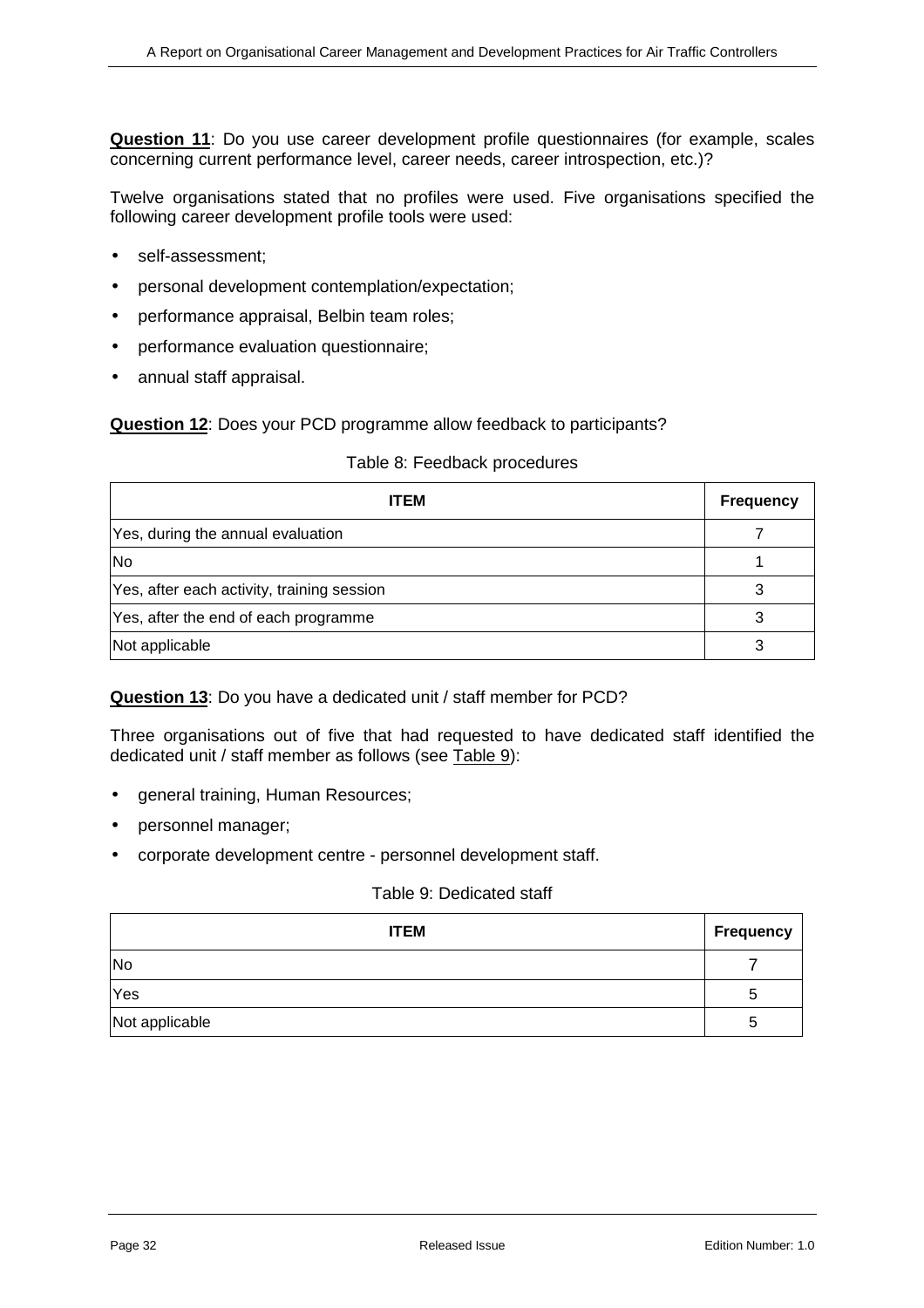**Question 14**: In running the PCD programme does your organisation involve the following:

|  | Table 10: Involvement of staff |  |
|--|--------------------------------|--|
|  |                                |  |

| <b>ITEM</b>                 | <b>Frequency</b> |
|-----------------------------|------------------|
| Supervisors / line managers | 10               |
| <b>HRM</b>                  |                  |
| Not identified at this time | 6                |
| ATCOs unit staff            | 5                |
| Personnel manager           | 2                |
| <b>Unions</b>               |                  |

# **Question 15**: Does your PCD programme involve training of managers?

## Table 11: Training of managers

| <b>ITEM</b> | <b>Frequency</b> |
|-------------|------------------|
| Yes         |                  |
| No          |                  |

Of the eleven organisations reporting that their PCD programme involved training of managers, five provided specifics:

- two weeks of leadership development and labour relations followed by one week of development 12-18 months later;
- ad hoc external training;
- basic management and leadership in air traffic control sector;
- special qualification programmes.

**Question 16:** In your organisation the communication concerning the career information for the PCD programme is done mainly through which of the following:

#### Table 12: Communication of programme

| <b>ITEM</b>         | <b>Frequency</b> |
|---------------------|------------------|
| Intranet            | 6                |
| Posting             | 4                |
| Brochures, leaflets | 4                |
| <b>Booklets</b>     |                  |
| Handbook            | 3                |
| E-mail              | ⌒                |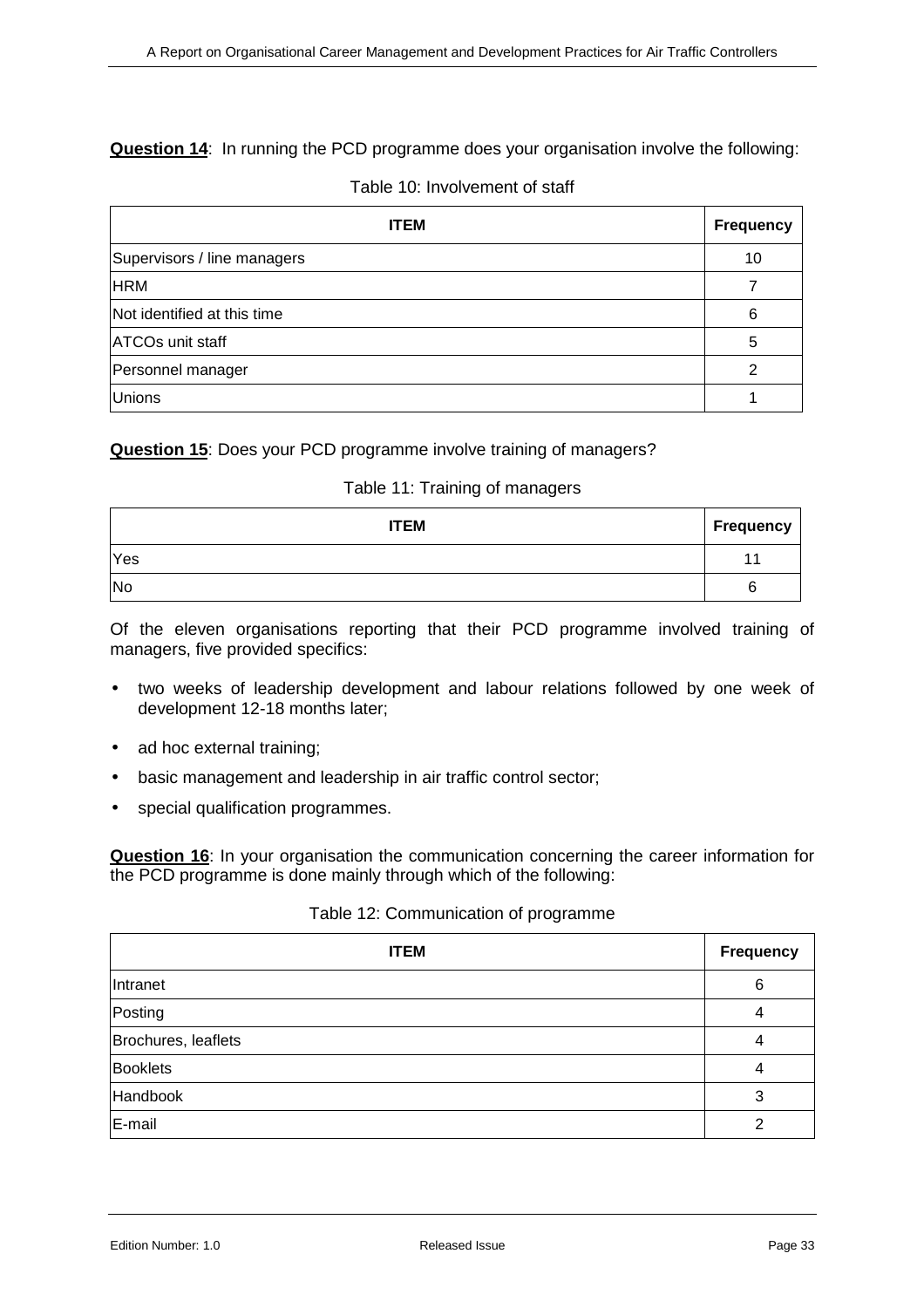| <b>ITEM</b>                 | <b>Frequency</b> |
|-----------------------------|------------------|
| Web site                    |                  |
| Other: benefits information |                  |
| Other: meetings             |                  |

# **Question 17:** What is the general experience with your PCD programme?

The responses from organisations' general experience ranged from "not applicable" and/or "in progress". Several reported that work had started and was in progress but it was thus too soon to specify any particular reactions or trends. In one organisation the programme was embedded in a more general management training programme. One reported that their programme was well appreciated. Yet another described a system of job rotation to part-time adjacent jobs. One organisation reported that the programme was impacted by a passive attitude on the part of controllers themselves and operational management.

**Question 18**: Your PCD programme is mainly designed to:

| <b>ITEM</b>                                       | <b>Frequency</b> |
|---------------------------------------------------|------------------|
| Meet organisational requirements                  | 10               |
| Support managers in development of staff          | 10               |
| Develop potential talent of future managers       | 9                |
| Fill management positions                         | 9                |
| Change attitudes and orientation                  | 8                |
| Develop OJTIs                                     | 7                |
| Facilitate transition from OPS to administration  | 7                |
| Support managers in their own development         | 7                |
| Cope with anticipated retirement wave             | 5                |
| Increase profile of the ATCO's job                | 5                |
| Show organisation commitment                      | 5                |
| Find solutions for loss of licence                | 4                |
| Inform staff about existing career opportunities  | 4                |
| Promote innovation                                | 4                |
| Establish an entrepreneurial corporate culture    | 3                |
| Prepare for termination of employment             | 3                |
| Reconcile career and social/family life           | 3                |
| Ensure employability of staff within organisation | 2                |
| Link with the reward system                       | 2                |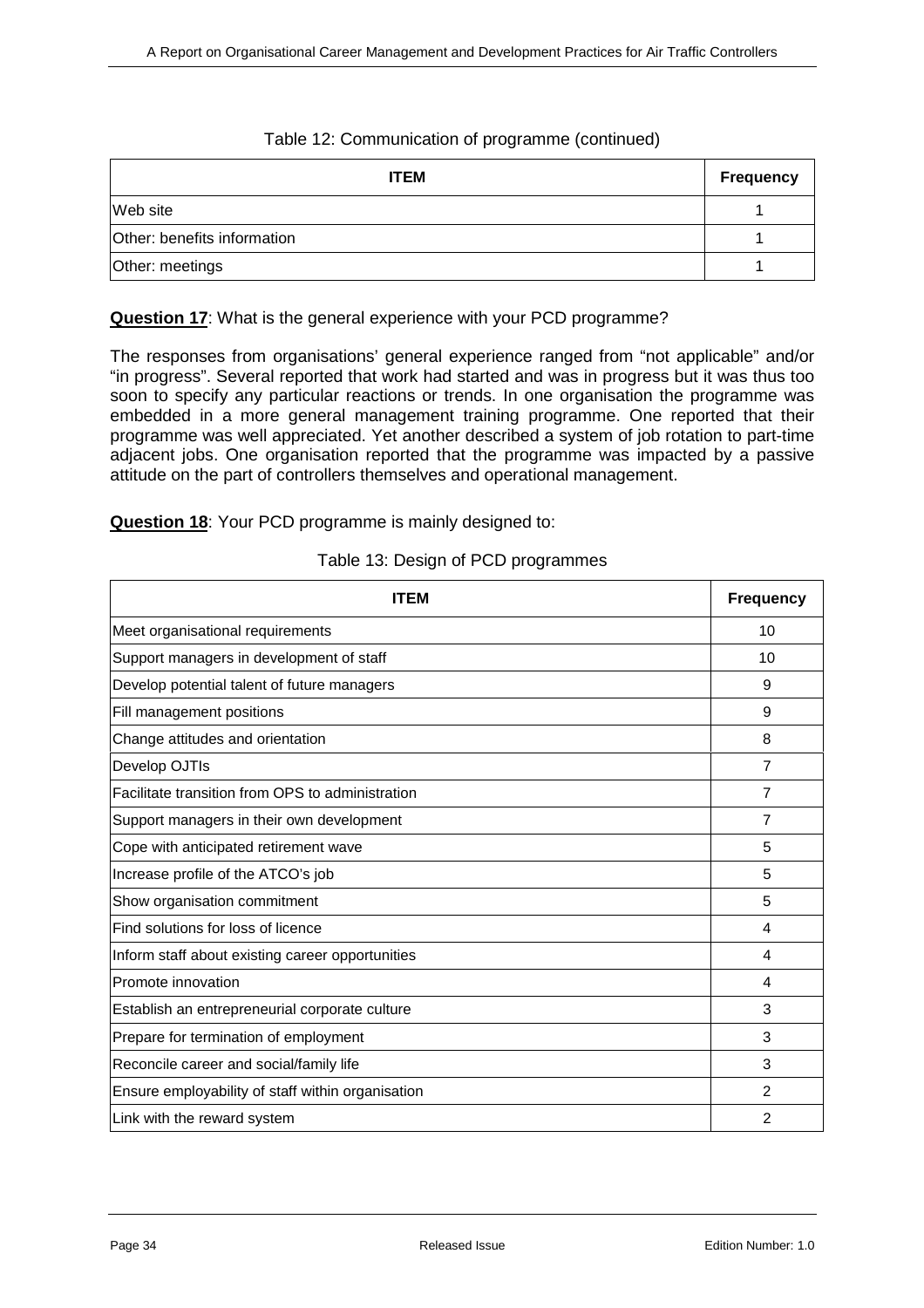# Table 13: Design of PCD programmes (continued)

| <b>ITEM</b>                                                      | <b>Frequency</b> |
|------------------------------------------------------------------|------------------|
| Not indicated                                                    |                  |
| Respond to demand from staff                                     |                  |
| Ensure employability of staff outside organisation               |                  |
| Use of ATCOs' potential                                          |                  |
| Promote opportunities for careers in international organisations |                  |
| Respond to union pressure                                        |                  |

**Question 19**: While constructing the PCD programme/tool, your organisation took into account the following:

| <b>TEM</b>                                        | <b>Frequency</b> |
|---------------------------------------------------|------------------|
| Organisational strategy                           | 9                |
| Vacancy management needs                          | 8                |
| Performance appraisal system                      | 7                |
| Impact of career progression on MP                | 6                |
| Recognition of professional experience            | 5                |
| Past MP mistakes                                  | 5                |
| Operational staff shortage                        | 5                |
| Business, market commercial reality               | 5                |
| Quality assurance concepts                        | 4                |
| Mobility limitations                              | 4                |
| Social pressures                                  | 3                |
| Provision of alternatives to the promotion system | 3                |
| Existing personnel records                        | 3                |
| <b>External selection ratios</b>                  |                  |
| Cost of the PCD tool                              |                  |

## Table 14: Items included in PCD development

**Question 20**: The PCD programme(s) used in your organisation is/are mainly associated with:

## Table 15: Target of PCD programmes

| <b>ITEM</b>                             | <b>Frequency</b> |
|-----------------------------------------|------------------|
| Middle career stage 1 (transition)      |                  |
| Seniority / numbers of years in service |                  |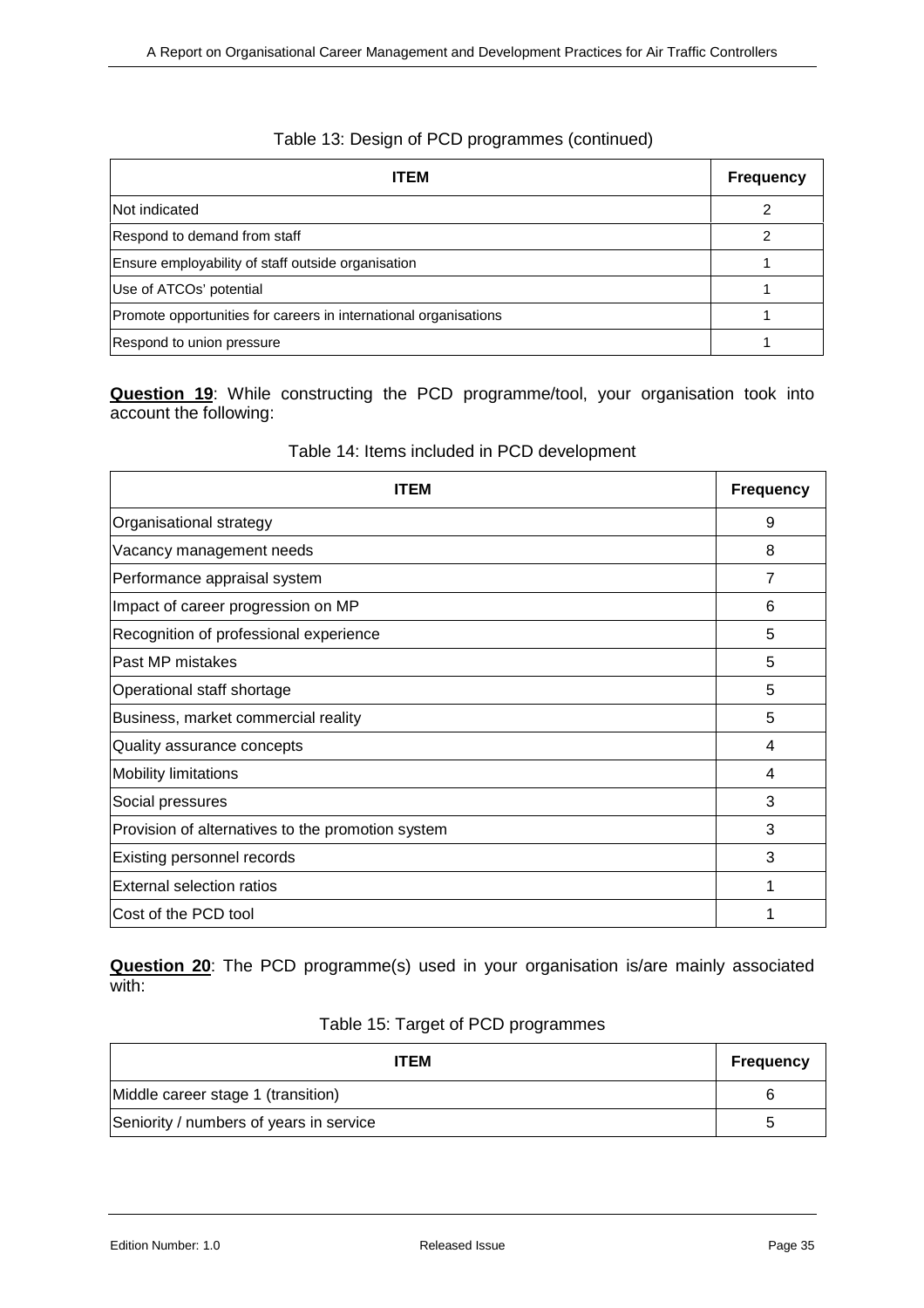# Table 15: Target of PCD programmes (continued)

| <b>ITEM</b>                      | <b>Frequency</b> |
|----------------------------------|------------------|
| Middle career stage 2 (growth)   | 5                |
| Retirement                       | 3                |
| Late career stage (maintenance)  | 3                |
| Dual ladder career               | 3                |
| 360-degree appraisal             | 3                |
| Early career stage (induction)   | ⌒                |
| Number of years in current grade |                  |

# **Question 21**: The implementation of PCD programmes took or will take place:

# Table 16: Implementation

| <b>ITEM</b>                             | <b>Frequency</b> |
|-----------------------------------------|------------------|
| From start all across our organisation  |                  |
| First in one region                     | 6                |
| Simultaneously in a number of ATC units |                  |
| First in one ATCO Unit                  |                  |
| Not yet implemented                     |                  |

**Question 22**: During the implementation of PCD programmes, organisations encountered problems of (or have indicated possible problems of):

#### Table 17: Implementation issues

| ITEM                                       | <b>Frequency</b> |
|--------------------------------------------|------------------|
| Passive approach of staff                  | 7                |
| Lack of opportunities for career moves     | 6                |
| Staff wishes to stay in OPS                | 6                |
| <b>Budgetary constraints</b>               | 5                |
| Staff shortage in OPS                      | 5                |
| Shortage of OJTIs                          | 3                |
| High expectations of staff                 | 2                |
| Move constraints related to staff's family | 2                |
| Retirement pension regulations             | $\overline{2}$   |
| High number of staff at senior age         |                  |
| Quality of training                        |                  |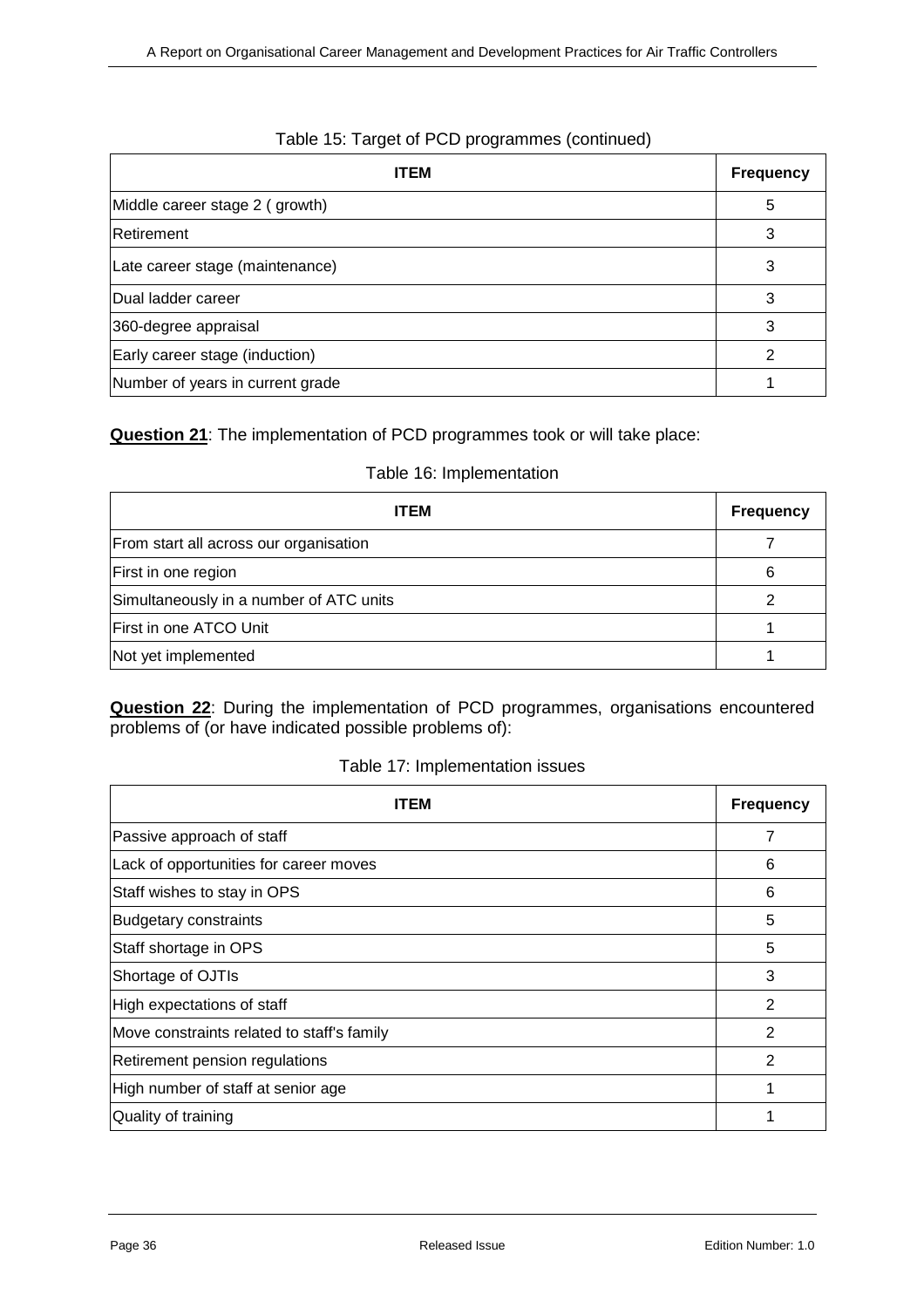# **ANNEX 3: TOOL(S) DESCRIPTION**

This section presents a description of the tools and practices currently in use and/or under development within ANSPs and ATM organisations. The descriptions of the tools and practices have been reviewed by the contributing organisations as to their accuracy of content.

In summary, a matrix chart of those tools and practices that can be reported in this document is presented in Chart 1.

| Tools / practices refer to:             | Estonian<br>ANS | DFS<br>Germany | ANS<br>Denmark | <b>NATS UK</b> | Belgocontrol | ANS Czech<br>Republic | Swedish<br>CAA |
|-----------------------------------------|-----------------|----------------|----------------|----------------|--------------|-----------------------|----------------|
| Academic qualifications                 |                 |                | X              |                |              |                       |                |
| Achieving personal goals by target days | X               |                |                |                | X            |                       |                |
| Adaptability                            |                 |                | X              |                |              |                       |                |
| <b>Assertiveness</b>                    |                 | X              | X              |                |              |                       |                |
| Career development                      |                 |                | X              |                | X            | X                     |                |
| Cognitive style                         |                 |                | X              |                |              |                       |                |
| <b>Commercial awareness</b>             |                 | X              |                | X              |              |                       |                |
| <b>Communication skills</b>             |                 | X              | $\sf X$        | X              | X            | X                     | X              |
| Coping with changes                     |                 |                | X              | X              | X            |                       | X              |
| Counselling / coaching / mentoring      |                 |                | X              |                |              |                       |                |
| Creativity development                  | X               |                |                |                |              |                       |                |
| Decision-making                         |                 | X              | X              | X              | X            |                       |                |
| Employability                           |                 |                | X              |                |              |                       |                |
| Empowerment                             |                 |                | X              |                | X            |                       |                |
| Gaining formal education                |                 |                | X              |                |              |                       |                |
| Guidance material for managers          |                 |                |                |                | X            |                       |                |
| High-flyer programmes                   |                 |                | X              |                |              |                       |                |
| Human factors                           |                 |                |                |                | X            |                       |                |
| Independence                            |                 |                | X              |                |              |                       |                |
| Instruction and classroom techniques    |                 |                |                |                | X            |                       |                |
| Leadership skills                       | X               | X              | X              | X              | X            |                       | X              |
| Motivation and commitment               | X               | X              | X              |                | X            |                       | X              |
| <b>Negotiation skills</b>               |                 | X              | X              |                |              |                       |                |
| Organisational commitment               | X               |                | X              |                |              |                       |                |

Chart 1: Tools and practices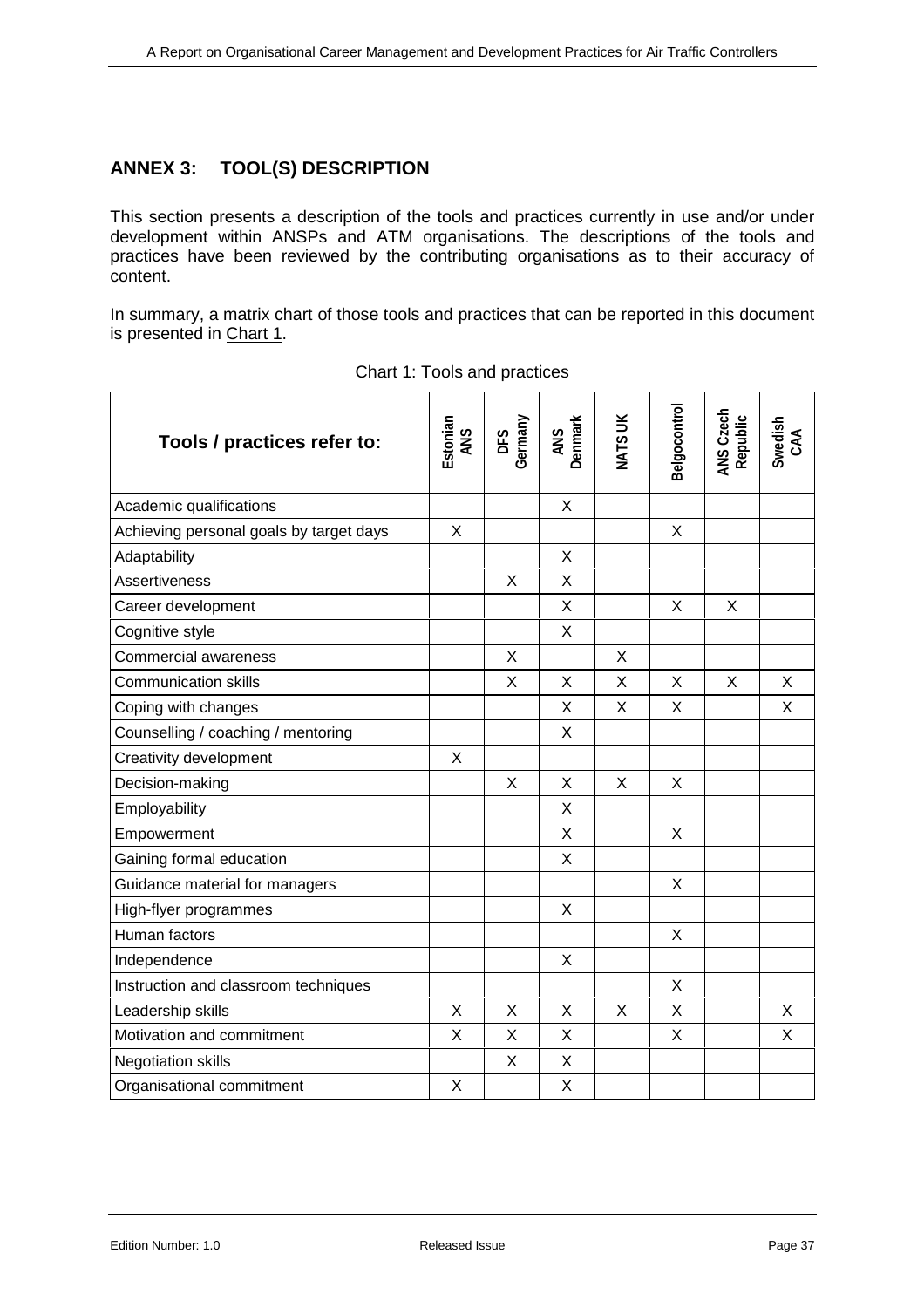|                                      |                 | `              |                | $\overline{\phantom{a}}$ |              |                       |                |
|--------------------------------------|-----------------|----------------|----------------|--------------------------|--------------|-----------------------|----------------|
| Tools / practices refer to:          | Estonian<br>ANS | DFS<br>Germany | ANS<br>Denmark | NATS UK                  | Belgocontrol | ANS Czech<br>Republic | Swedish<br>CAA |
| Our corporate values                 |                 | X              | X              |                          |              |                       | X              |
| People managing skills               | X               |                | X              | X                        |              | X                     |                |
| Performance appraisal                | X               |                |                |                          | X            |                       |                |
| Planning skills                      |                 | X              | X              | X                        |              |                       |                |
| Proficiency                          |                 |                | X              |                          | X            | X                     |                |
| Promotion to a higher grade          | X               | X              | Χ              |                          | X            |                       |                |
| Public speaking                      |                 | X              | X              |                          |              |                       |                |
| Quality assurance                    | X               |                | X              |                          | X            |                       |                |
| Responding to customer needs         |                 |                |                | X                        |              |                       |                |
| Self-confidence                      |                 |                | X              | X                        |              |                       | X              |
| Self-esteem                          |                 |                | X              |                          |              | X                     |                |
| Self-development                     | X               | X              | X              | X                        | X            |                       | X              |
| Setting priorities                   |                 | X              | X              | X                        |              |                       |                |
| Supervisor development               |                 |                | X              |                          | X            | X                     |                |
| Team building                        | X               |                | X              |                          | X            |                       | X              |
| <b>Teamwork skills</b>               | X               | X              | X              | X                        | X            |                       |                |
| Technical or professional skills     | X               |                | X              |                          | X            | X                     | X              |
| Time management skills               |                 | X              | X              | X                        |              |                       |                |
| Training                             | X               |                | X              |                          | X            | X                     |                |
| Watch briefing for operational staff |                 |                | X              |                          |              | X                     |                |

Chart 1: Tools and practices (continued)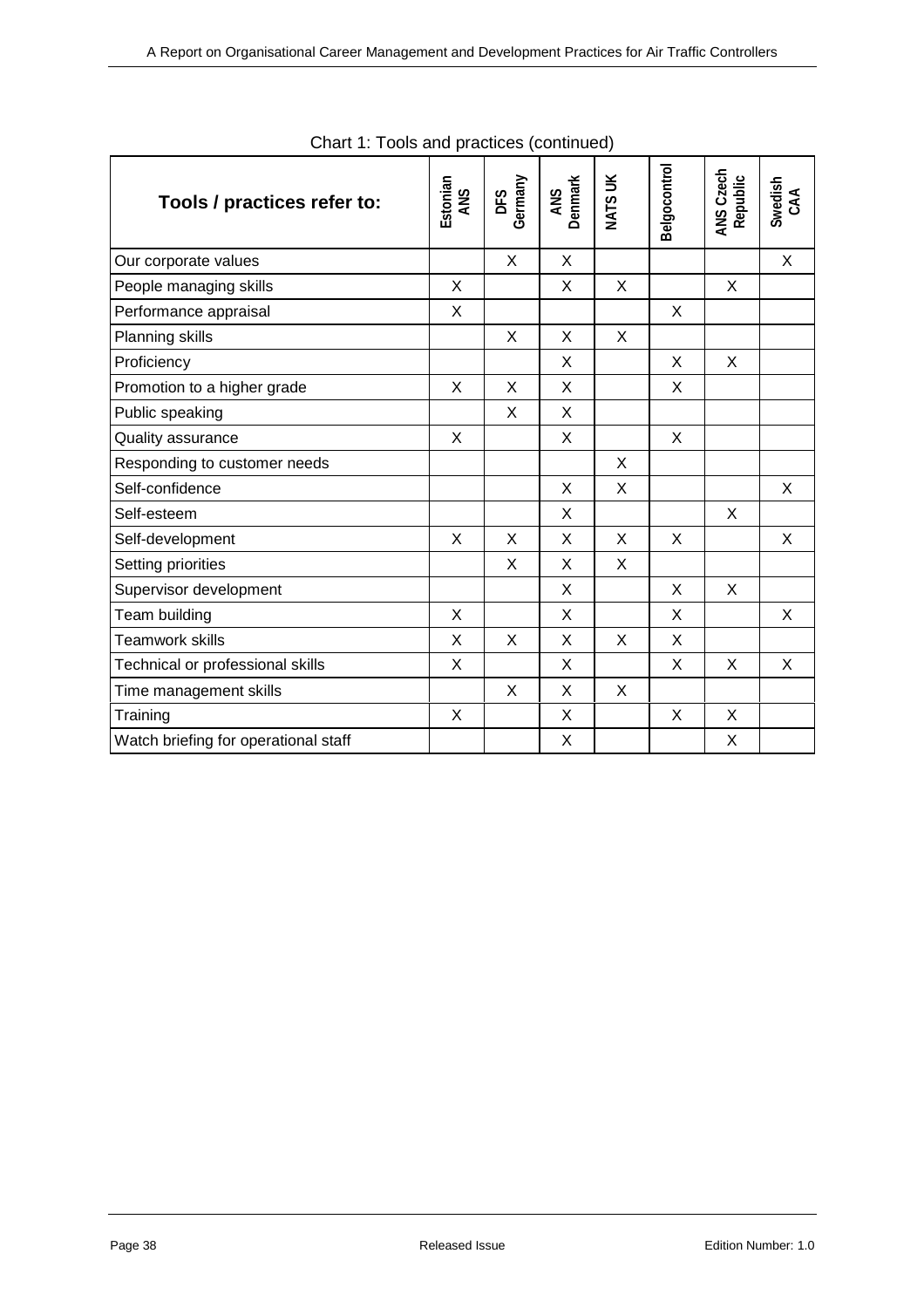# **BELGOCONTROL**

|                                  | Service Provider: BELGOCONTROL            |
|----------------------------------|-------------------------------------------|
| <b>Contact Person:</b><br>Title: | <b>Johan DELAURE</b><br><b>Expert ATS</b> |
| Tel:                             | +32 2 206.22.72                           |
| Fax:                             | +32 2 206.22.21                           |
| <b>Address:</b>                  | <b>BELGOCONTROL</b>                       |
|                                  | Vooruitgangstraat 80, Bus 2               |
|                                  | <b>1030 BRUSSELS</b>                      |
|                                  | <b>BELGIUM</b>                            |

## **Tool under development**

This tool was developed by the organisation that owns the copyright. The latest revision and update was in 1997, and is available in Dutch and French.

The tool was designed for ATCOs as a development tool within the ATCOs environment for initial, OJT, simulator and examiner instructors. It is also targeted for developing potential to become supervisor, developer of training, general management, R&D skills, and for opportunities within safety regulations.

The aim of this tool is to provide career opportunities to ATS staff.

While designing this tool, the organisation consulted ATCOs, union representatives, the financial department and MP experts.

The approach/philosophy behind this PCD tool is based on potential identification of staff and focused on succession planning. It is tailored to refresher training needs, is assessmentoriented and career-related. It aims to ensure accessibility to all employees and is proactive.

This PCD tool refers to:

| Technical or professional skills | Leadership skills                       |
|----------------------------------|-----------------------------------------|
| Supervisor development           | Teamwork skills                         |
| Self-development                 | Self-esteem                             |
| <b>Communication skills</b>      | Decision-making skills                  |
| Empowerment                      | Coping with changes                     |
| Guidance material for managers   | Achieving personal goals by target days |
| Proficiency                      | Career development                      |
| Motivation and commitment        | Team building                           |
| Training                         | <b>Quality assurance</b>                |
| Performance appraisal            | Promotion to a higher grade             |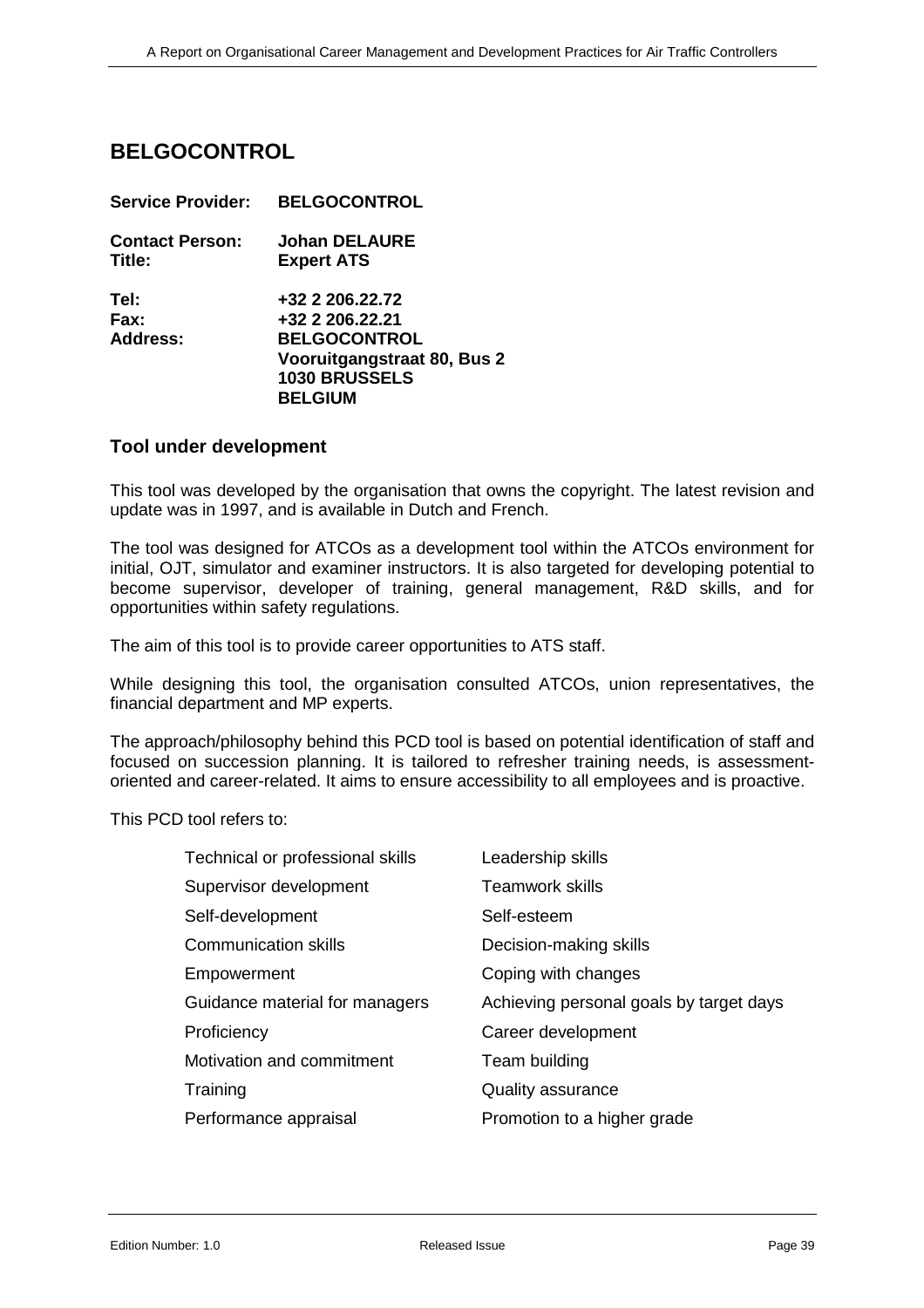There was no indication in the report of the number of people required to administer this tool. However, the person who does administer this tool requires basic training which is provided by the organisation with minimum qualifications of ATCO, administrator or with appraisal skills.

Regular assessment is undertaken to evaluate the success of this tool. The experience gained so far with this tool is "basically a good system but can be improved".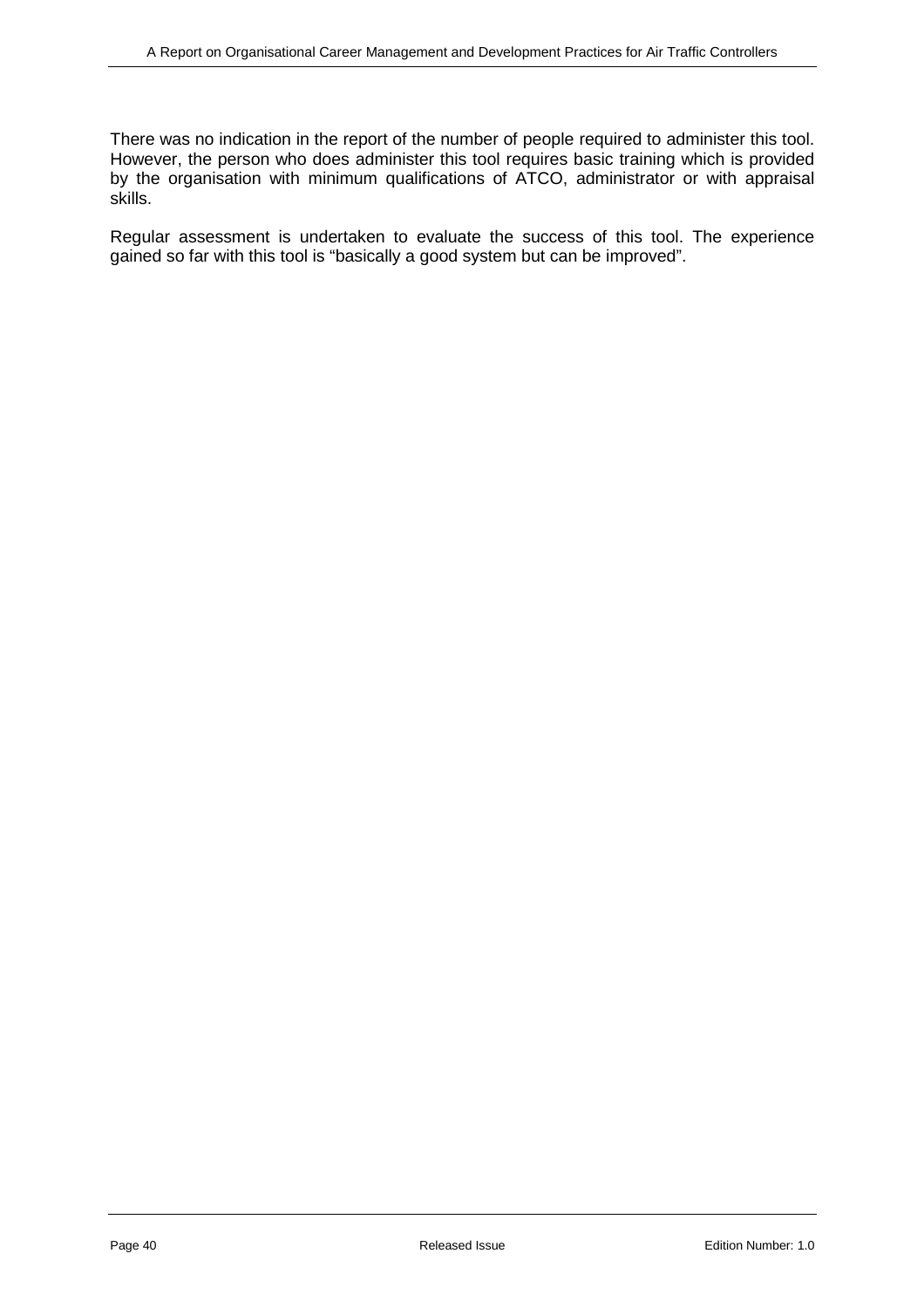# **ANS OF THE CZECH REPUBLIC**

**Service Provider: Air Navigation Services of the Czech Republic**

**Contact Person: Mr Stanislav CERNY Tel: +420 2 2037 3241 Fax: +420 2 2037 2066 Address: Air Navigation Services K Letisti 1040/10 P.O. Box 41 160 08 PRAHA CZECH REPUBLIC**

# **Instructions for new ATCO functions in air traffic control**

Currently under development by the ANS of the Czech Republic, this tool is planned for release in June 2002. The copyright is owned by the ANS of the Czech Republic and is only available in the Czech language. As this tool is still under development there has been no update on the tool and it is not in use in any other countries or organisations.

This tool was designed for ATCOs and is used as a development tool within the air traffic control environment for initial, OJT, simulator and examiner instructors training, and to become supervisors.

The aim of this tool is to enable ATCOs to acquire knowledge and skills for training and supervision tasks in air traffic control.

When designing this tool, the organisation consulted ATCOs, supervisors and human resources specialists. The philosophy behind this PCD tool is associated with career transitioning and is career-related.

This tool will be designed for PCD within operations (ATC units) and in the ANS Training Institute. For a general managerial PCD a special procedure will be used.

The PCD tool specifically refers to:

| Technical or professional skills | People management skills                                |
|----------------------------------|---------------------------------------------------------|
| Proficiency                      | Self-esteem                                             |
| Training skills                  | <b>Communication skills</b>                             |
| Human factors skills             | Watch briefing for operational staff and<br>instruction |
| Supervisor development           | Classroom techniques                                    |
| Career development               |                                                         |

Approximately three-four people are required to administer this tool and special training is needed and provided by the organisation. The minimum qualification for the tool administration is ATCO instructor, human factors specialist and/or psychologist.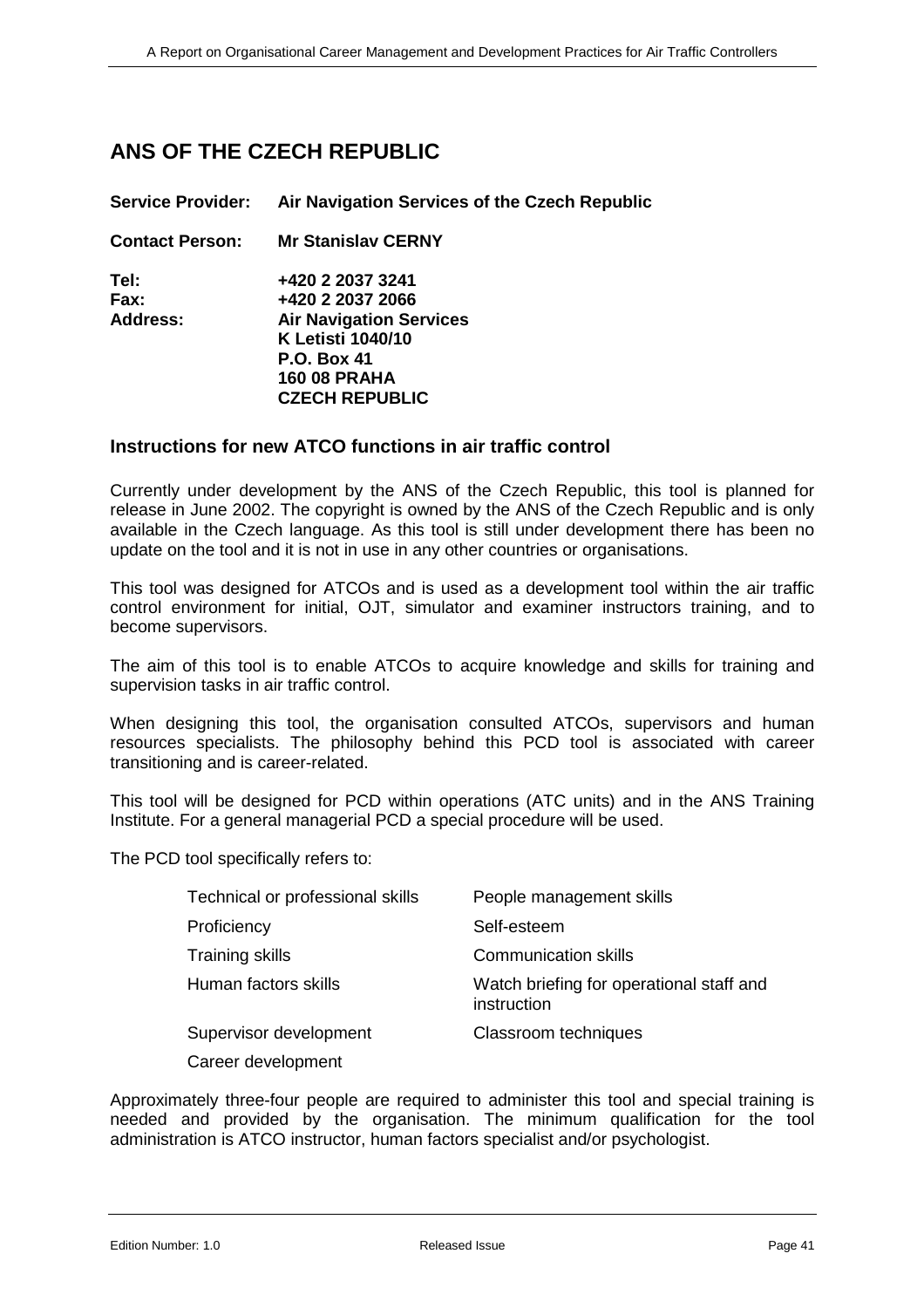As this tool is currently under development, criteria to evaluate the success of this tool have not yet been determined. Additionally, no experience has thus been gained with this tool.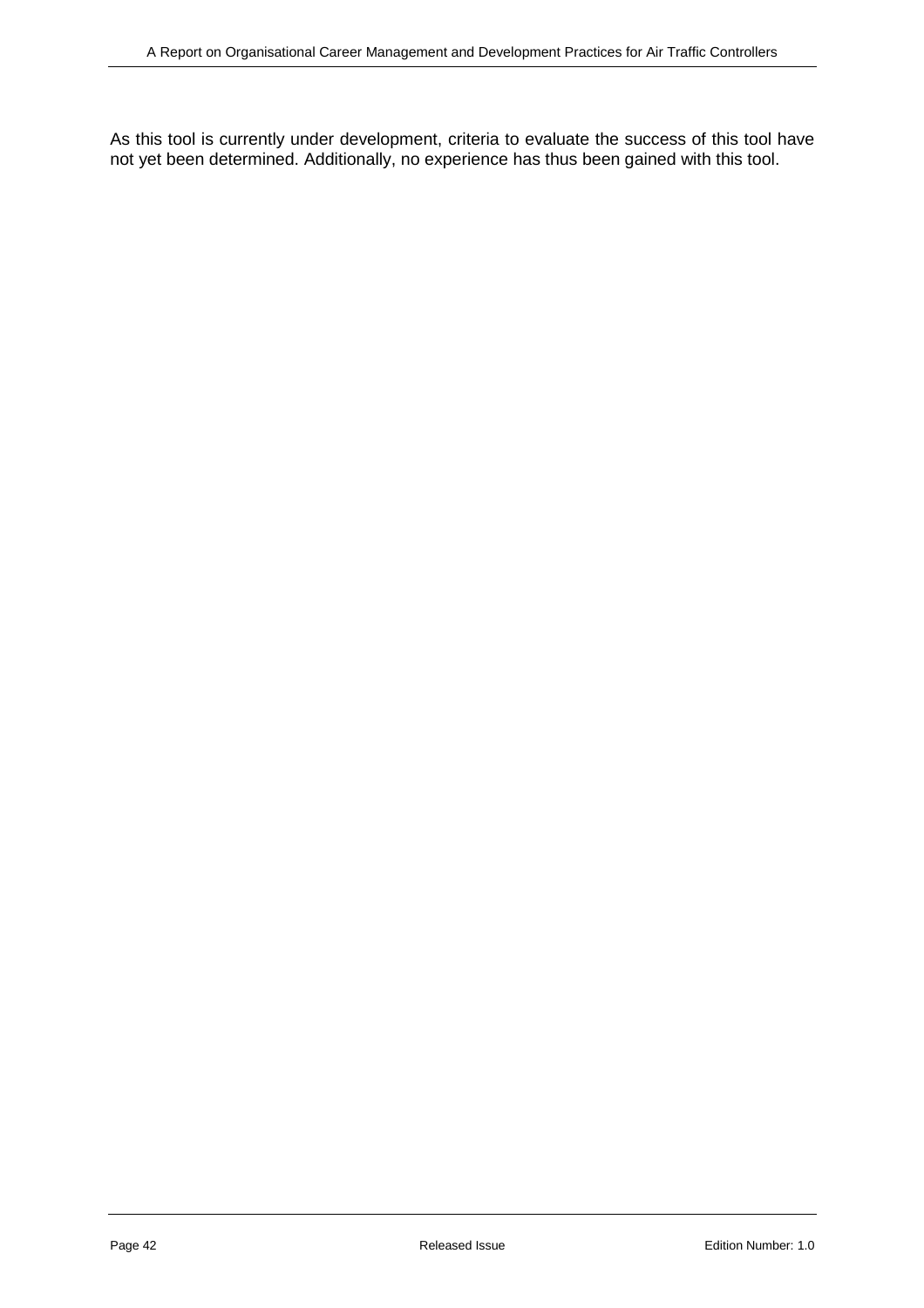# **ANS DENMARK**

| <b>Service Provider: NAVIAIR</b> |                                                                                                           |
|----------------------------------|-----------------------------------------------------------------------------------------------------------|
| <b>Contact Person:</b>           | Nils LA COUR DRAGHEIM                                                                                     |
| Tel:<br>Fax:<br><b>Address:</b>  | +45 32 47 8705<br>+45 32 52 7557<br><b>CAA Academy</b><br><b>Blok 3</b><br><b>2770 KASTRUP</b><br>DENMARK |

#### **Various tools under development**

These tools are under development and are designed for ATCOs and other ATS staff. It will be used within the ATCOs environment for initial, OJT and simulator instructor training, to become supervisors, project management and administration.

While designing these tools, the organisation consulted management, training staff (instructors, training planners, etc.), ATCOs, union representatives and supervisors.

The approach/philosophy behind this/these tool(s) is based on the potential identification of staff and tailored to refresher training needs. It aims to ensure a best fit between the person and the job, and is based on a dialogue after assessment and familiarisation with new technology. It ensures accessibility to all employees, is customer- and transparency-oriented. The focus is on gaining knowledge, proactive and strategic.

This/these PCD tool(s) refer(s) to:

| Technical or professional skills     | Proficiency                 |
|--------------------------------------|-----------------------------|
| Career development                   | Leadership skills           |
| Motivation and commitment            | Supervisor development      |
| Public speaking                      | Teamwork skills             |
| Team building                        | Self-development            |
| Training                             | Self-esteem                 |
| <b>Assertiveness</b>                 | Independence                |
| Cognitive styles                     | <b>Communication skills</b> |
| Watch briefing for operational staff | Self-confidence             |
| Decision-making skills               | People management skills    |
| <b>Negotiation skills</b>            | Empowerment                 |
| <b>Quality assurance</b>             | Organisational commitment   |
| Your corporate values                | Coping with changes         |
| Adaptability                         | Planning skills             |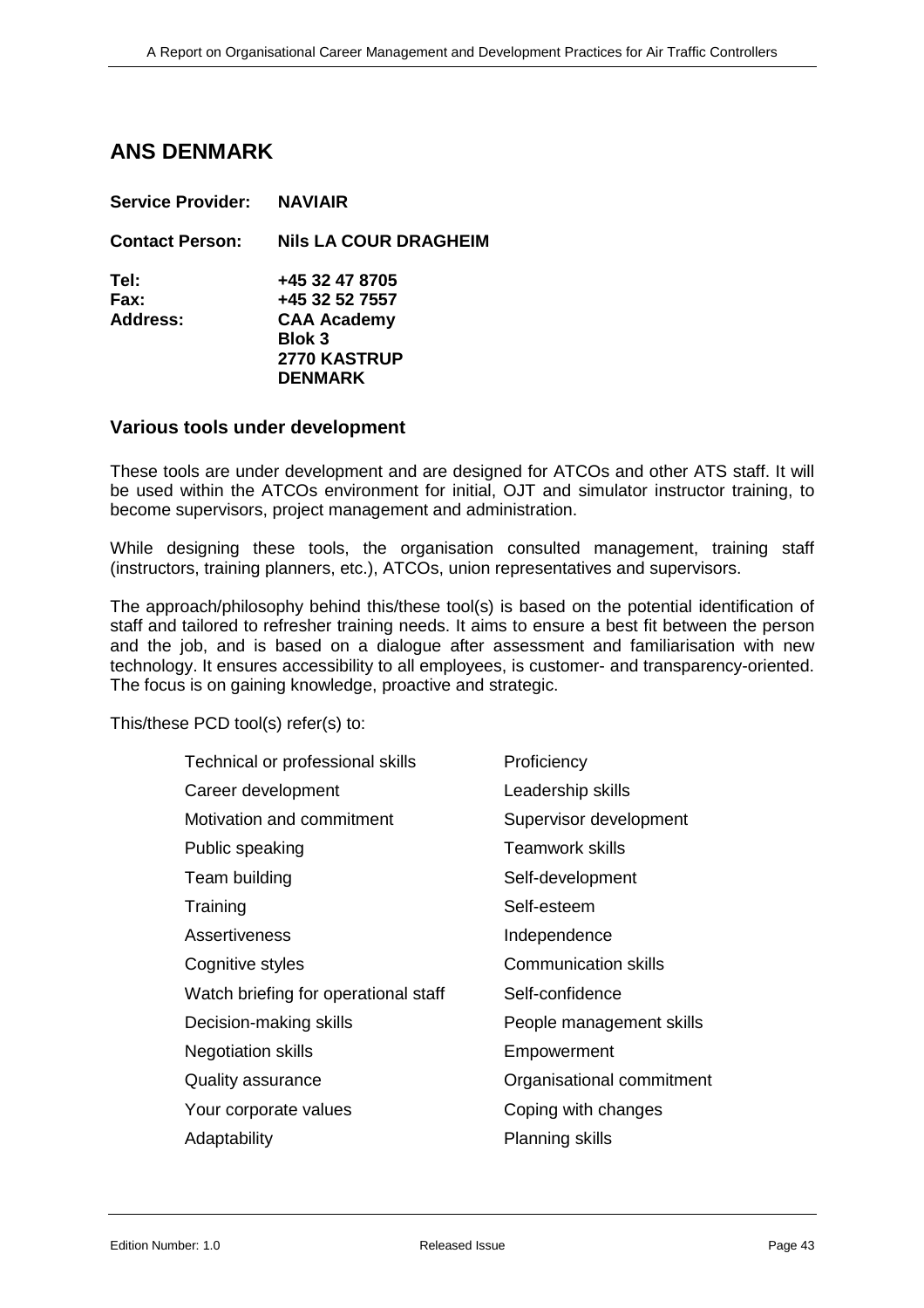| Setting priorities                 | Time management skills        |
|------------------------------------|-------------------------------|
| Promotion to a higher-grade        | Gaining formal education      |
| High-flyer programmes              | Academic qualifications (MBA) |
| Counselling / coaching / mentoring | Employability                 |

Eight to ten people are required to have special training to administer the tool(s). The training is provided by the organisation. To administer the tool(s) the persons concerned must be appointed by management and hold the appropriate training level for the particular tool. They can be administrative staff or operational technicians, ATCOs, supervisors, assistant controllers and AIS personnel.

The criteria to evaluate the success of the tool(s) have not yet been consolidated as it is / they are under development.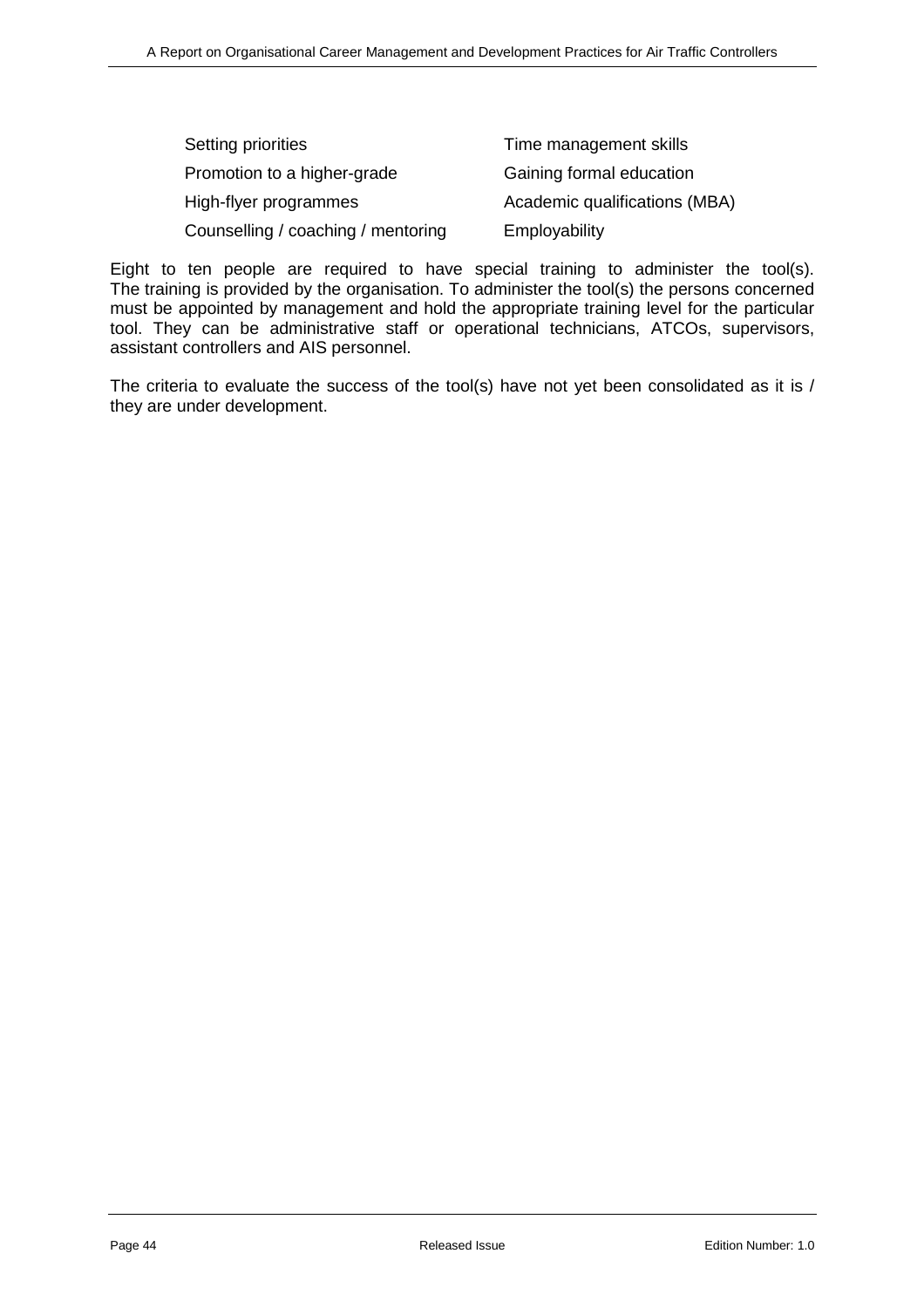# **ESTONIAN ANS**

| <b>Service Provider:</b> | <b>Estonian Air Navigation Services</b> |
|--------------------------|-----------------------------------------|
| <b>Contact Person:</b>   | <b>Viktor POPOV</b>                     |
| Tel:                     | +372 625 8250                           |
| Fax:                     | +372 625 8200                           |
| <b>Address:</b>          | Lennujaama, 2                           |
|                          | P.O.Box 9                               |
|                          | 11101 TALLINN                           |
|                          | <b>ESTONIA</b>                          |
|                          |                                         |

## **Individual development through potential identification**

This tool is under development by the organisation, which owns the copyright. The tool is available in the Estonian language.

While designing this tool, the organisation consulted ATCOs and MP experts. The company management organised and conducted a special internal seminar dedicated to discussion on this matter. The organisation also consulted external consultancy companies.

When the tool is developed, the organisation can share their experience with other service providers both inside and outside Estonia and others. However, at this time, the conditions under which the tool could be available for others have not been determined.

The tool is designed for ATCOs as a development tool within the ATCO environment for OJTIs, to become supervisor, developer of training and project management.

The aim of this tool is towards performance evaluation and individual development of ATCOs. It seeks to analyse knowledge, abilities and skills of ATCOs, and to provide them with objective feedback regarding their work. It is intended to motivate staff, and supports their professional and individual development, seeks feedback and evaluates the effectiveness of work. It is also focused on analysing training needs in order to obtain information for planning of personnel, etc.

The approach/philosophy behind this tool is based on potential identification of staff, based on a dialogue after assessment, is participative and assessment-oriented.

The PCD tool refers to:

| Technical or professional skills        | Leadership skills           |
|-----------------------------------------|-----------------------------|
| Teamwork skills                         | Self-development            |
| People management skills                | Organisational commitment   |
| Achieving personal goals by target days | Motivation and commitment   |
| Team building                           | Training                    |
| Creativity development                  | <b>Quality assurance</b>    |
| Performance appraisal                   | Promotion to a higher grade |
|                                         |                             |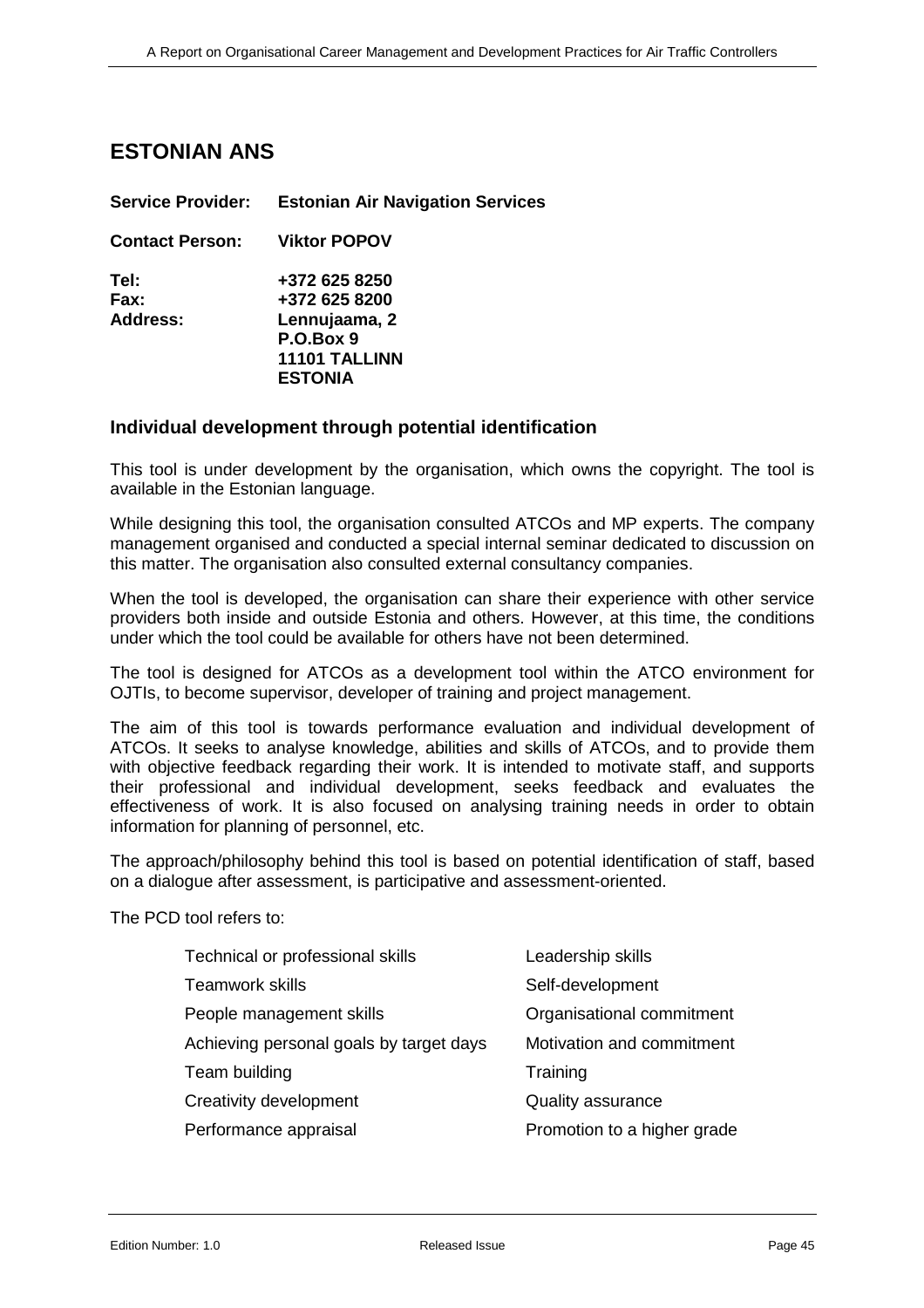Two or three persons, namely a personnel manager, ATS manager and one of the supervisors, should administer the tool to about forty people. Due to the size of the ATS service/company there will not be a specially appointed administrator. However, the personnel manager will be responsible for administration and will be assisted by an ATS supervisor.

The personnel manager will work in close cooperation with ATS manager, training manager, team leaders (we have introduced team management methods in ATS for conducting both OPS and non-OPS work), while evaluating the performance, developing training and activities plans, proposing the reward, etc.

The qualification requirements are not described in the document, because the persons responsible for running the system are already trained. Moreover, performance evaluation and development of staff is a part of the management function, one of the responsibilities of the managers; for instance, those persons have the necessary knowledge and training. If special training is needed, it will be provided. This organisation describes itself as a "learning company" and pays significant attention to training to achieve organisational goals.

The criteria to evaluate success are under development. The existing criteria for evaluation operational and teamwork (improved work efficiency, environment and working conditions, etc., via questionnaires) will be taken as a basis.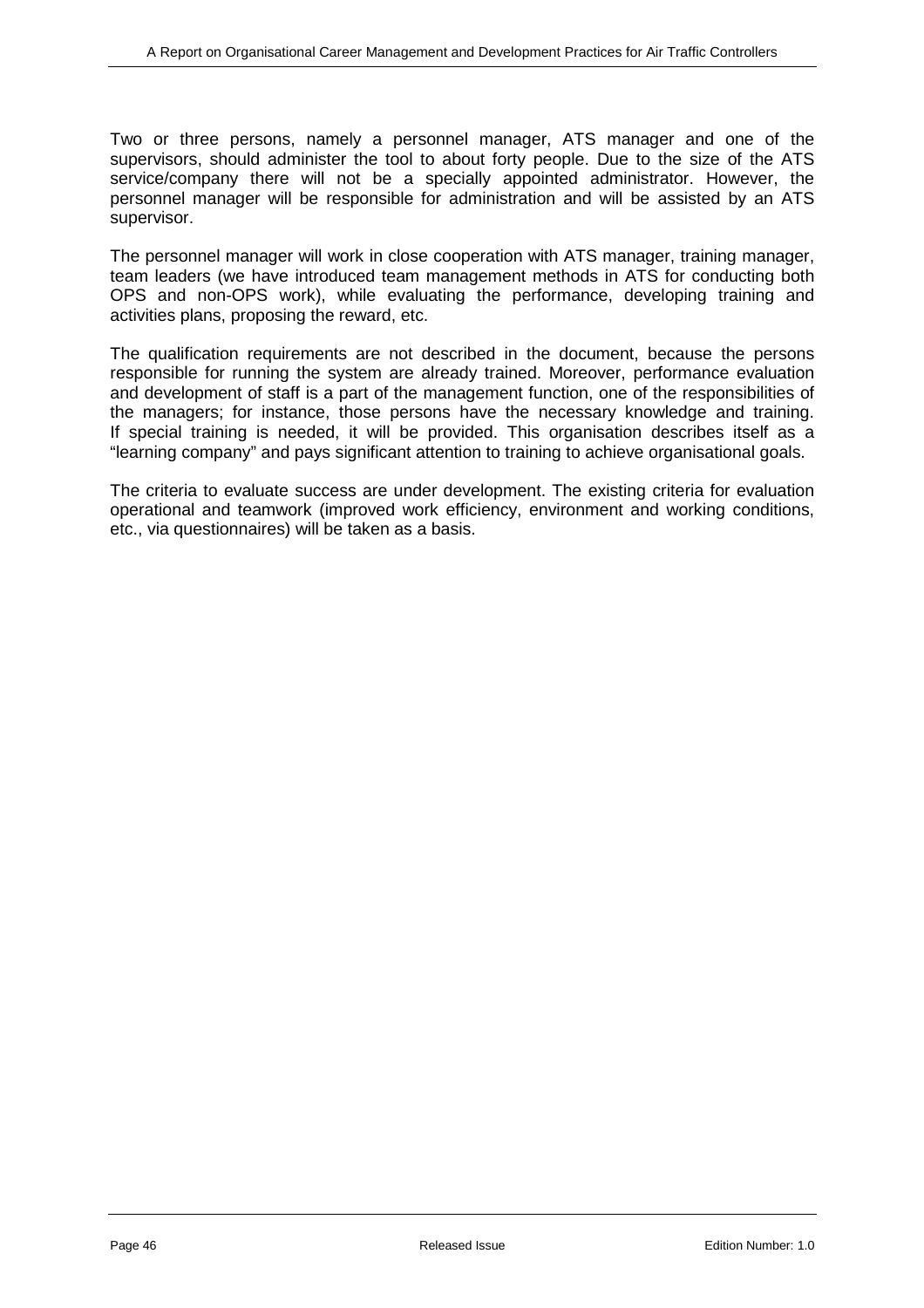# **DFS**

| <b>Service Provider:</b> | DFS - Deutsche Flugsicherung GmbH           |
|--------------------------|---------------------------------------------|
| <b>Contact Person:</b>   | <b>Hermann THEOBALD</b>                     |
| Title:                   | <b>General Manager DFS Academy</b>          |
| Tel:                     | +49 6103 7075100 or mobile: +49 171 8040238 |
| <b>Fax:</b>              | +49 6103 74967                              |
| <b>Address:</b>          | <b>DFS Deutsche Flugsicherung GmbH</b>      |
|                          | Flugsicherungsakademie                      |
|                          | Am DFS Campus 10                            |
|                          | 63225 LANGEN                                |
|                          | <b>GERMANY</b>                              |

## **Potential assessment centre (senior management level)**

A full description of the management development programmes, tools and practices employed by DFS is provided in Annex B in EATMP (2000).

This tool was developed in 1997 by the Department of Personnel Development within the Organisation and an outside management-consulting firm. The copyright is owned by the DFS and is not available outside of the DFS. The tool undergoes updates/revisions as part of a continuous assessment programme.

This tool was designed for prospective managers of DFS and newcomers. It is used as a development tool for general management and administration.

The aim of this tool is to capture the potential of employees for possible careers in leadership and senior management.

While designing this tool, the organisation consulted psychologists and management leaders.

The approach/philosophy behind this tool is based on potential identification of employees, integrating cost and qualitative issues, focused on succession planning, career counselling oriented, assessment-oriented, transparency-oriented, proactive, strategic and careerrelated.

This PCD tool refers to:

| Leadership skills           | <b>Teamwork skills</b>      |
|-----------------------------|-----------------------------|
| Self-development            | <b>Communication skills</b> |
| Decision-making skills      | <b>Planning skills</b>      |
| Time management skills      | <b>Commercial awareness</b> |
| Motivation and commitment   | Public speaking             |
| Assertiveness               | <b>Negotiation skills</b>   |
| Our corporate values        | Setting priorities          |
| Promotion to a higher grade |                             |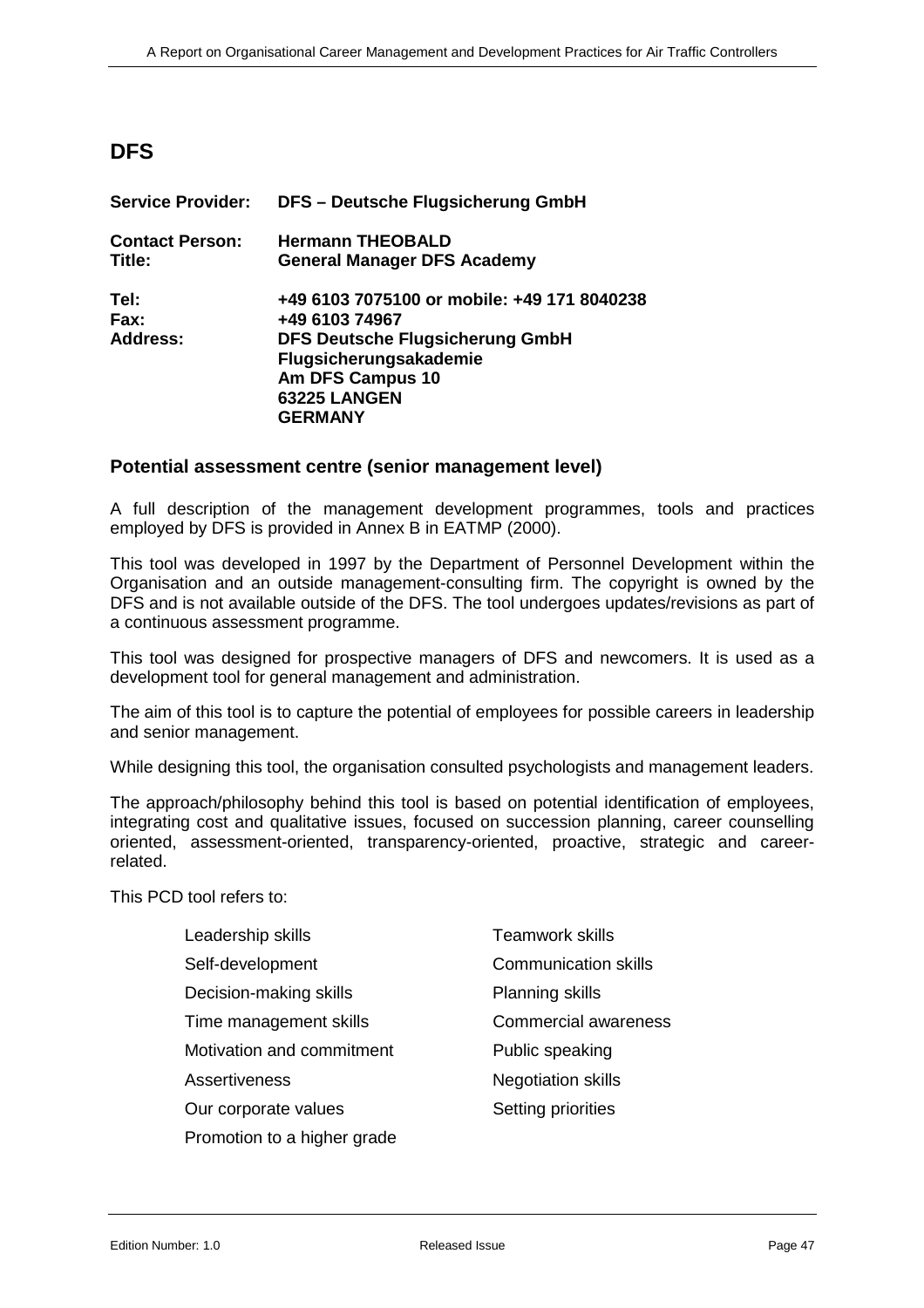Twelve participants plus six observers are required to administer this tool. The observers will need special training provided by the organisation. The minimum qualification needed for the tool administration is a psychologist according to company policy.

The experience gained in the use of this tool is based on an agreement with staff associations as to how this tool is applied. Leaders and managers actively ask the personnel department and the results are accepted by both managers and participants.

# **Selection assessment centre**

This German language tool was developed by the organisation that owns the copyright and a consultant company in 1993, and is not available outside the DFS. This tool is updated through continuous adaptation of services.

This tool was designed for all employees as a selection tool for supervision, junior management and training staff. The aim of this tool is to assist in the selection of suitable candidates for management and leadership development.

When designing this tool, the organisation consulted ATCOs, supervisors, external consultancy company, personnel development experts and psychologists.

The approach/philosophy behind this PCD tool is based on potential identification of staff to ensure best fit between the person and the job. It is focused on succession planning and personalised/tailored to the individual, assessment and transparency-oriented. This tool is career-related and linked to fixed career paths.

This PCD tool refers to:

| Leadership skills      | <b>Teamwork skills</b>      |
|------------------------|-----------------------------|
| Self-development       | <b>Communication skills</b> |
| Decision-making skills | <b>Planning skills</b>      |
| Time management skills | Motivation and commitment   |
| Public speaking        | Training                    |
| Assertiveness          | Setting priorities          |

One to twelve participants and one to four observers are required to administer this tool. Special training for the observers is provided by the organisation. The minimum qualification for tool administration is psychologist.

Criteria used to evaluate the success of this tool are based on a catalogue of criteria that have been worked out together with external consultants. The experience of this tool is that participants accept the results.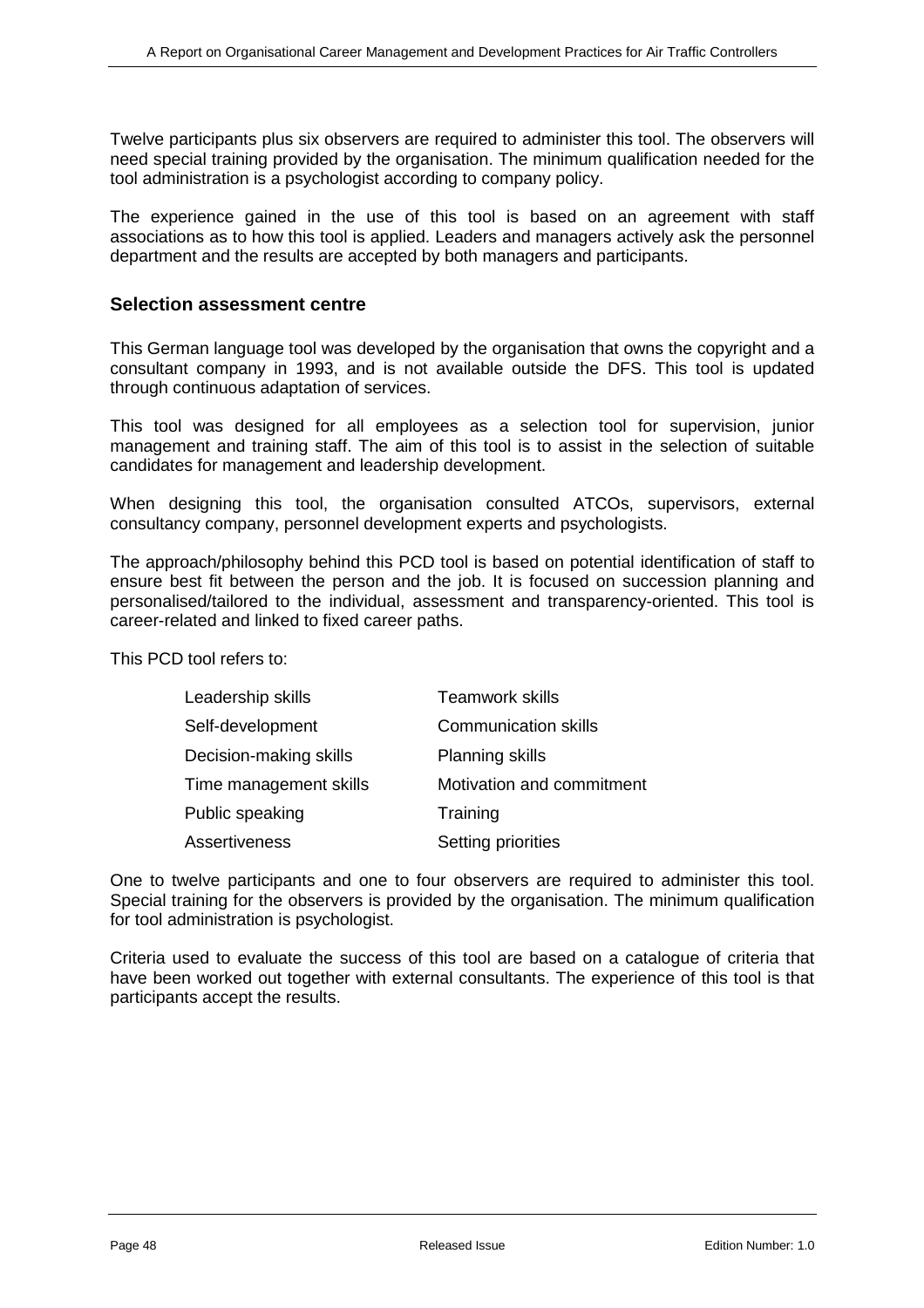# **SWEDISH CAA**

**Service Provider: Swedish Civil Aviation Administration**

| <b>Contact Person:</b> | <b>Par ERIKSSON</b>                                |
|------------------------|----------------------------------------------------|
| Tel:                   | +46 11 192 112                                     |
| Fax:                   | +46 11 192 640                                     |
| <b>Address:</b>        | <b>Luftfartsverket ANS/AXP</b><br>60179 NORRKOPING |

# **SWEDEN**

## **Competence supply in general with special attention to competence development**

This tool was developed in the year 2000 internally within the ANS division. Swedish CAA owns the copyright and the last update/revision was in 2000. This tool is available in Sweden. The tool is available outside Sweden as an example of "best practice", with no special conditions, and it is free of charge.

This tool was designed for all staff in ANS as a development tool within the ATCO's environment, to become supervisor and for general management.

The aim of this tool is to secure required competence in the future to meet the needs of the organisation.

While designing this tool, the organisation consulted ATCOs, the union, supervisors and MP experts.

The approach/philosophy behind this tool is based on potential identification of staff to ensure best fit between the person and the job. It is based on a dialogue after the assessment, and will integrate cost and qualitative issues. It is associated with career transitioning, personalised and tailored to the individual, and is assessment-oriented. This is considered a strategic planning tool.

This PCD tool refers to:

| Technical or professional skills | Leadership skills         |
|----------------------------------|---------------------------|
| Teamwork skills                  | Self-development          |
| <b>Communications skills</b>     | Self-confidence           |
| Coping with changes              | Motivation and commitment |
| Team building                    | Our corporate values      |
|                                  |                           |

The number of people required to administer this tool is expected to equal one man-year. This includes follow-up, training, coaching and adjustments according to changes of needs.

No specific requirements other than knowledge of ATCO working conditions are required for administration of this tool.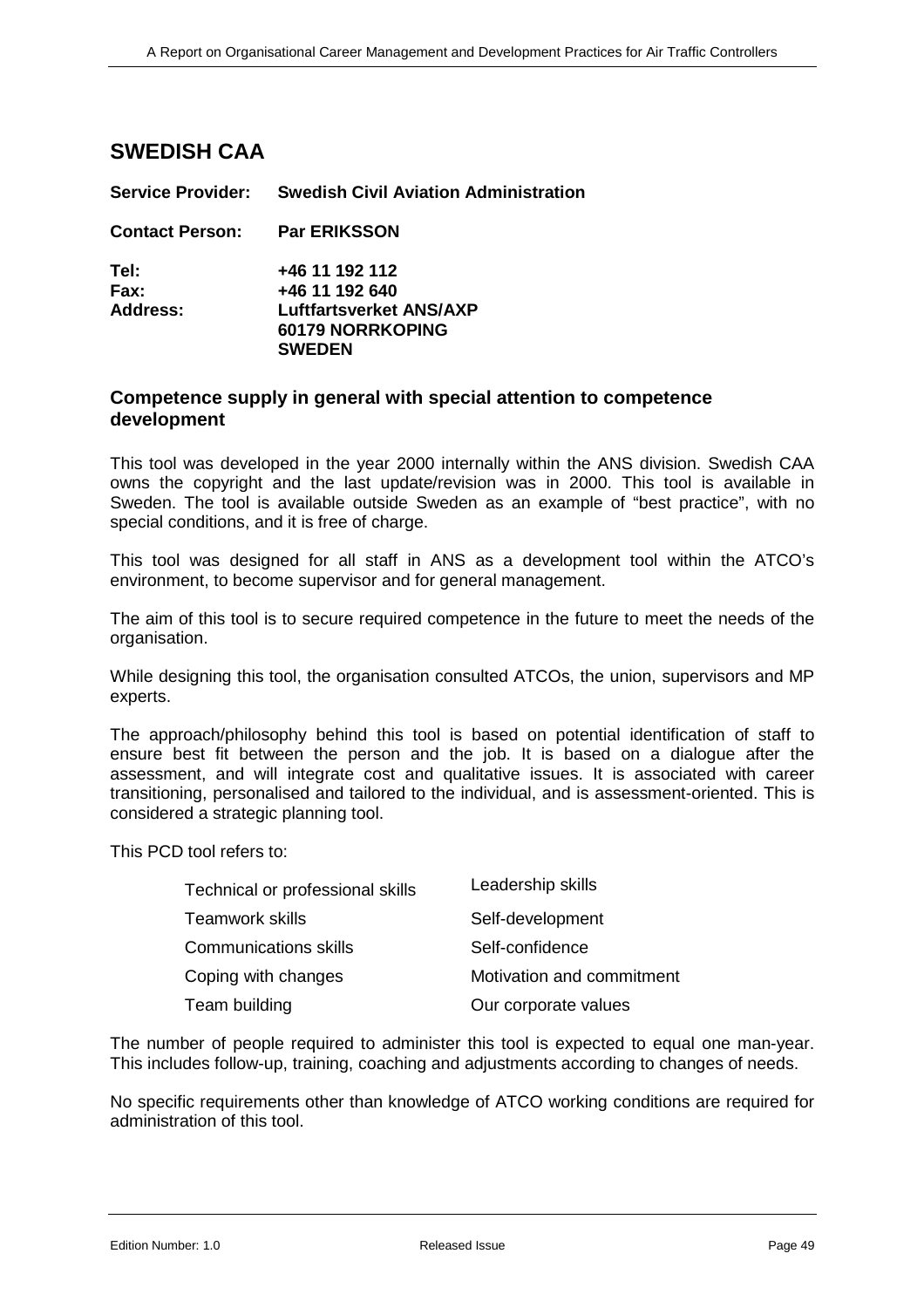A criterion used to evaluate the success of this tool is by interview on an individual basis. As this tool is currently under development, the experience gained is limited and therefore not reported.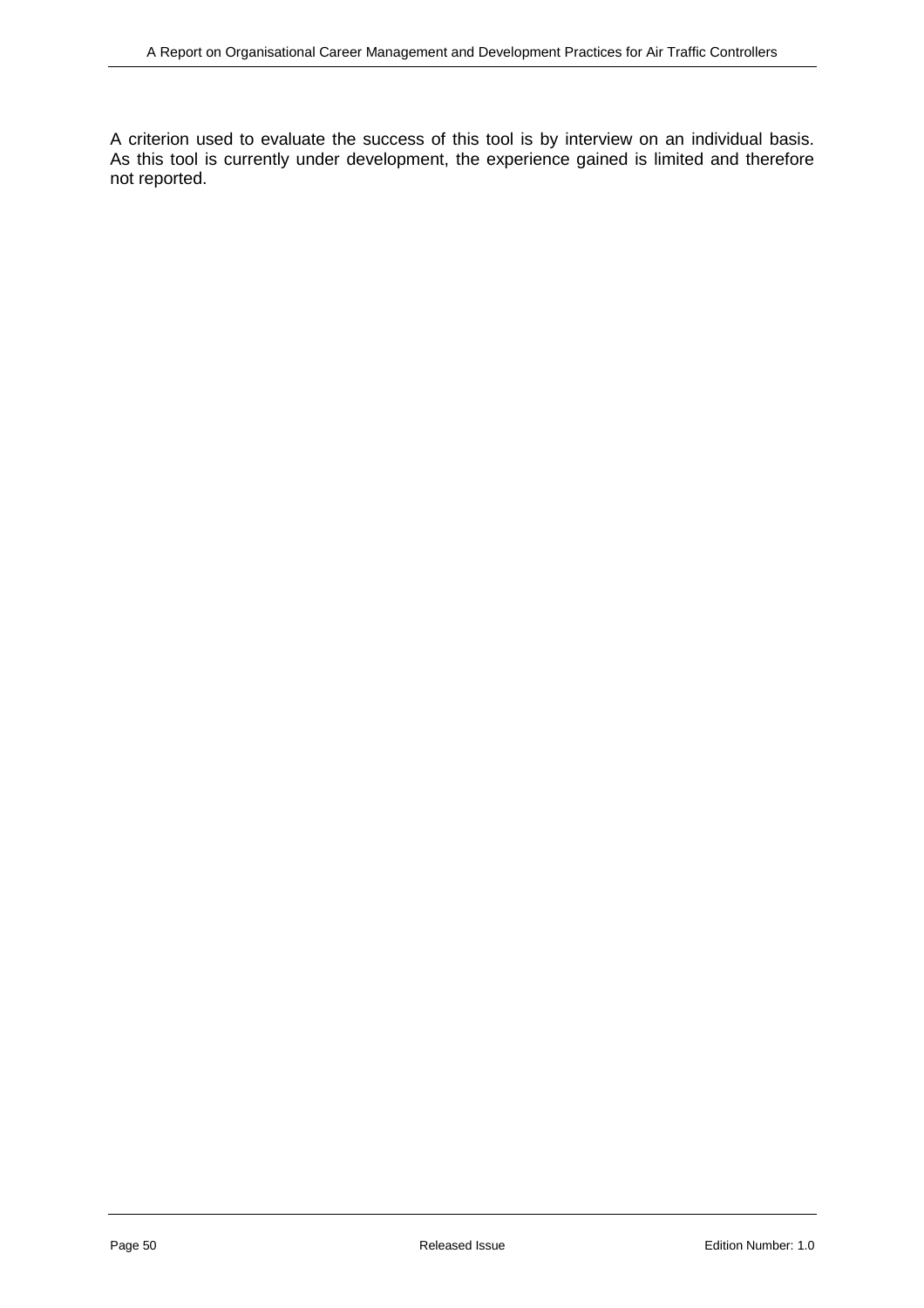# **NATS UK**

|                         | Service Provider: National Air Traffic Services Ltd |
|-------------------------|-----------------------------------------------------|
| <b>Contact Persons:</b> | <b>Paul HASELUP and Graham FOSTER</b>               |
| Tel:                    | +44 20 7832 6747                                    |
| Fax:                    | +44 20 7832 6141                                    |
| <b>Address:</b>         | T 1220                                              |
|                         | <b>One Kemble Street</b>                            |
|                         | <b>LONDON WC2B 4AP</b>                              |
|                         | UNITED KINGDOM OF GREAT BRITAIN                     |
|                         |                                                     |

## **Development Centres**

This tool/practice was designed in liaison with an external occupational psychologist consultancy in 2000 for NATS. The copyright remains with the occupational psychologist consultancy that licences NATS to use the material. The tool/practice is delivered in English and is regularly updated with slight modifications.

The tool/practice was designed for all potential senior and middle managers as a development tool for support of preparation for general management positions within NATS.

The aim of the tool/practice is to identify the strengths and development needs of staff assessed against the management competency framework with the objective to produce a personal development action plan.

The organisation consulted an external consultancy company and senior managers while designing this tool. The approach/philosophy behind this tool is participative, assessmentoriented, based on a dialogue after assessment, transparency-oriented, career-related and personalised/tailored to the individual.

The tool/practice refers specifically to:

| Leadership skills           | <b>Teamwork skills</b>       |
|-----------------------------|------------------------------|
| Self-development            | <b>Communication skills</b>  |
| Self-confidence             | Decision-making skills       |
| People management skills    | Coping with changes          |
| Planning skills             | Setting priorities           |
| Time management skills      | Responding to customer needs |
| <b>Commercial awareness</b> |                              |

The number of people required to administer this tool/practice is one person per four participants. The tool/practice administrator needs basic training which is provided by the organisation, if appropriate. There is also one observer per two participants who gives continuous feedback during and at the end of the Centre.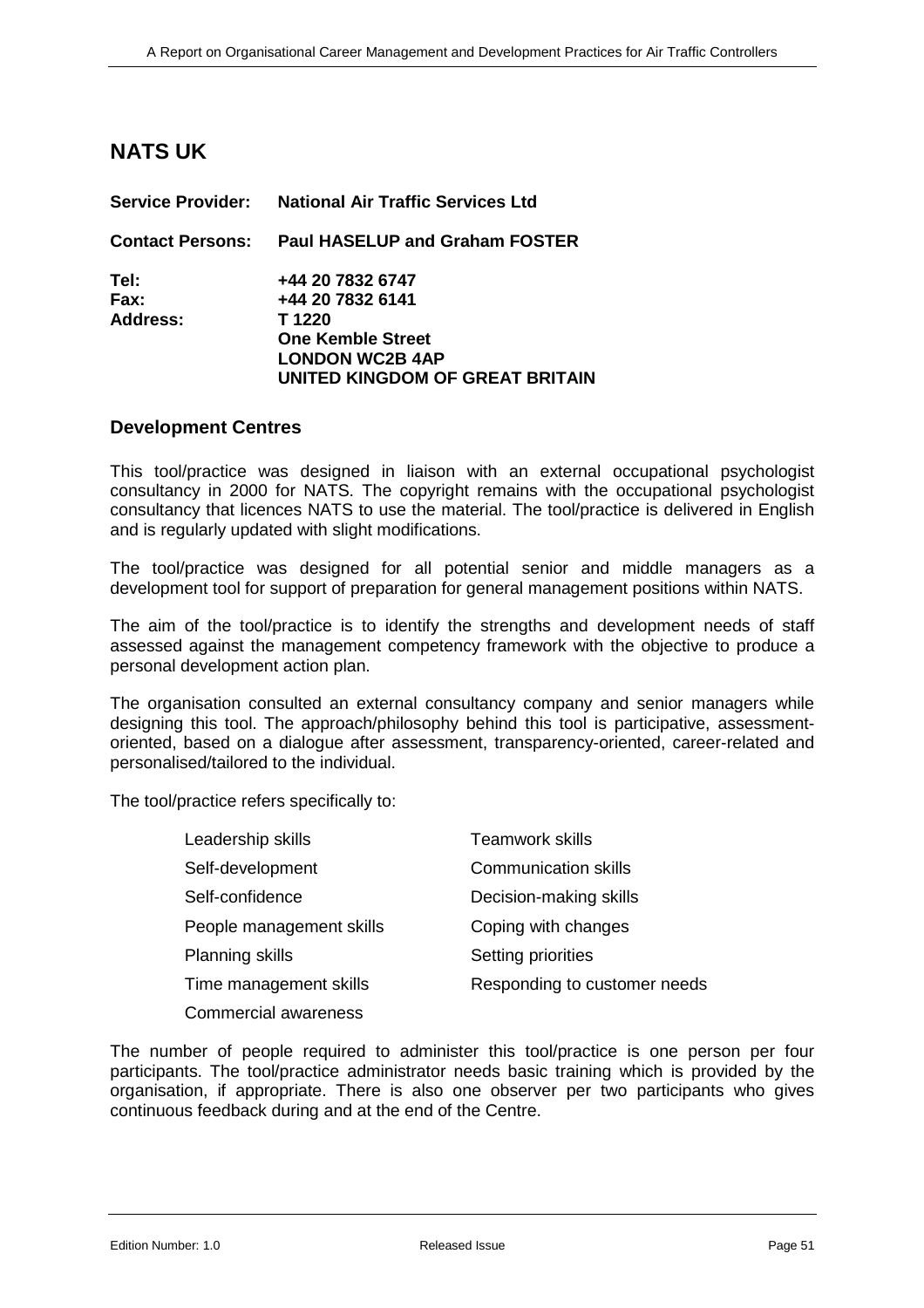The experience gained so far with this tool/practice and the materials used at the development centres reflect the commercial realities facing the company. It provides practical and realistic scenarios that enable participants to demonstrate various management skills. This together with the feedback given by the observers is well received. The Centre also includes 360-degree feedback. It is though, as yet, unclear as to the extent participants make use of their action plans.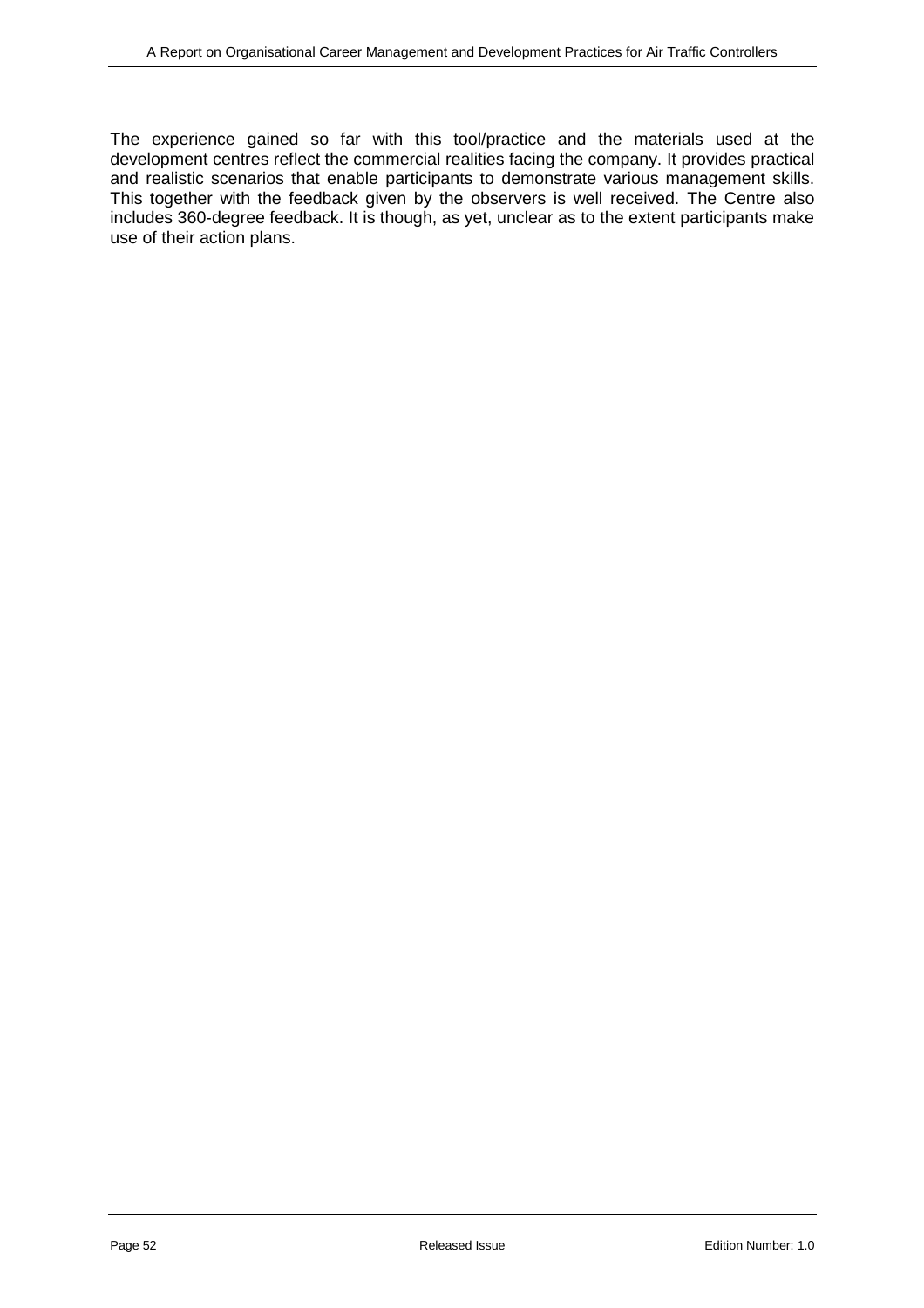# **ANNEX 4: UPDATE OF MARCH 2001 SURVEY: LETTER TO THE PARTICIPANTS**

Dear «Title» «Surname»,

You will recall that last year, we asked for your participation in a survey "Personal and Career Development for Air Traffic controllers tools, Practices and Programmes" in the context of the Manpower sub-group Work Package HRS/MSP-004. The covering letter of 5 March 2001 (copy attached) refers. I would thank again those that responded.

In the light of changing events, circumstances and priorities, we would like to check that the responses that you gave convey an accurate picture of the situation today and for those who were not able to respond, to take the opportunity to ask again for information about your organisational practices.

Your response to the simple questions below will enable us to update and complete the final deliverable, in line with the wishes and priorities set by the HRT17 recently, prior to submission to the Manpower Sub-Group (MSG) and Human Resources Team (HRT) For ease of completion, of those of you who responded to the survey last year, I attach a copy of your responses.

I thank you in advance for your cooperation. If you have any questions regarding the above or the questions below, please do not hesitate to contact me at EUROCONTROL in Brussels tel. +32 2 729 3600; email: fidel.chetcuti@eurocontrol.int.

- 1. Prior to 11 September 2002, what was the status of **your Career Management (PCD)** programme? Please give a general response that reflects if specific PCD plans/initiatives were in place, under development, in the planning stages or not really planned. For ease of reference, your responses to the questionnaire on Organisational Practices survey is attached if applicable.
- 2. Following the events of 11 September 2002, could you indicate what if any were the **impacts on your career management plans/initiatives**. Please give a response that reflects if your PCD initiatives have been unaffected, placed temporarily on hold for a time, still being planned, refocused according to new priorities. What are the current priorities on issues such as management training, supervisor training, succession planning etc.
- 3. Has there been any other factors e.g. effects of privatisation/corporatisation that have impacted on your plans/initiatives? If so, please detail how this has changed the focus of organisational priorities.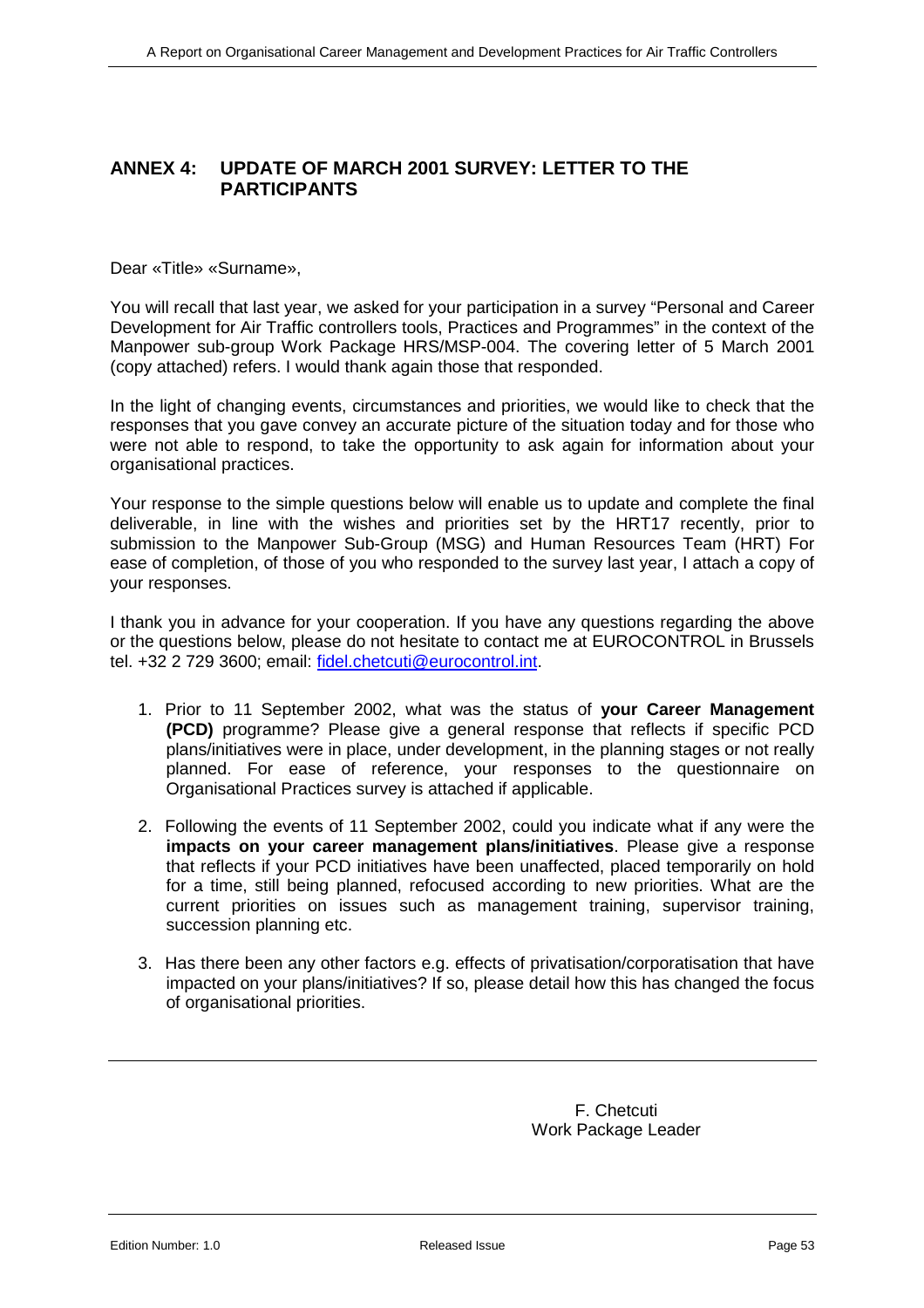Page intentionally left blank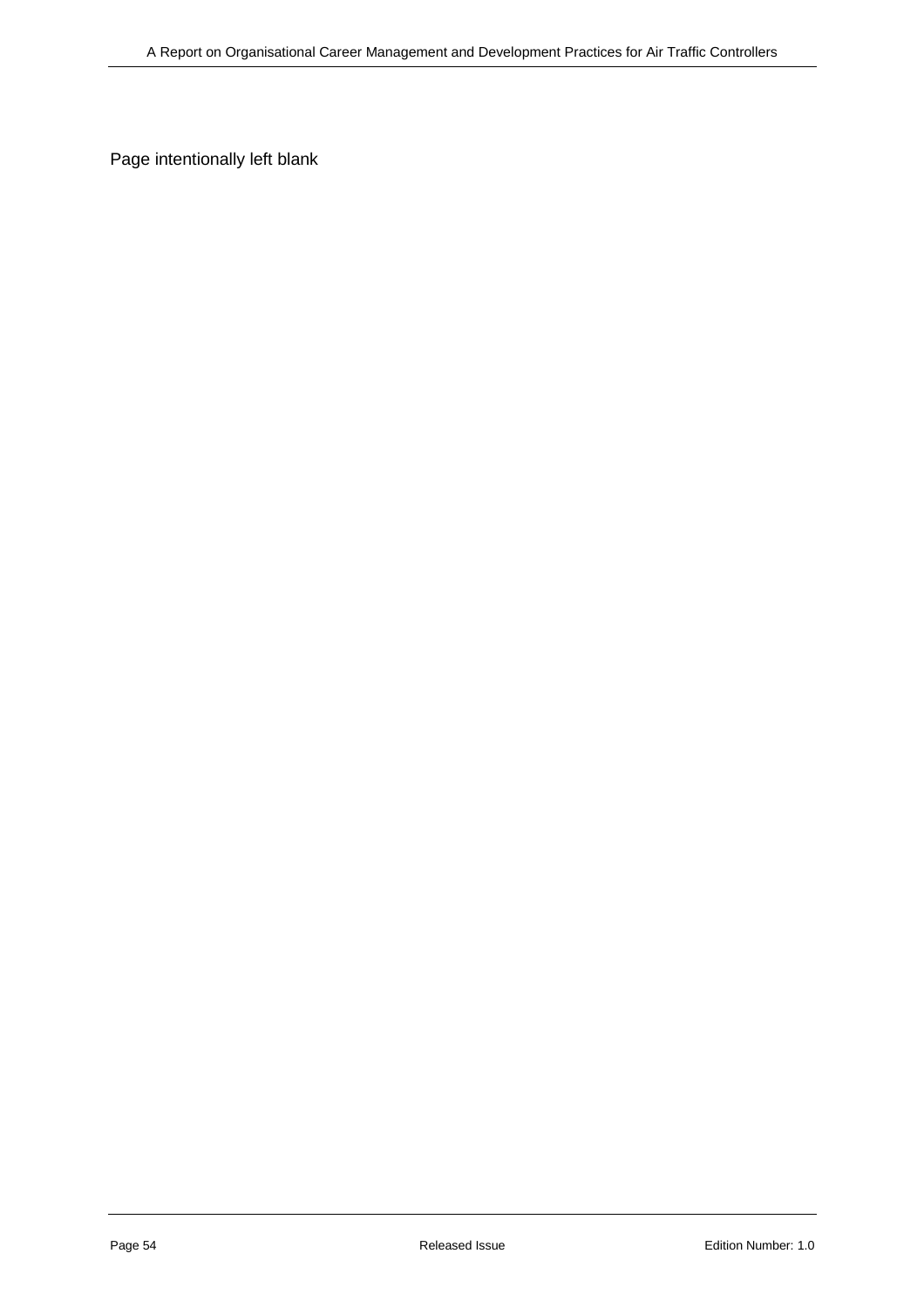## **GLOSSARY**

For the purpose of this document and in particular the March 2001 questionnaire, the following definitions shall apply:

Alternative Career Paths: Incorporation of the skills which employees already have with what they subjectively want to do and can involve changing career and lifestyles for more meaningful and fulfilling work arrangements (staff may find themselves moving sideways or downshifting).

Assessment Centre: A behaviour-oriented method, which can be used as a selection tool for managers (e.g. to assess social and action competence), as an assessment tool for identifying managerial potential or as a development tool (e.g. general development, or development of managerial roles).

Career: A process of development by an employee along a path of experience and roles in one or more organisations.

Career Counselling: A two-way communication between Human Resources manager and career counselling professional and/or direct manager to discuss needs and aspirations of staff, their abilities, knowledge experience, etc., and requirements of the organisation, existing opportunities and possibilities in the organisation.

Career Development: The outcomes of actions on career plans. The outcomes that are pursued may be based on the needs of the organisation and/or the individual.

Career Information: Booklets, papers, rules and regulations concerning career-related topics (e.g. career opportunities existing, available career development practices, career paths, timescale needed for development, minimum requirements before career change and/or conditions).

Career Path (Career Ladder / Career Tracking): A structured series of predetermined on-the-job experiences, which result in movement up the hierarchy.

Career Workshop: A workshop focusing on aspects of career development to provide managers and staff with relevant career knowledge, skills and experience and to identify future career opportunities.

Cross Training: Where staff are taught skills outside their current job assignment so they can be called upon to perform a variety of tasks as the need arises; done by organisations to help balance workloads, gain a better understanding of the total organisational picture, improve communications and relations, and increase staff value and marketability to the organisation.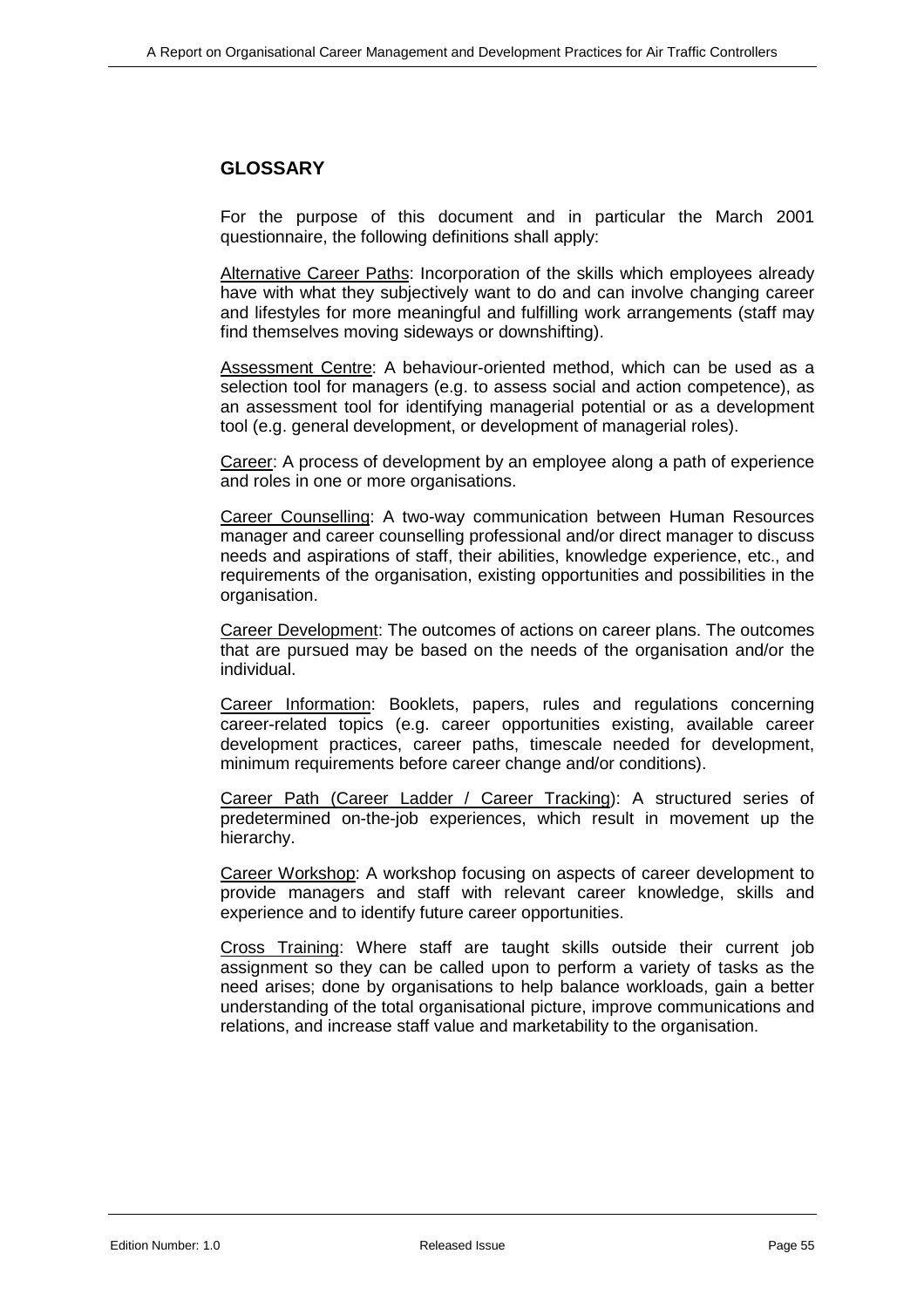Dual (Ladder) Career Tracks: A parallel hierarchy or path of career opportunities for professional or technical staff. It allows them upward/lateral movement without undertaking a managerial role. (This could be worthwhile for ATCOs who may lack managerial potential and/or aspirations or where career opportunities are limited.)

Employability: Providing, maintaining and upgrading skills and competencies of those employees that the organisation plans to utilise.

Fixed Career Path: A commitment to the organisation for a career.

Flexitime: A system which allows staff to set their own schedules within limitations set by the organisation (i.e. all staff to be present during specified 'core hours').

Formal Education: Consists of sending selected people to a formal programme of study as part of their development path (e.g.  $MBA<sup>1</sup>$ , engineering, post-graduate studies).

High-flyer Programmes: Programmes or practices that address special skilled and/or high potential people.

Internal Transfer (Job Postings): A move to another post, usually on promotion, as a result of a voluntary application and competitive selection process. Job openings may be advertised via notice boards, in the company newsletter or via internal e-mail, Web pages, etc.

Job Enlargement / Lateral Moves: The process of increasing the number of tasks a worker performs with all of the tasks at the same level of responsibility; also referred to as 'horizontal job loading'.

Job Enrichment: The process of increasing a worker's responsibility and control over his/her work; also referred to as 'vertical job loading'. This allows workers to expand their responsibilities or change their role to develop new competencies without leaving their current position or the organisation. Provide five core characteristics: task variety, task significance, task identity, autonomy and feedback.

Job Rotation: The systematic movement of staff from job to job within an organisation as a way to achieve different human resources objectives (staffing jobs, orienting new employees, preventing job boredom, training employees and enhancing their career development).

Job Sharing: When a full time job is split between two employees (generally) who share the duties, responsibilities, salary and benefits of the job.

Lateral Moves: Horizontal move of people into other jobs by job rotation or role change to create cross-functional experience.

Mentoring / Career Coaching: Provision of advice and tutoring to people with identified managerial potential through experienced managers from within the organisation or external professionals.

<sup>&</sup>lt;sup>1</sup> Master in Business Administration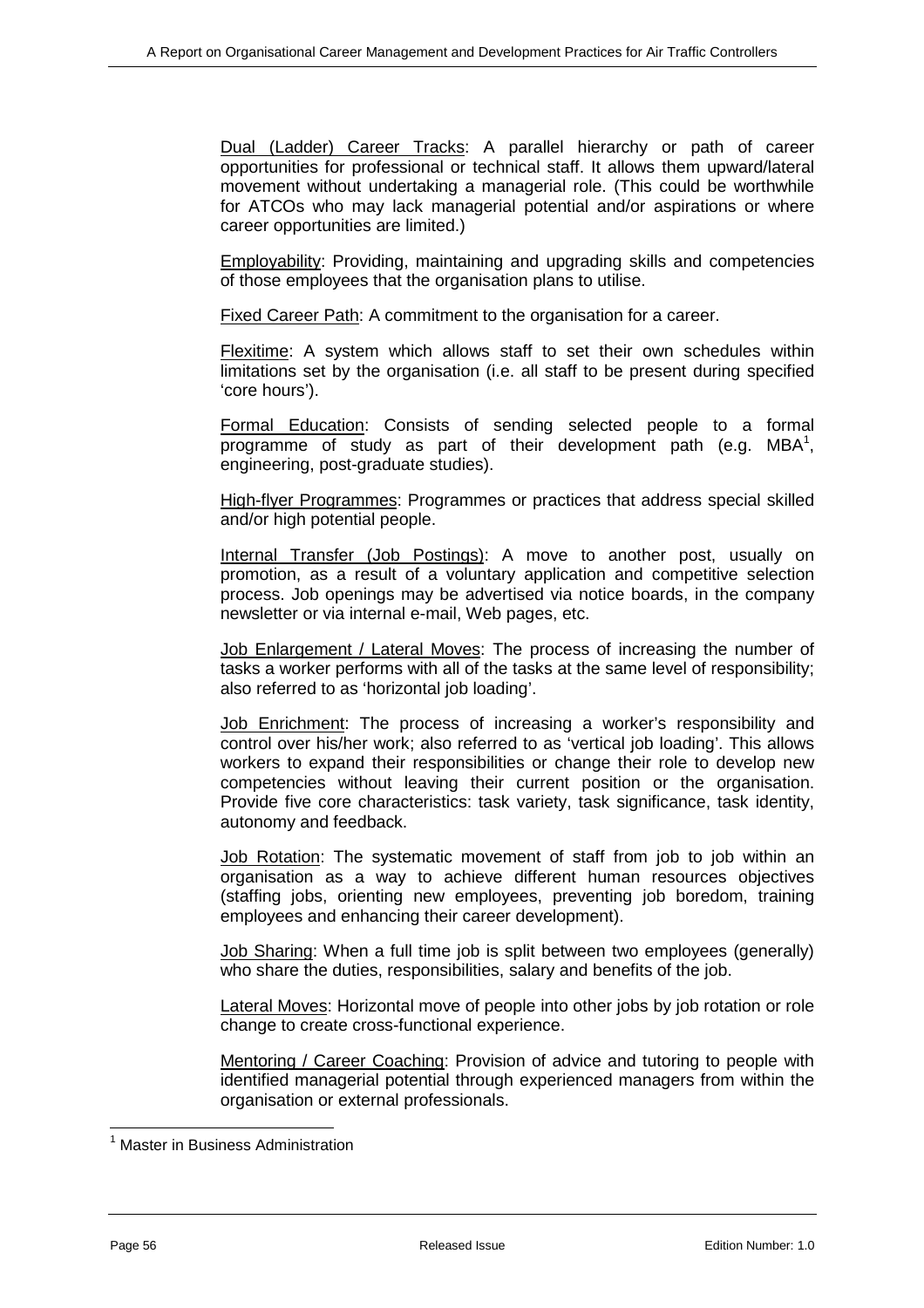Performance Appraisal: An assessment of an employee's performance, which is carried out on a periodical basis. Feedback can take the form of peer appraisal, upward appraisal, committee, or a combination of several sources in addition to that given by the direct manager. Focusing on choosing people for future development, for example, selection of high potential employees for assessment centres can be done based on Performance Appraisal results.

Personal and Career Development (PCD): The systematically planned, designed, implemented and controlled identification and promotion of abilities, skills, attitudes and knowledge of employees in line with individuals' expectations and needs whilst taking account of changes in jobs and tasks and needs of the organisation.

Phased Retirement: An intervention that allows workers who are at the latter end of their career cycle to taper their work schedules gradually until reaching full retirement.

Retirement Preparation Programmes: Career practices for the target population of staff approaching retirement and about to leave the organisation.

Psychological Contract: The unspoken promise, not present in the small print of the employment contract, of what the employer gives, and what the employees give in return.

Sabbatical: An extended leave from work, either paid or unpaid, which allows people time for revitalisation, new professional challenges (pursuing personal or professional interests). Often viewed as a benefit rather than a career development option; are used as a tool for retaining valued employees and as a way to prevent job burnout, or as a 'trial period' for pre-retirees.

Secondment: Programmes that aim to prepare staff for temporary assignments at other workplaces within an organisation or even outside the organisation (for example, with the national CAA, EUROCONTROL, ICAO, etc.).

Special Career Programmes: Programmes intended for women, minorities, expatriates, disabled, dual career couples and/or higher age groups to better manage their potential.

Succession Planning / Management Inventory: Determining the possible replacement of managers/staff in the organisation and evaluating the potential for promotion and succession.

Temporary Assignments: Assignments that are usually classified as special projects or special assignments with a definitive start/end date; used for student workers (interns), pre-retirees, high-potential employees, temporary workers, entrepreneurs and career changers.

360-degree Appraisal: Appraisal by direct manager, peers and higher managers or an appraisal committee to provide feedback to individuals for (career) development purposes.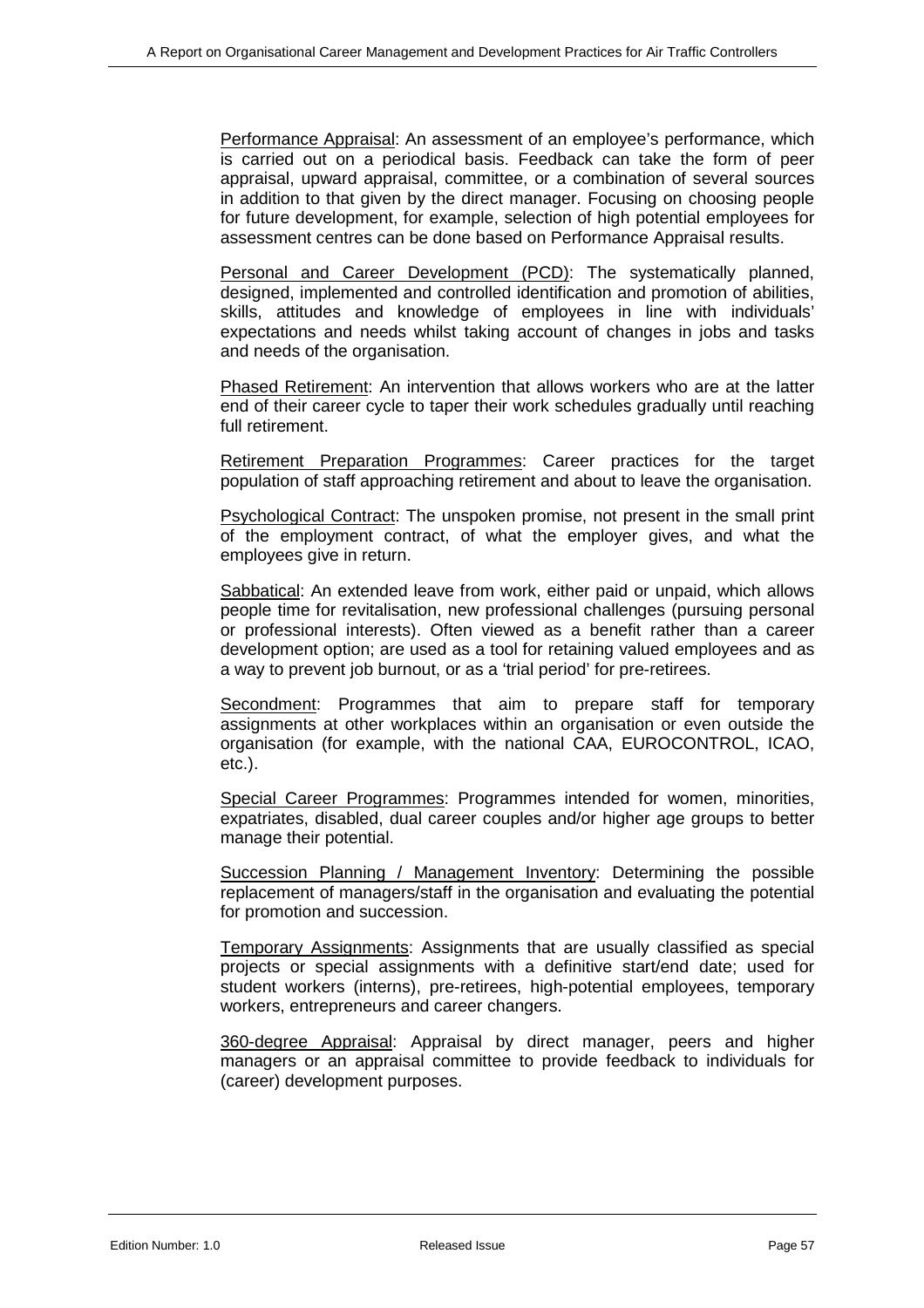Page intentionally left blank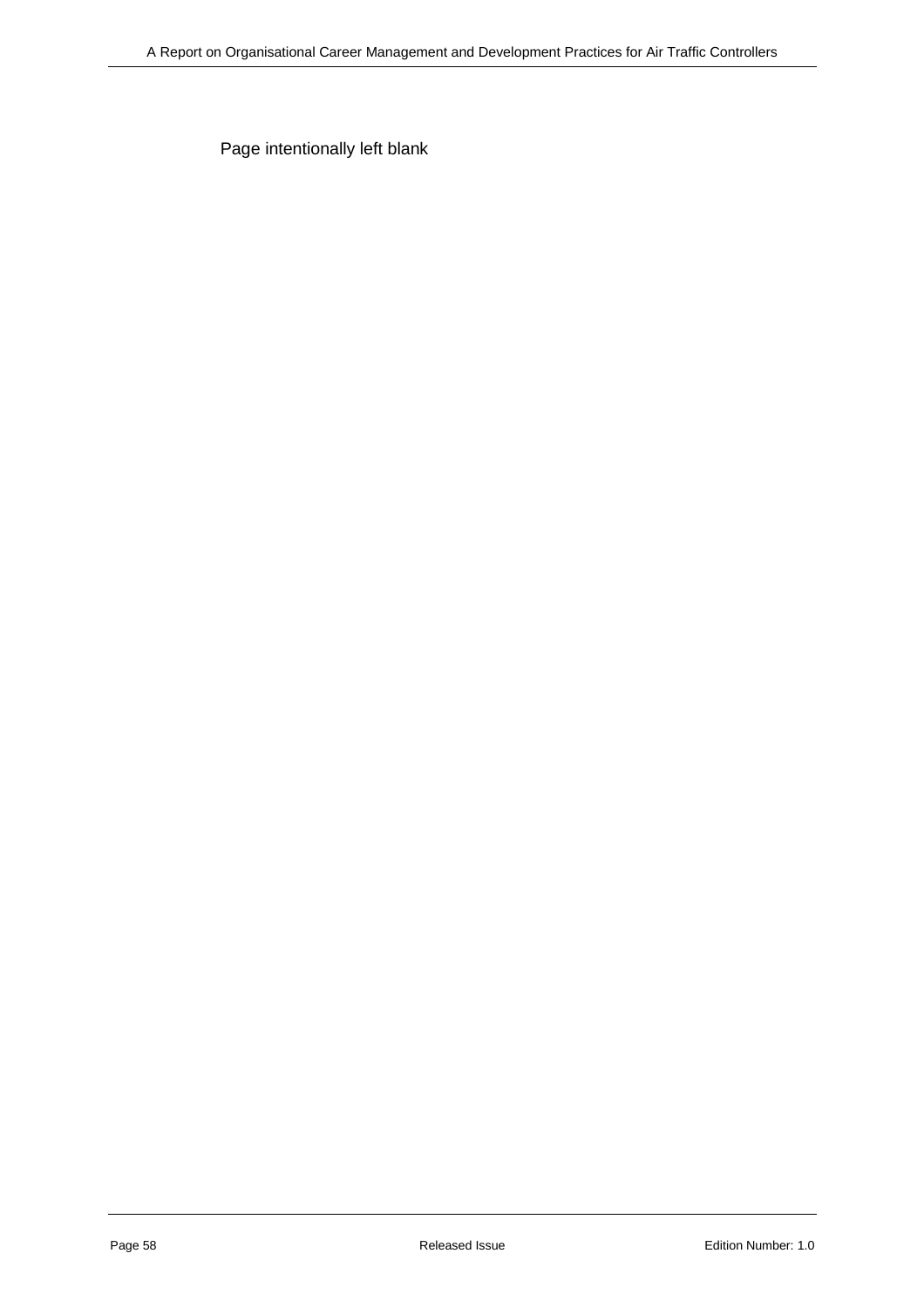# **REFERENCES**

- Baruch, Y. & Peiperl, M. (2000). Career Management Practices: An Empirical Survey and Implications. *Human Resource Management*. Vol. 39, No. 4, pp. 347-366.
- EATMP Human Resources Team (2000). *Guidelines for Personal and Career Development Processes.* HUM.ET1.ST03.1000-GUI-01. Ed. 1.0. Released Issue. Brussels: EUROCONTROL.
- Fleming, P. (2001). Unpublished dissertation. *Future Air Traffic Management systems and their impact on the selection of en route air traffic controllers for the Maastricht Upper Area Control Centre.* March.
- Gutteridge, T.G., Leibowitz, Z.B. & Shore, J.E. (1993)*. Organisational Career Development*. San Francisco: Jossey-Bass Pub.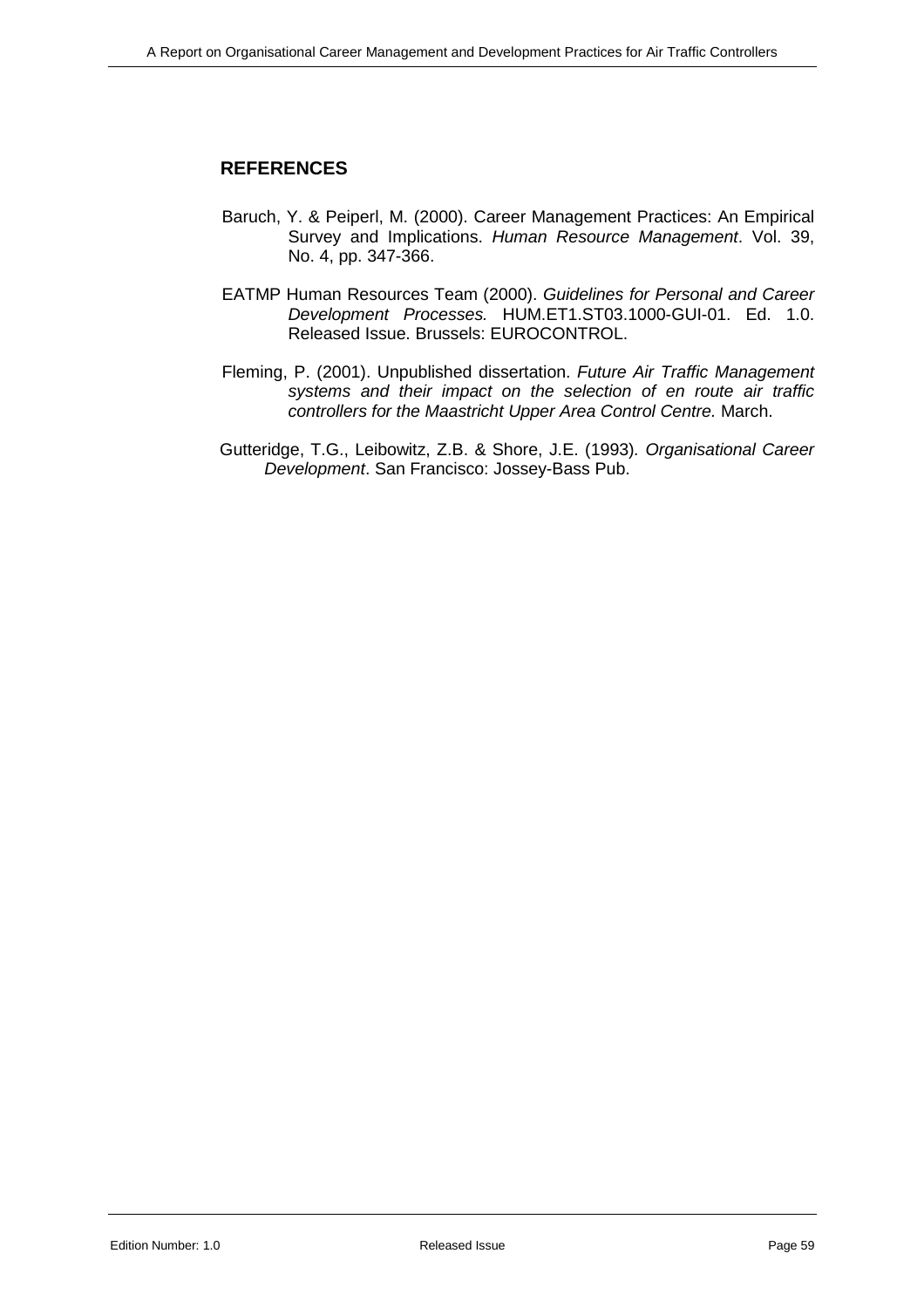Page intentionally left blank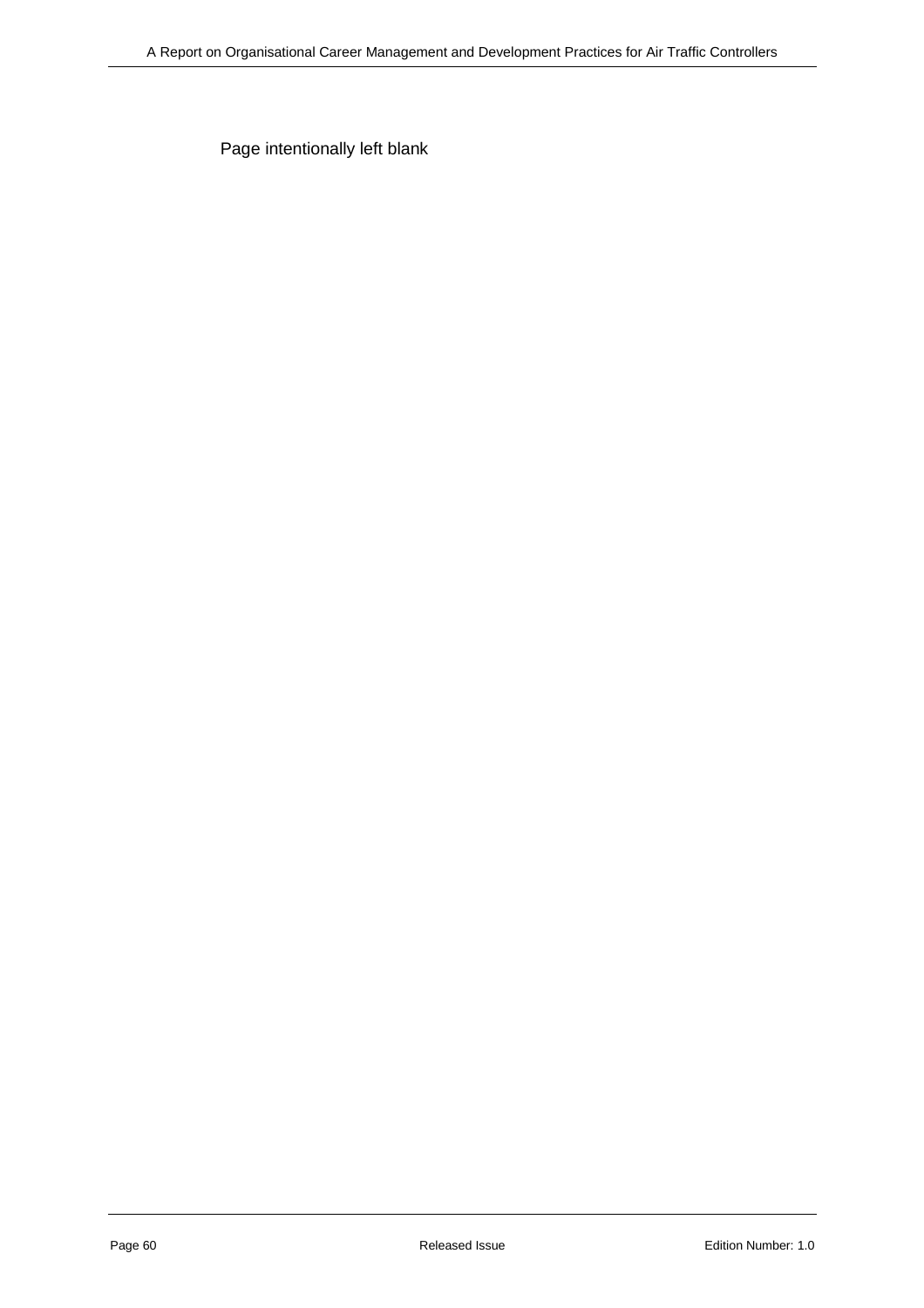# **ABBREVIATIONS AND ACRONYMS**

For the purposes of this document the following abbreviations and acronyms shall apply:

| <b>ACC</b>          | <b>Area Control Centre</b>                                                                                                 |
|---------------------|----------------------------------------------------------------------------------------------------------------------------|
| AENA                | Aeropuertos Españoles y Navegación Aérea<br>(Spanish CAA)                                                                  |
| ANS                 | <b>Air Navigation Services</b>                                                                                             |
| ANSP                | Air Navigation Service Provider                                                                                            |
| APP                 | <b>Approach Control Centre</b>                                                                                             |
| ATC                 | <b>Air Traffic Control</b>                                                                                                 |
| ATCO                | Air Traffic Controller / Air Traffic Control Officer<br>(US/UK)                                                            |
| <b>ATM</b>          | Air Traffic Management                                                                                                     |
| <b>ATSA</b>         | Air Traffic Services Authority (Bulgaria)                                                                                  |
| ATSP                | Air Traffic Service Provider                                                                                               |
| CAA                 | Civil Aviation Administration/Authority                                                                                    |
| <b>CEATS</b>        | <b>Central European Air Traffic Services</b><br>(EUROCONTROL, Czech Republic)                                              |
| <b>DAS</b>          | Directorate ATM Strategies (EUROCONTROL<br>Headquarters, SD)                                                               |
| DAS/HUM or just HUM | Human Factors Management Business Division<br>(EUROCONTROL Headquarters, SD; formerly<br>known as 'DIS/HUM' or just 'HUM') |
| <b>DFS</b>          | Deutsche Flugsicherung GmbH (Germany)                                                                                      |
| DGAC/DNA            | Direction Générale de l'Aviation Civile /<br>Direction de la Navigation Aérienne (France)                                  |
| <b>DHMI</b>         | Genel Müdürlügü (General Directorate of State<br>Airport, Turkey)                                                          |
| DIS                 | Director(ate) Infrastructure, ATC Systems and<br>Support (EUROCONTROL Headquarters, SDE)                                   |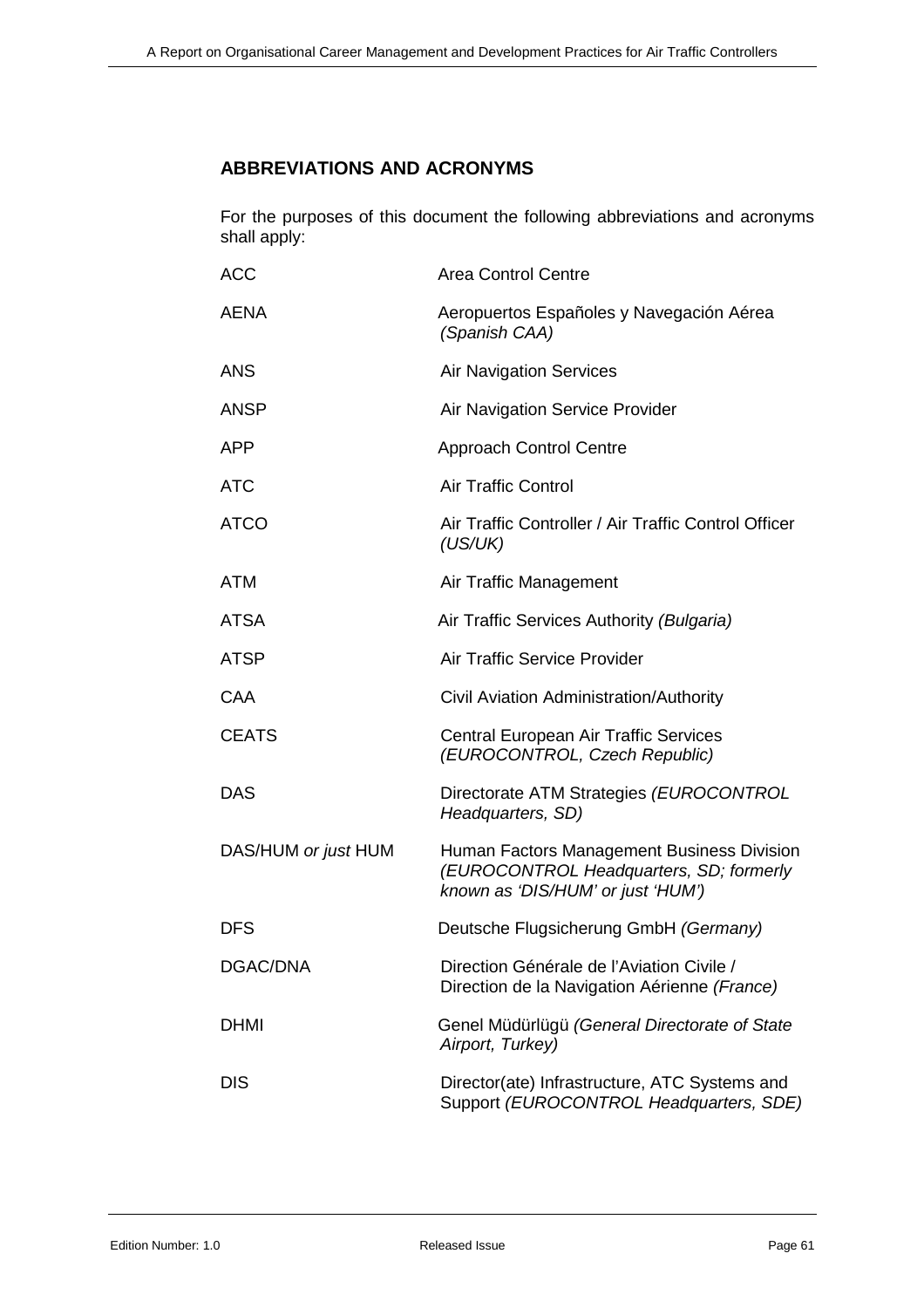| DIS/HUM or just HUM | Human Factors and Manpower Unit<br>(EUROCONTROL Headquarters, SDE; formerly<br>stood for 'ATM Human Resources Unit'; now<br>known as 'DAS/HUM' or just 'HUM') |
|---------------------|---------------------------------------------------------------------------------------------------------------------------------------------------------------|
| <b>EATCHIP</b>      | European Air Traffic Control Harmonisation and<br>Integration Programme (now EATM(P))                                                                         |
| EATM(P)             | European Air Traffic Management (Programme)<br>(formerly EATCHIP)                                                                                             |
| <b>ECAC</b>         | <b>European Civil Aviation Conference</b>                                                                                                                     |
| <b>ENAV</b>         | Ente Nazionale di Assistenza al Volo (Italian ATS<br>Agency)                                                                                                  |
| <b>EUROCONTROL</b>  | European Organisation for the Safety of Air<br>Navigation                                                                                                     |
| <b>FAA</b>          | Federal Aviation Administration (US)                                                                                                                          |
| <b>HRM</b>          | Human Resources Management                                                                                                                                    |
| <b>HRS</b>          | Human Resources Programme (EATM(P))                                                                                                                           |
| HRT                 | Human Resources Team (EATCHIP/EATM(P))                                                                                                                        |
| <b>HUM</b>          | Human Resources (Domain) (EATCHIP/EATMP)                                                                                                                      |
| <b>IANS</b>         | Institute of Air Navigation Services<br>(EUROCONTROL, Luxembourg)                                                                                             |
| <b>ICAO</b>         | <b>International Civil Aviation Organization</b>                                                                                                              |
| <b>IFATCA</b>       | International Federation of Air Traffic Controllers'<br>Associations                                                                                          |
| <b>LVNL</b>         | Luchtverkeersleiding Nederland (ATC The<br>Netherlands)                                                                                                       |
| <b>MBA</b>          | Master in Business Administration                                                                                                                             |
| <b>MFG</b>          | Manpower Focus Group (EATM, HRT; formerly<br>known as 'MSG')                                                                                                  |
| MP                  | <b>Manpower Planning</b>                                                                                                                                      |
| <b>MSG</b>          | Manpower Sub-Group (EATCHIP/EATMP, HRT;<br>now known as 'MFG')                                                                                                |
| <b>MSP</b>          | Manpower Sub-Programme (EATM(P), HRS)                                                                                                                         |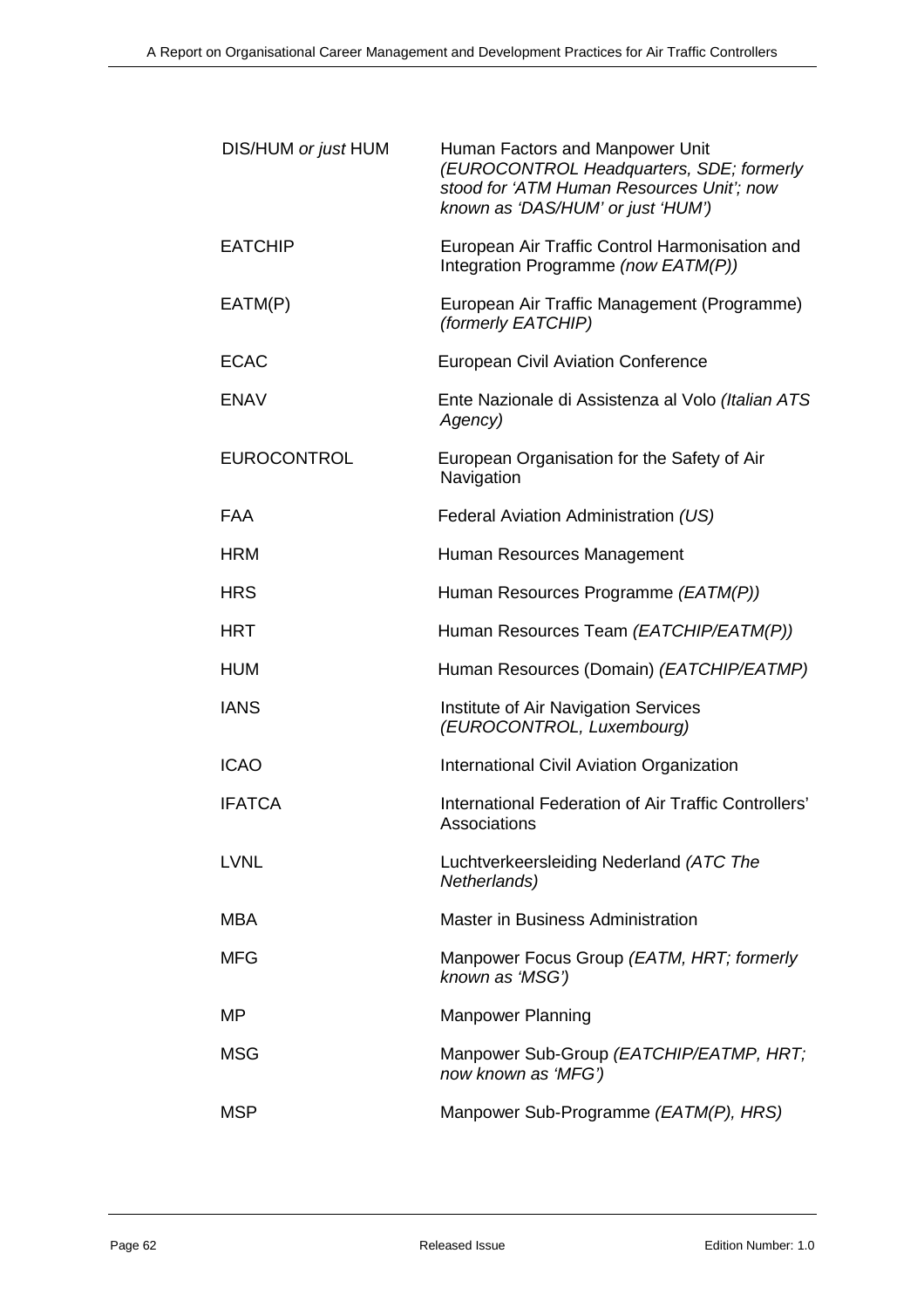| <b>NATS</b>    | National Air Traffic Services Ltd (UK)                                                                                                       |
|----------------|----------------------------------------------------------------------------------------------------------------------------------------------|
| <b>NAV</b>     | Navigation                                                                                                                                   |
| <b>OJT</b>     | On-the-Job Training                                                                                                                          |
| <b>OJTI</b>    | On-the-Job Training Instructor                                                                                                               |
| <b>OPS</b>     | Operations                                                                                                                                   |
| <b>PCD</b>     | <b>Personal and Career Development</b>                                                                                                       |
| <b>ROMATSA</b> | Romanian Air Traffic Services Administration                                                                                                 |
| R&D            | <b>Research and Development</b>                                                                                                              |
| <b>SD</b>      | Senior Director, EATM Service Business Unit<br>(EUROCONTROL Headquarters; formerly known<br>as 'SDE')                                        |
| <b>SDE</b>     | Senior Director, Principal EATMP Directorate or,<br>in short, Senior Director(ate) EATMP<br>(EUROCONTROL Headquarters; now known as<br>'SD') |
| <b>SRG</b>     | Safety Regulation Group (CAA UK)                                                                                                             |
| <b>ST</b>      | Specialist Task (EATCHIP)                                                                                                                    |
| TWR            | <b>Aerodrome Control Tower</b>                                                                                                               |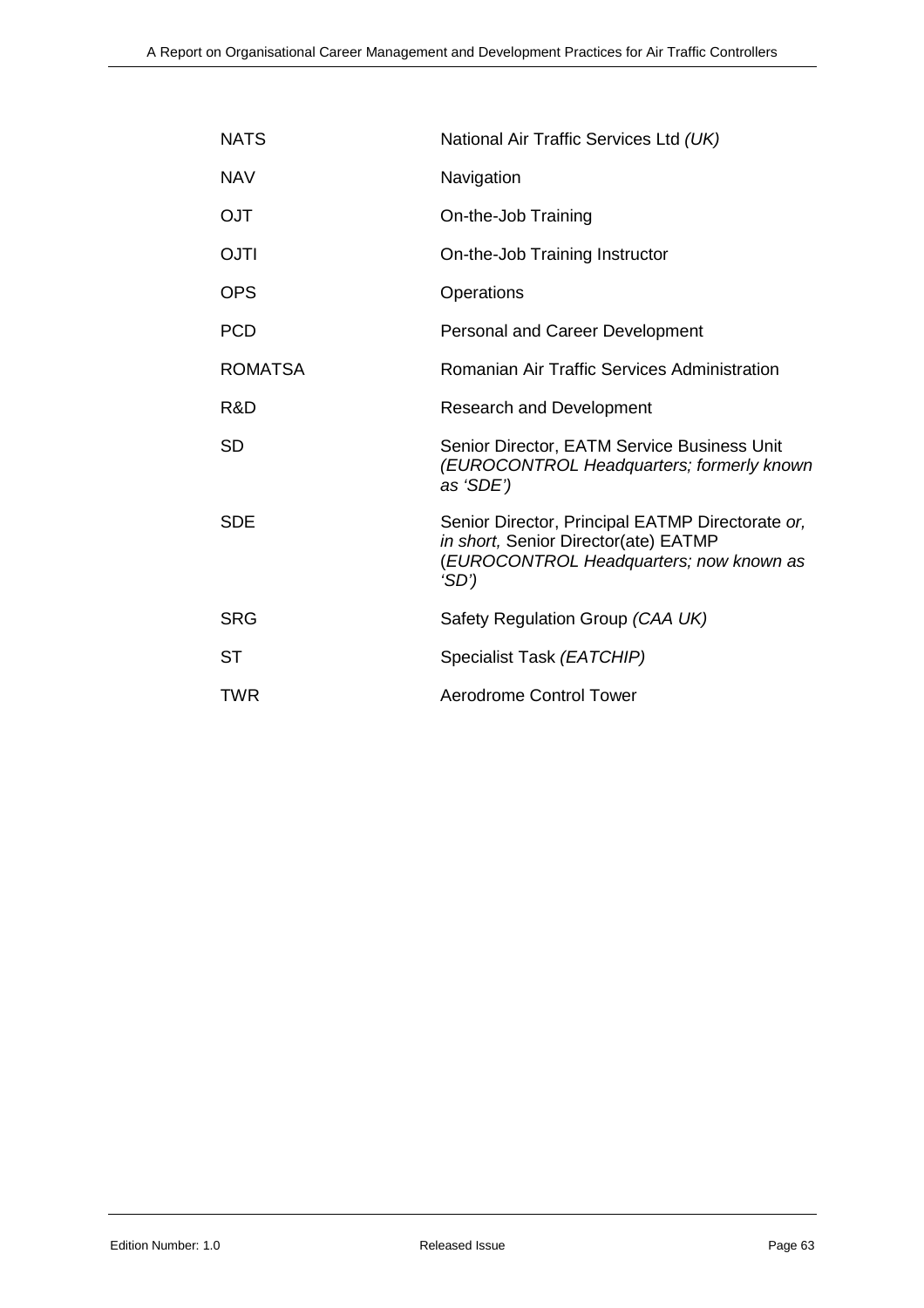Page intentionally left blank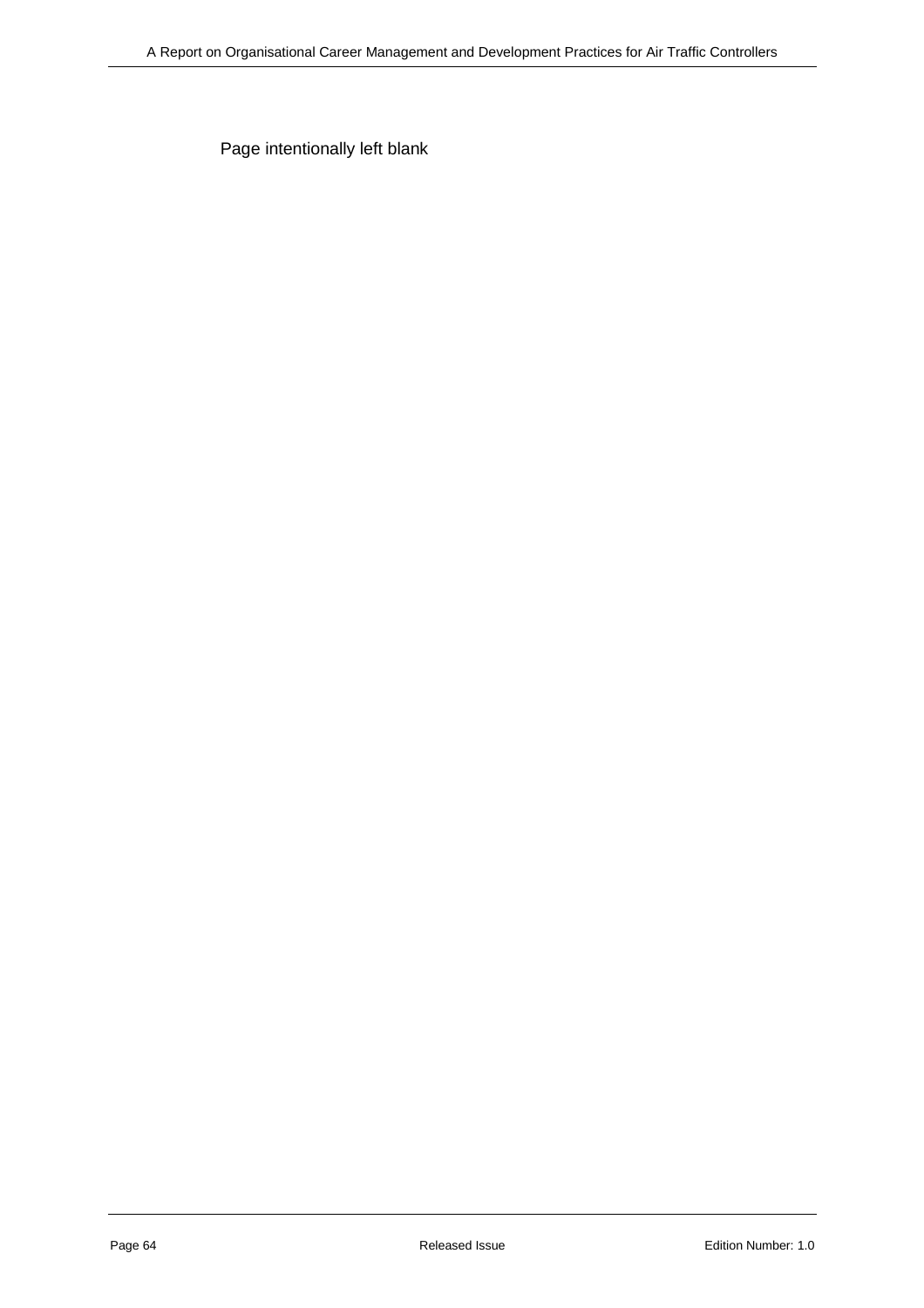# **CONTRIBUTORS**

## **NAME** ORGANISATION, COUNTRY

## **HRT Manpower Focus Group (MFG)**

#### **Chairman**

Mr Hermann Rathje **EUROCONTROL Headquarters** 

#### **Secretary**

#### Mr Bernd Hill **EUROCONTROL Headquarters**

#### **Members**

Mrs Sofia Azevedo NAV, Portugal Ms Emmanuelle Blanc DGAC/DNA, France Mr Olivier Chansou DGAC/DNA, France Mr Brian Considine **EUROCONTROL IANS** Mr Stefan Cucu ROMATSA, Romania Mr Massimo Garbini **ENAV, Italy** Mr Ivan Grancharov **ATSA, Bulgaria** Mr Paul Haselup<sup>2</sup> Mr Henry Hauglie **Avinor**, Norway Mr Jean-Paul Majerus **EUROCONTROL IANS** Mr Salvador Merino Moina **AENA**, Spain Mr Werner Nasemann DFS, Germany Mr Pat O'Doherty **EUROCONTROL IANS** Mr Plamen Tasev **ATSA, Bulgaria** Mr Edward Wezenberg LVNL, The Netherlands

Col. Ferenc Barati EUROCONTROL Headquarters Mr Manfred Barbarino EUROCONTROL Headquarters Mr Fidel Chetcuti **EUROCONTROL Headquarters** Mr Johan Delaure BELGOCONTROL, Belgium Mr Zvi Golany **EUROCONTROL Headquarters**  NATS, UK Mr Andrea Luise **EUROCONTROL CEATS** Ms Una Mellet **EUROCONTROL Headquarters** Mr Cees Niesing **EUROCONTROL Headquarters** Mr Alexander Skoniezki **EUROCONTROL Headquarters** Mr Bruno Vescovo Brigata Spazio Aereo, Italy

2 Member of the former HRT Manpower Sub-Group (MSG)